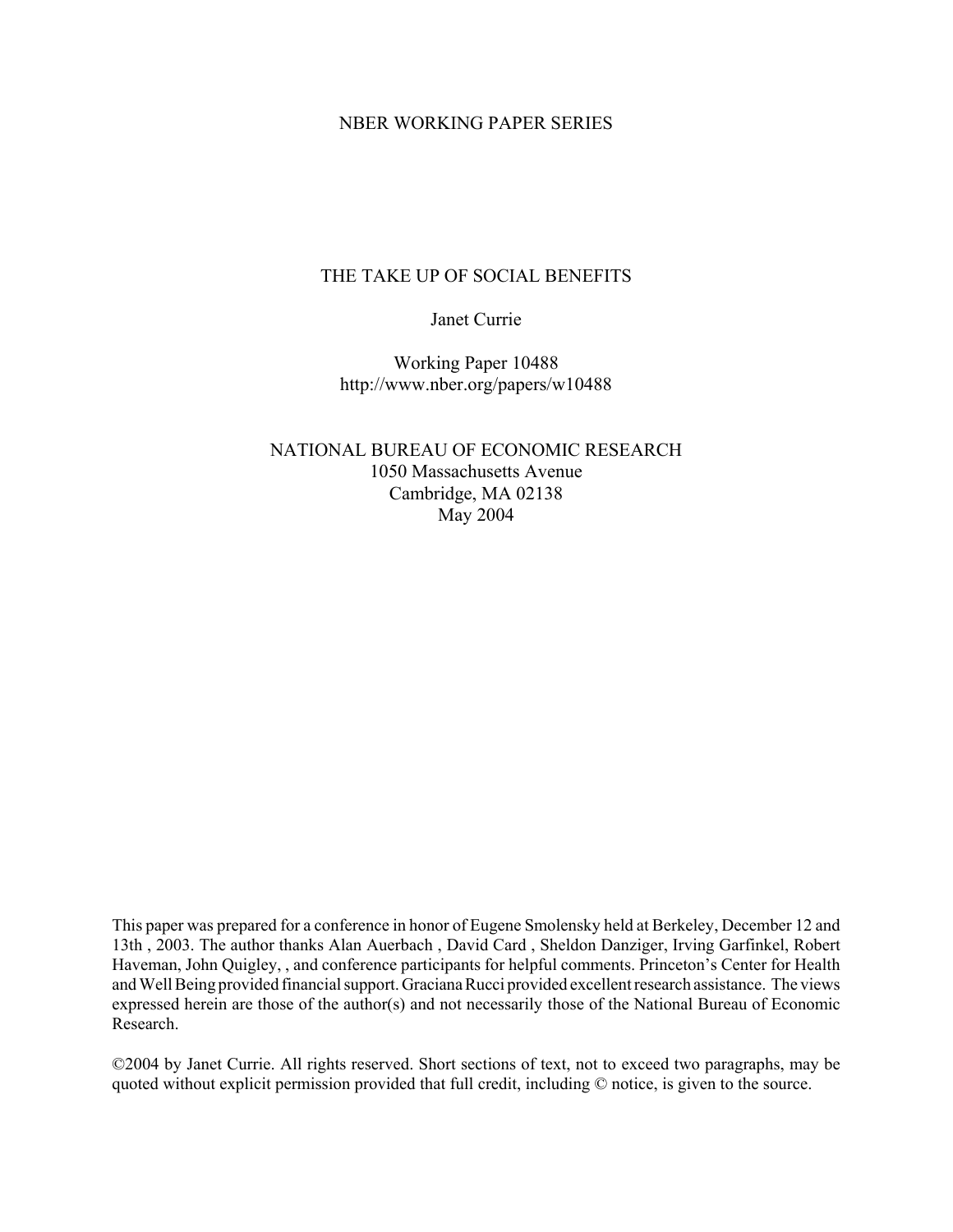The Take Up of Social Benefits Janet Currie NBER Working Paper No. 10488 May 2004 JEL No. I38

#### **ABSTRACT**

This paper offers a review of recent literature regarding the take up of social programs in the U.S. and U.K. A few general conclusions are drawn: First, take up is enhanced by automatic or default enrollment and lowered by administrative barriers, although removing individual barriers does not necessarily have much effect, suggesting that one must address the whole bundle. Second, although it may be impossible to devise a definitive test of the "stigma hypothesis", other, more concrete types of transactions costs are probably a good deal more important. Third, although people generally have means-tested programs in the United States in mind when they discuss take up, low take up is also a problem in many non means-tested social insurance programs and in other countries.

Historically, economists have paid little attention to rules about eligibility, and virtually no attention to how these rules are enforced or made known to eligibles. Hence, the marginal return to new data about these features of programs is likely to be high in terms of understanding take up. In an era of social experiments, it might also prove useful to consider experimental manipulations of factors thought to influence take up.

Janet Currie Department of Economics UCLA 405 Hilgard Avenue Los Angeles, CA 90095-1477 and NBER currie@simba.sscnet.ucla.edu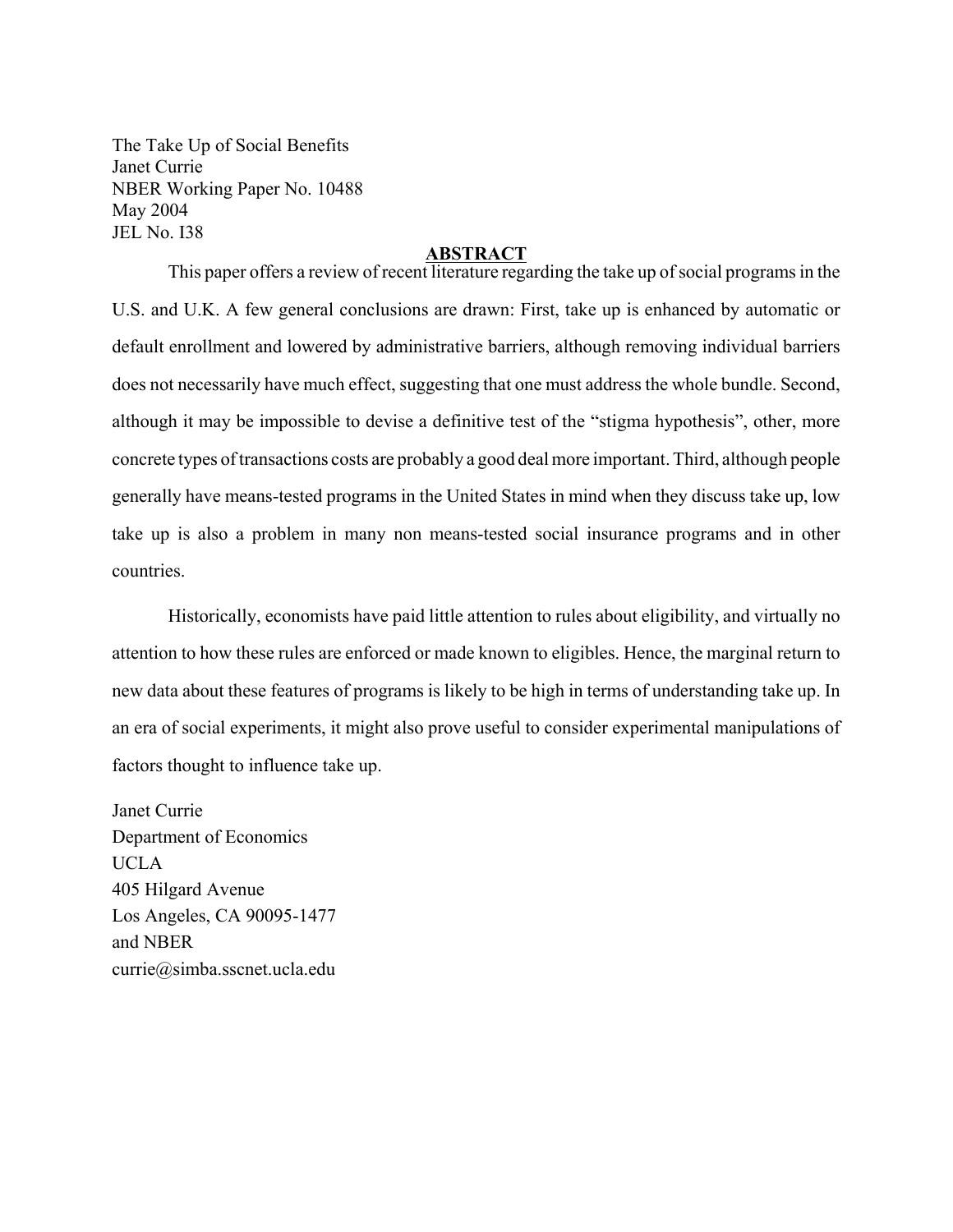Virtually all developed countries and many developing countries have a system of income maintenance. In countries with universal programs, the aim of these systems is to maintain a minimum level of income for all individuals, at a reasonable cost to government. In the United States, the goal is to maintain such a standard for selected groups of vulnerable or "deserving" individuals, such as children, the elderly, and the disabled. One of the main problems with designing such programs, is that the government typically has imperfect information about the income-generating capacity of any given individual. Hence, a central problem is to design a system that aids the vulnerable while minimizing work disincentives given these information asymmetries. For example, Besley and Coate (1995) present a model in which a negative income tax policy supplemented by workfare for the lowest earning individuals, is optimal.

Besley and Coate (1991) argue that redistribution from rich to poor can also be achieved through the provision of in-kind goods at a quality level such that the rich "opt-out" and purchase the good privately, while Blackorby and Donaldson (1988) show that in-kind provision provides a way to get people with special needs to self-select into the group receiving aid, and can thus be a second-best optimum in a world in which the government cannot judge needs perfectly. Bruce and Waldman (1991) offer a third, dynamic scenario, in which persons offered a cash transfer in the first period have incentives to spend it in a way that maximizes their eligibility for additional transfers in future periods. Offering a tied (i.e. in-kind) transfer to the target group in the first period avoids this problem. These papers build on an insight from early work by Nichols, Smolensky, and Tideman (1971) discussing the way that waiting times can be used to ration public goods.

Notwithstanding this literature on optimal targeting, most developed countries other than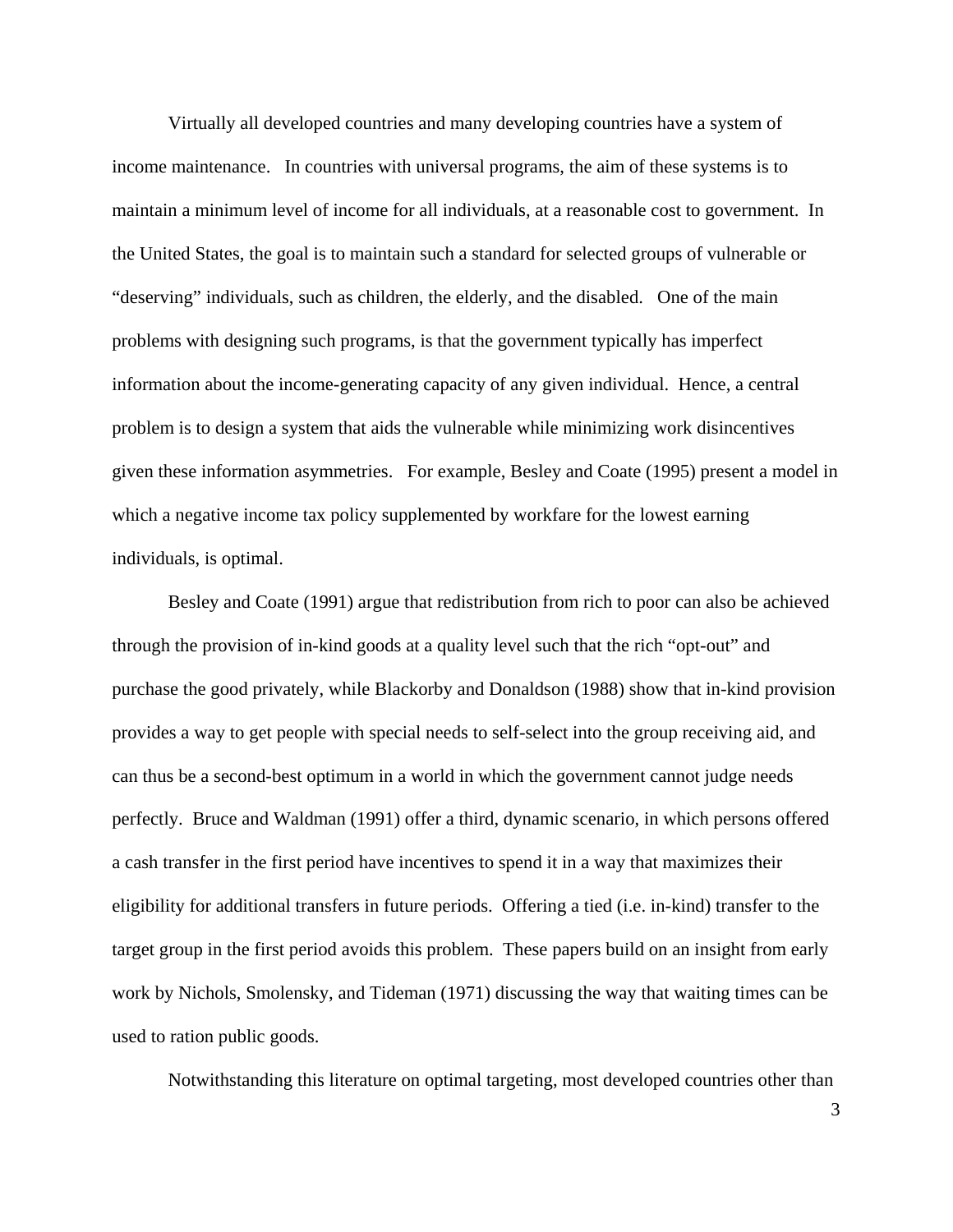the United States continue to provide many social programs universally rather than targeting them to particular groups. Smolensky, Reilly, and Evenhouse (1995) offer an in-depth discussion of targeting and outline several costs that may offset the potential budgetary benefits. First, targeting may in fact be administratively expensive, though costs can be reduced by means of applying categorical screens and providing benefits in a way that causes the target group to select into the program while others select out. Second, targeting may be socially divisive to the extent that it divides society into those who give and those who receive. Conversely, programs that offer universal benefits may enjoy greater political support.

The third problem with targeting is the subject of this essay, and that is the fact that targeting will always be imperfect. Some of those who take up benefits will not "deserve" them, and some of those who are eligible for benefits will not take them up. If take up by eligible individuals is low, then the targeted program may fail to reach its main goal of providing a minimum bundle of goods for the target group. If take up by ineligibles is too high, then government revenues will be diverted from other productive uses.1

 This chapter reviews what we know about the take up of social programs, most of which offer in-kind benefits in a targeted fashion. Section I provides some comments about an economic model of take-up. Section II reviews the literature on the take up of means-tested programs in the United States with an eye towards what we can learn about the way that program characteristics affect participation. In Sections III and IV, I also consider what can be learned from the take up of several important non-means tested or universal programs in the United States, and provide a brief survey of the evidence regarding take up of programs in the United

 $\overline{a}$ 

<sup>1</sup> In his comments, Irving Garfinkel identifies another cost of targeted transfers, which is that they create disincentives for the poor to work and to marry. There is a large literature on the labor supply and demographic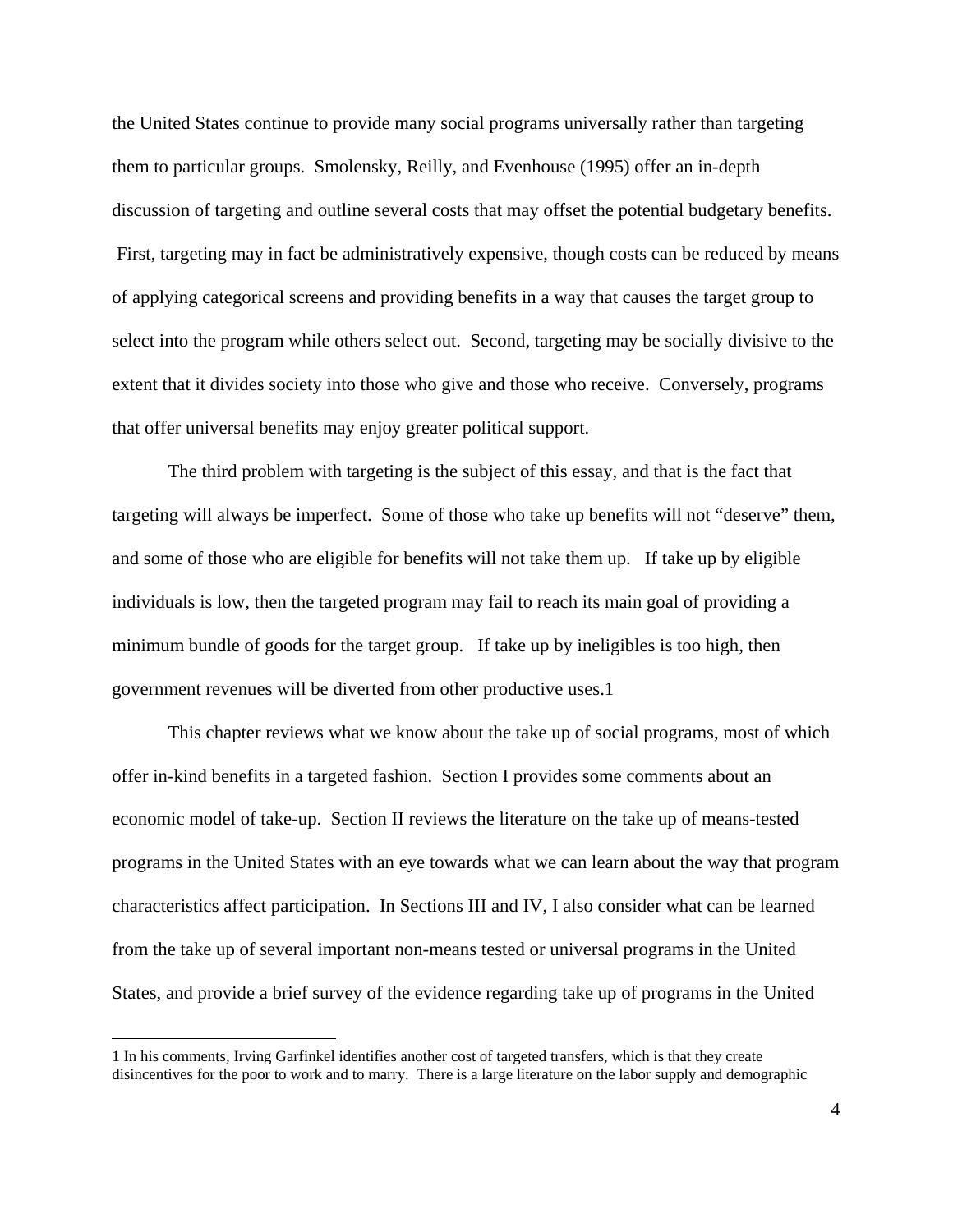Kingdom, the country outside of the United States that has inspired the most work on these questions. Section V offers some conclusions and directions for future research.

#### **1. An Economic Model of Take Up**

Moffitt (1983) was one of the first to model non-participation in social programs as a utility-maximizing decision. His model emphasizes "stigma" as the main cost of participation in a means-tested program, but the model can easily be extended to include other types of costs, such as transactions costs. In Moffitt's model, utility is given by:

(1) 
$$
U = U(Y + aPB) - bP
$$
.

Here, Y is income in the absence of the program, and B is the benefit derived from the program. P is an indicator equal to one if a person participates, and zero otherwise. Moffitt distinguishes between "flat" stigma, which is a fixed cost associated with participation in the program, and "variable" stigma, which is a function of the size of the benefit received. Flat and variable stigma correspond to b and a, respectively.

 The two types of stigma(costs) have different implications for participation, since with only flat stigma, participation will always be increasing in the size of the benefit, whereas with variable stigma, this may not be the case. If  $B = G$ -tWH-rn, where G is the guarantee level, t is the marginal tax rate, W is the wage, H is hours of work, r is the marginal tax rate on non-wage income, and N is non-wage income, then flat stigma implies that the probability of participation is increasing in G, and decreasing in t, W, H, R, and N, holding Y constant. If there is variable stigma, then the individual will only participate if a>0.

Moffitt goes on to add the individual's leisure to the utility function, and to consider the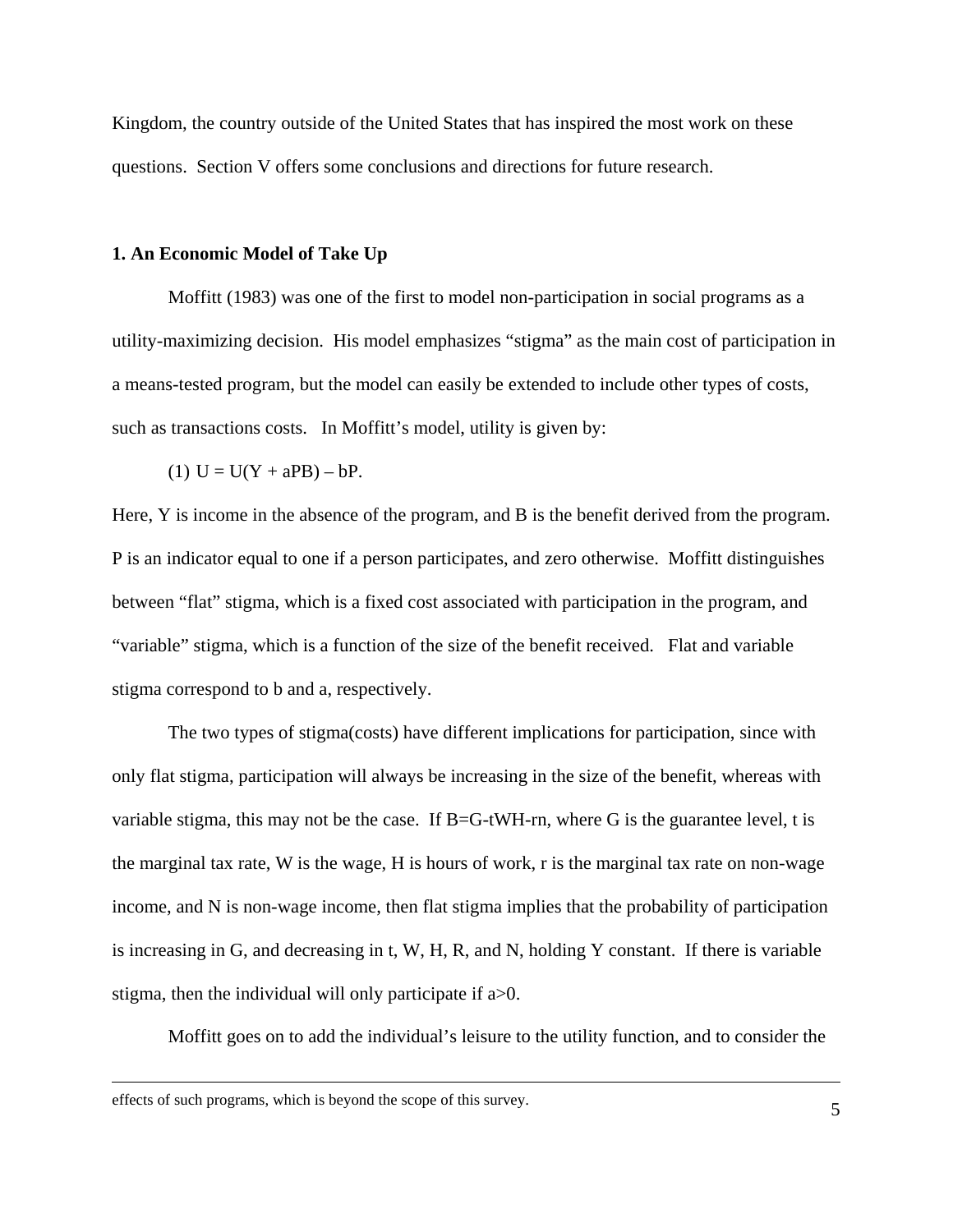fact that eligibility for targeted welfare programs is contingent on being below an income threshold (as Burtless and Hausman (1978) show, the latter gives rise to a non-linear budget, which creates work disincentives). In this model, stigma increases the cost of participating in the program, so that some households who would participate in the absence of stigma choose not to participate.

The review of the literature below suggests that other costs associated with the takeup of social programs are more important than stigma. Individuals eligible for means-tested programs face costs of learning about, and applying for the programs. These costs may be sufficient to deter some individuals from using them. Moreover, the costs may be highest for precisely those individuals in greatest need, and in cases where the beneficiary is a young child or an infirm adult, the costs may be borne by an individual other than the beneficiary. To the extent that the principal's agent bears the costs of utilizing the program while the principal receives the benefit, agents may be less willing to bear the costs than the principal would be if he/she were in a position to choose for themselves. Agency problems provide an additional rationale for providing benefits in kind rather than in cash.

 This basic cost/benefit framework has remained the basis for empirical investigations of non-participation in social programs. However, there have recently been two interesting additions to the basic model. First, there is growing interest in the role of social networks in potentially reducing the costs of participation. For example, Bertrand, Luttmer and Mullainathan (2000) show that a woman's propensity to use welfare increases with the number of coethnics in the area, if those coethnics have a high propensity to use welfare nationally. This work builds on earlier research by Borjas and Hilton (1996) which showed that the types of benefits received by earlier immigrants influenced the types of benefits received by newly arrived immigrants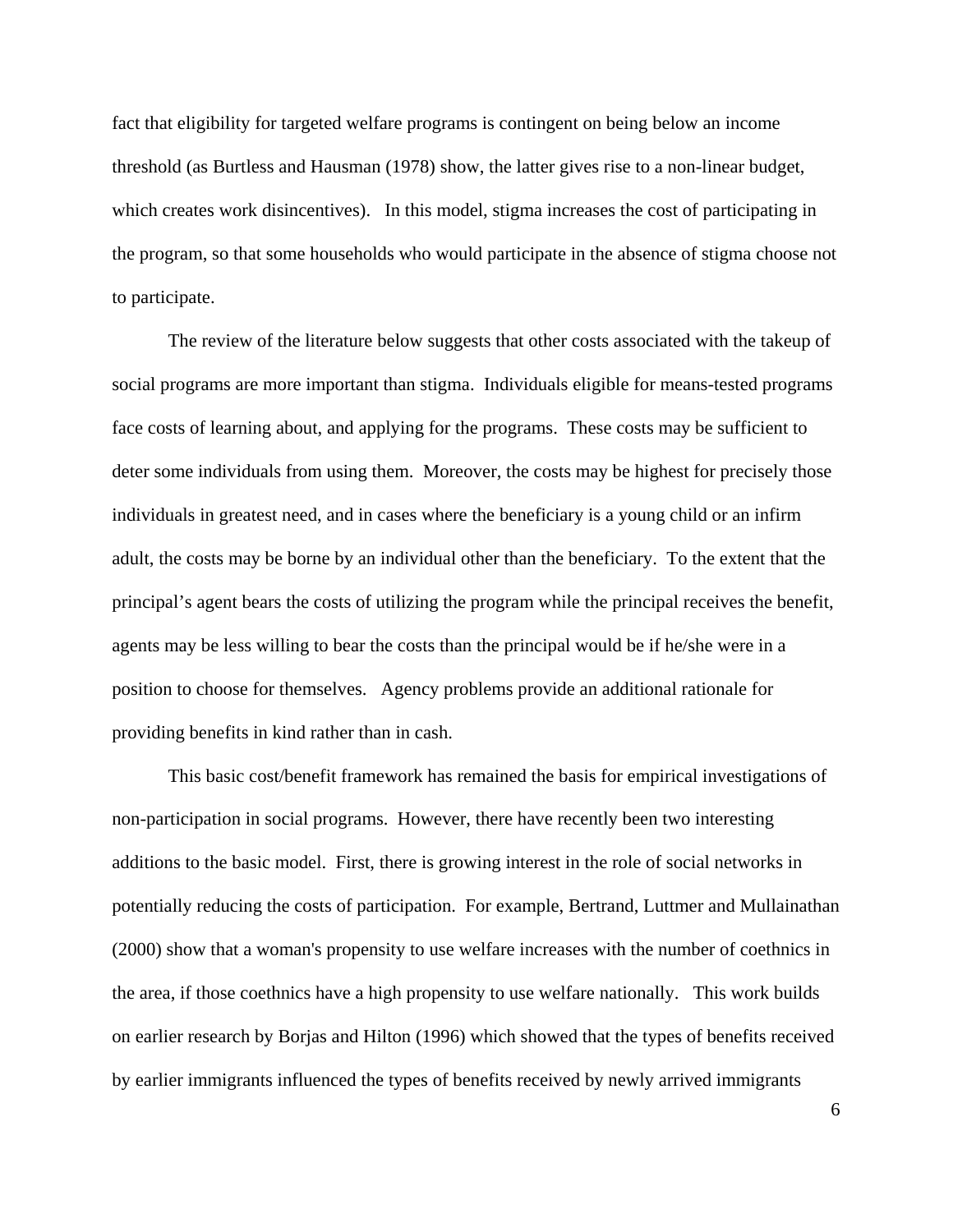from the same origin country. Hence, they speculated that there might be ethnic networks that transmited information about the availability of particular benefits to new immigrants, or reduced stigma.

 However, as Manski (1993, 2000), Brock and Durlauf (2001), Moffitt (forthcoming) and others have highlighted, these correlations could reflect an *endogenous effect* where the propensity of an individual to behave in a particular way is causally influenced by the behavior of other members of the group; an *exogenous effect* where the individual's behavior is influenced by an exogenous characteristic that defines group membership; or a *correlated effect* where individuals from the same group tend to behave the same way because they have similar individual characteristics, or face similar constraints.

Aizer and Currie (2004) attempt to distinguish between these effects by exploiting a rich panel of Vital Statistics data from California, and examining the propensities of women in different groups to use publicly funded prenatal care services. They find that the use of public programs is highly correlated within groups defined using race/ethnicity and zip codes. These correlations persist even when they control for many unobserved characteristics by including zip code-year fixed effects, and when they focus on the interaction between own group behavior and measures of the potential for contacts with other members of the group (Bertrand, Luttmer and Mullainathan's concept of "contact availability").

However, the richness of our data allows us to go further and to test the hypothesis that networks affect take up through information sharing. In particular, we find that the estimated effects are as large or larger among women who have previously used the program as among firsttime users. Thus, these effects cannot represent information sharing, since women who have already used the program already know about it.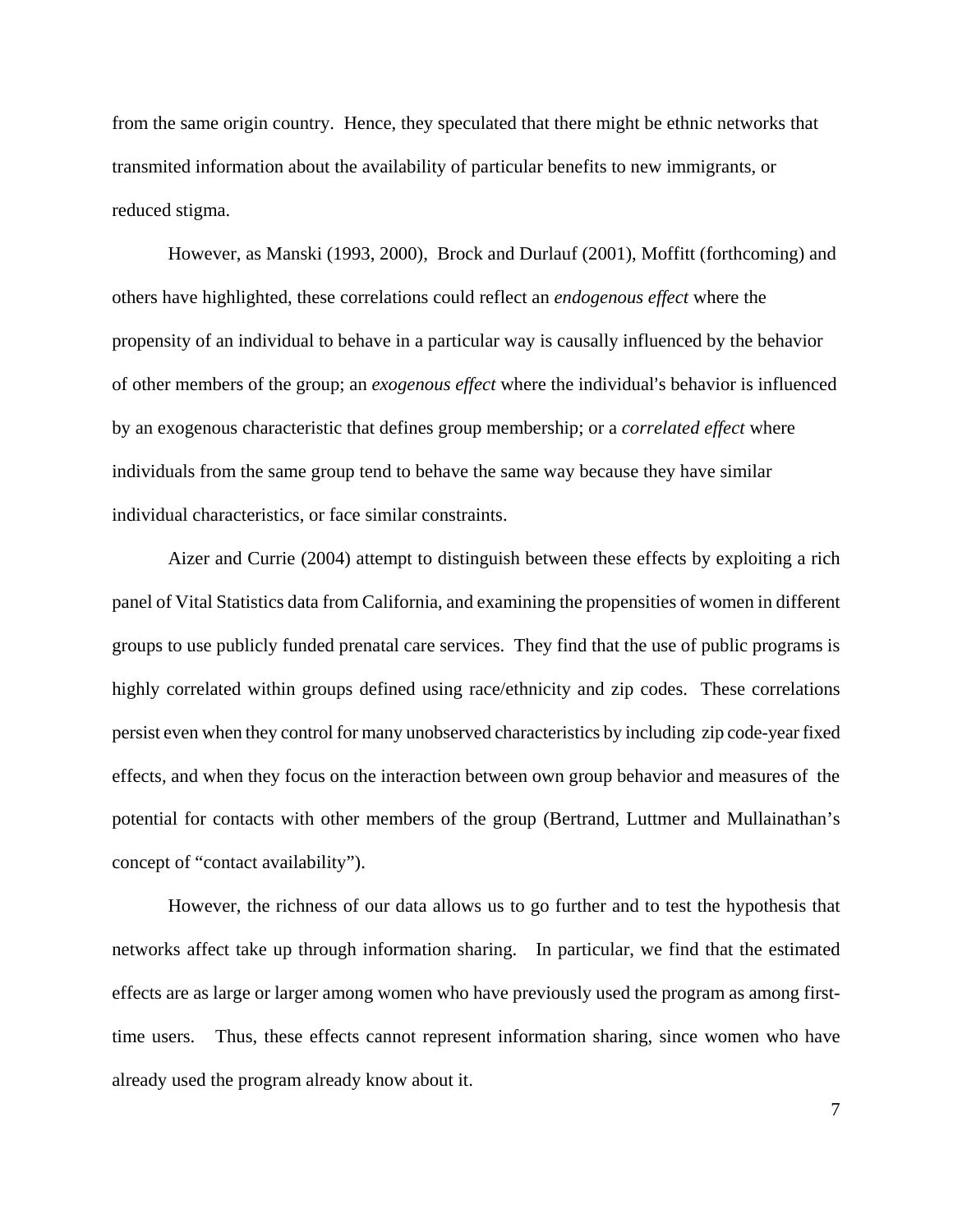It is also worth noting Duflo and Saez's (2001) experimental study of the effects of information on the take up of a retirement plan option by employees. Employees were randomly selected to receive payments if they attended a workshop providing information about the benefit. Duflo and Saez then look at whether giving information to one person in a group affected the behavior of other members of the employee's work group. They find effects which are statistically significant, but small.

 A second theoretical insight comes from the growing field of "behavioral economics". O'Donoghue and Rabin (1999) argue that conventional economic models incorrectly assume exponential discounting—that is that "a person's relative preference for well-being at an earlier date over a later date is the same no matter when she is asked" (page 103). They further argue that a more accurate model would allow time inconsistency in the sense that people tend to put more weight on the present than on the future in making decisions. The model allows for this feature by adopting hyperbolic rather than exponential discounting.

The model has an obvious application here, in that many of the costs (though perhaps not the stigma) of enrolling in social programs are borne immediately, whereas the benefits are in the future. Hence, a person with time-inconsistent preferences might put off enrolling the program, even though she would find it utility maximizing to be a participant at some later date. This might be particularly true of programs such as public health insurance, where the benefit might not even be needed until a future health shock occurs.

 So far, there has been little research investigating the applicability of this model to participation in public programs. Some of the most convincing evidence in favor of the model comes from studies of the participation in private benefit programs, such as 401K plans. For example, Madrian and Shea (2000) analyze a change in one company's policies towards 401K plans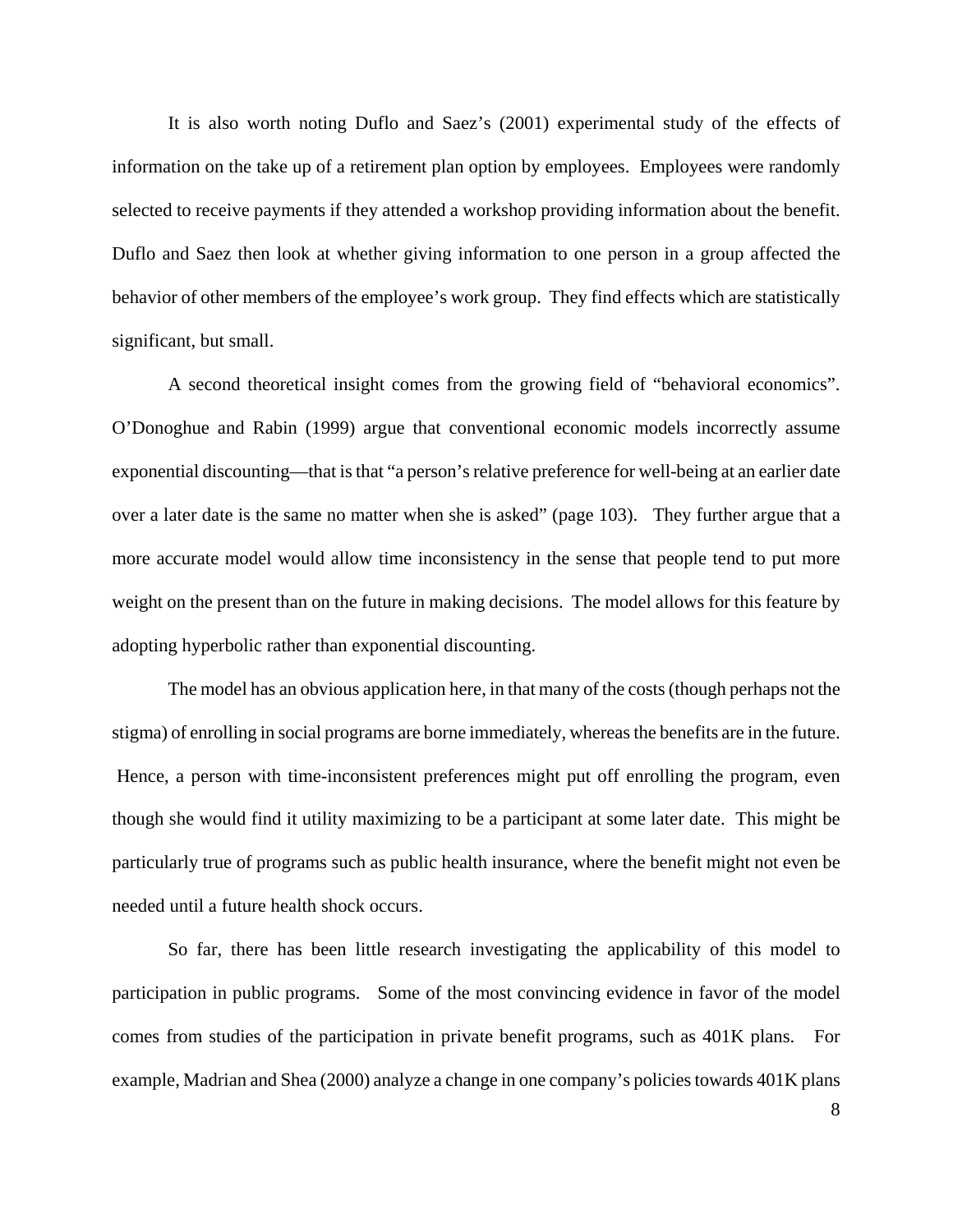that replaced a system in which employees had been required to elect participation in the plan, to one in which they were automatically enrolled in a default plan. They find that participation was significantly higher after the change, and that a substantial fraction of the enrollees stuck to the default plan, even though most enrollees prior to the change had not selected the default. These results suggest substantial stickiness in behavior, even though enrollees could have changed their plan at any time with a simple phone call.

While these results are striking, they do not necessarily imply hyperbolic discounting rather than high costs of changing the default rule. While it is true that a phone call is not costly, most people would have to spend substantial time and mental effort to inform themselves about the various options available and make a decision. This too, can be regarded as a cost. Moreover, in the context of non-participation in social programs, it is not clear that the two hypotheses (i.e. that non-participants in social programs are "irrational" in the sense that they have time-inconsistent preferences or that non-participants just face high costs of enrollment) have different policy implications. Both suggest that reducing the immediate costs associated with enrollment, or adopting default enrollment, would increase participation. Of course, if participants in social programs are on average more "present-oriented" than other people, than this may still have implications for the appropriateness of paternalistic government policy (c.f. O'Donoghue and Rabin, 2003).

#### **2. Take Up of Means Tested Programs in the United States**

 Table 1 provides a selective overview of the literature about the take up of means-tested transfer programs in the United States, focusing on more recent studies. Most of these programs are surveyed in more detail in Moffitt (2003). Table 1 provides a thumbnail sketch of each program in terms of when it started, what it does, who it serves, and at what cost. The programs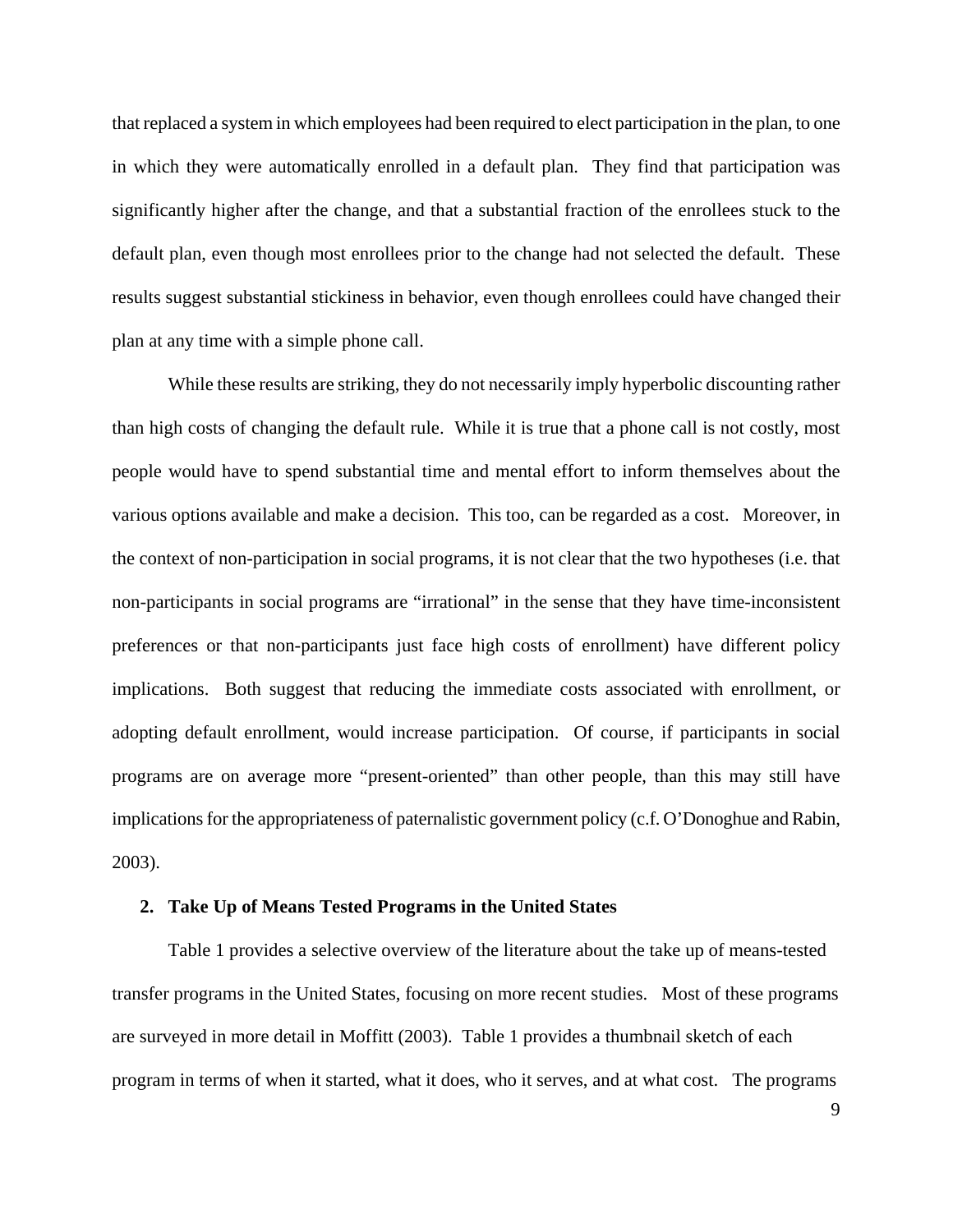are grouped by type and expense.

 $\overline{a}$ 

Perusal of the Table suggests several broad conclusions. First, take up varies a great deal across programs. In the case of programs that are not entitlements, take up often appears to be constrained by the amount of funding available (e.g. public housing programs, and child care subsidies). However, even among entitlement programs offering similar services, there is a good deal of variation both across programs and across different groups eligible for the programs.2

For example, take up of the new State Children's Health Insurance Program (SCHIP) has been very low (8 to 14%), with the result that the number of uninsured children has changed relatively little since the introduction of the program. Estimates of the take up of Medicaid coverage among children also suggest that it is low. For example, Currie and Gruber (1996b) estimated that while the fraction of children eligible for Medicaid increased by 15.1 percentage points between 1984 and 1992, the fraction covered increased only 7.4 percentage points, while Card and Shore-Sheppard (2004) find that expansions of eligibility to all poor children born after September 30, 1983 led to about a 10 percentage point rise in Medicaid coverage for children born just after the cutoff date. In contrast, they estimate that the further extension of Medicaid to children under 6 in families with incomes below 133 percent of the poverty line had relatively small effects.3

On the other hand, 35 to 40 percent of all U.S. births are now paid for by the Medicaid program, suggesting extremely high take up of that program by eligible women who are

<sup>2</sup> An entitlement program is one in which all qualified applicants are served. In contrast, non-entitlement programs have fixed budgets, and cannot serve more people than the funding allows.

<sup>3</sup> The Card and Shore-Sheppard estimates of take up are lower, because they include child age-specific trends in their model, while Currie and Gruber (1996), and Cutler and Gruber (1996) (discussed below) did not. Nevertheless, all three sets of authors emphasize the low take up of the Medicaid expansions, relative to take up of many other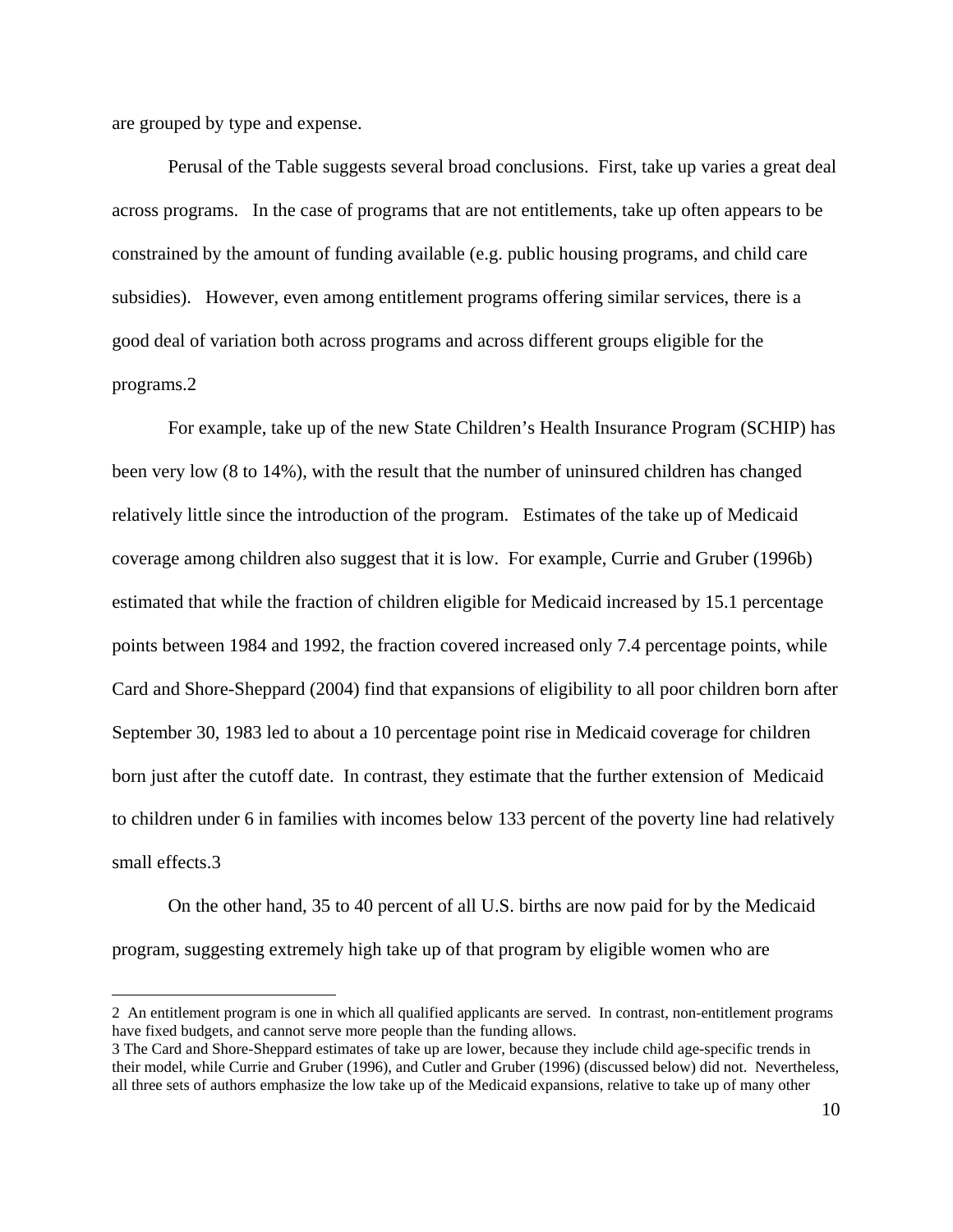delivering. Interestingly, take up of Medicaid-covered prenatal care lags take up of Medicaid covered delivery services (Ellwood and Kenney, 1995).

#### *a) Explanations for Variations in Take Up*

Three explanations for low take up are generally offered in the literature. They are stigma, transactions costs, and lack of information. Of course, these are not entirely separate explanations. In particular, a person's incentive to obtain information about a program, may be influenced by the size of the benefit relative to the transactions costs/stigma associated with applying. For example, Daponte, Sanders and Taylor (1998) find that people are more likely to know about Food Stamps when they are entitled to larger benefits. And it has proven difficult to define stigma and transactions costs as completely separate constructs. For example, a person who is required to fill in a 30 page application form that asks about a great deal of personal and seemingly irrelevant information, may well feel stigmatized. Nevertheless, the next few paragraphs will focus on what is known about the relative importance of these factors.

 There is considerable evidence that transactions costs are important determinants of take up rates. For example, Currie's (2000) finding that enrollments in Medicaid among immigrant children increase with family size strongly suggests that it is benefits relative to transactions costs (or stigma) that matter. Those with more children benefit more while facing a similar cost of enrollment. Moreover, her finding that enrollments follow a seasonal pattern, with enrollments spiking before school entry in the fall also suggests that transactions costs or stigma rather than information plays the dominant role since people are apparently timing their window of enrollment to coincide with a period when they know that they will need services.

social programs.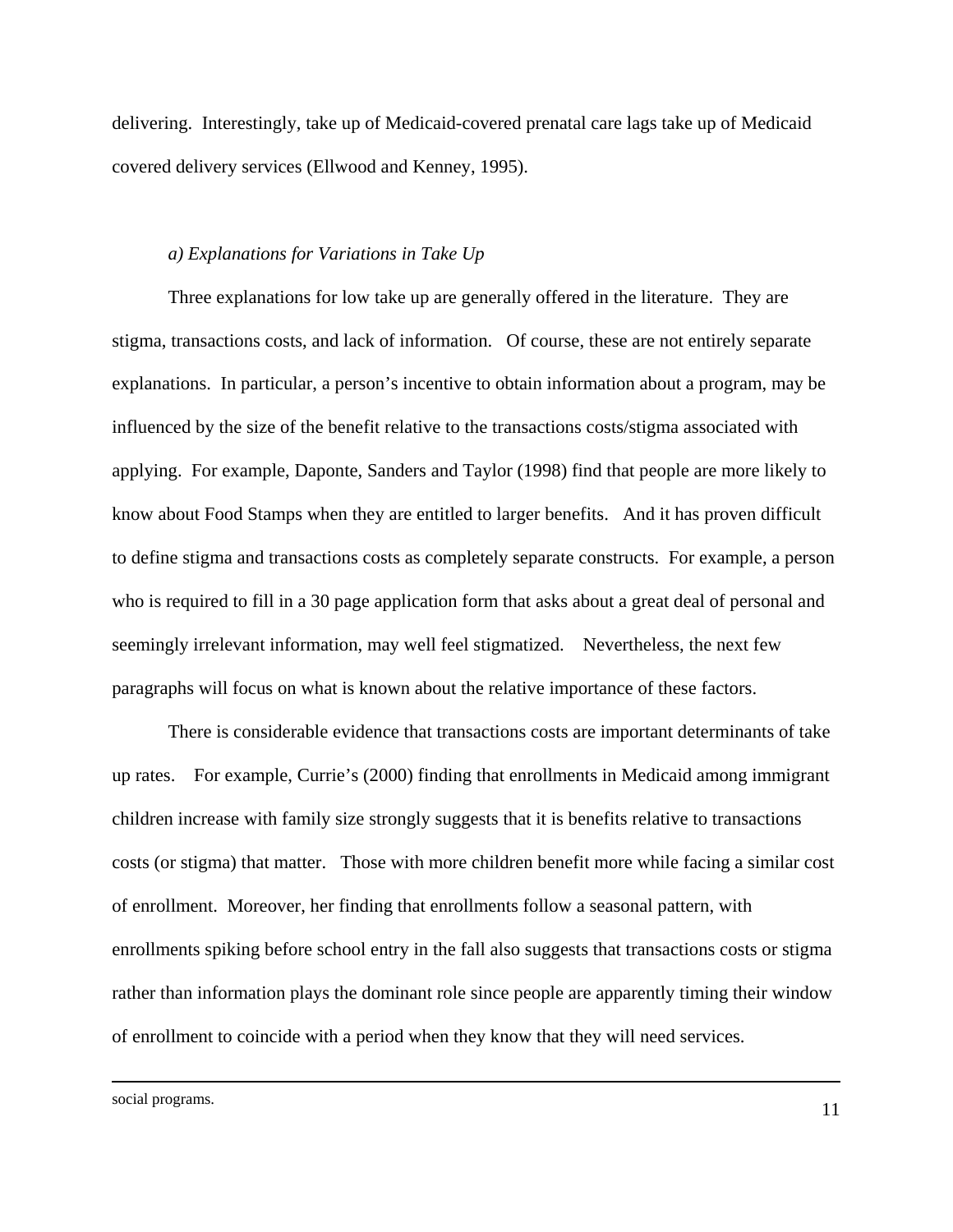Blank and Ruggles (1996) study of participation in AFDC and the Food Stamps Program showed that participation increased with the size of the benefits people were eligible for, suggesting an important role for transactions costs/stigma. Daponte, Sanders, and Taylor (1999) conducted an experiment, and found that informing people about their eligibility for the FSP increased the probability of participation. However, people eligible for larger benefits were more likely to take them up, once again suggesting a non-trivial role for transactions costs/stigma.

On a cautionary note, both sets of authors also find that it is likely to be difficult to assess eligibility for most social programs accurately using survey data. An important problem is that most surveys have little information about assets. For example, Hu (1998) found that adding asset information increased estimated take up of SSI by 60% (since people who were ineligible because of their assets were excluded from the denominator). This problem may be particularly acute in the low-income population, where even employment and wages are often inaccurately reported (Haveman and Wallace, 2003).

Currie and Grogger (2002) focus directly on transactions costs, and show that reducing re-certification intervals had a negative effect on participation in the Food Stamp Program, particularly among single heads and people in rural areas, both groups that could be expected to have relatively high transactions costs. While it is possible that single mothers and people in rural areas feel more stigmatized by participation in the Food Stamp Program than others, the available evidence for rural areas suggests the reverse (McConnell and Ohls, 2000). Moreover, the introduction of electronic-debit cards for Food Stamps, which might have been expected to reduce the stigma associated with food stamps by allowing people to use the program more discretely, had no detectable effect on Food Stamp take up rates, suggesting that stigma is not a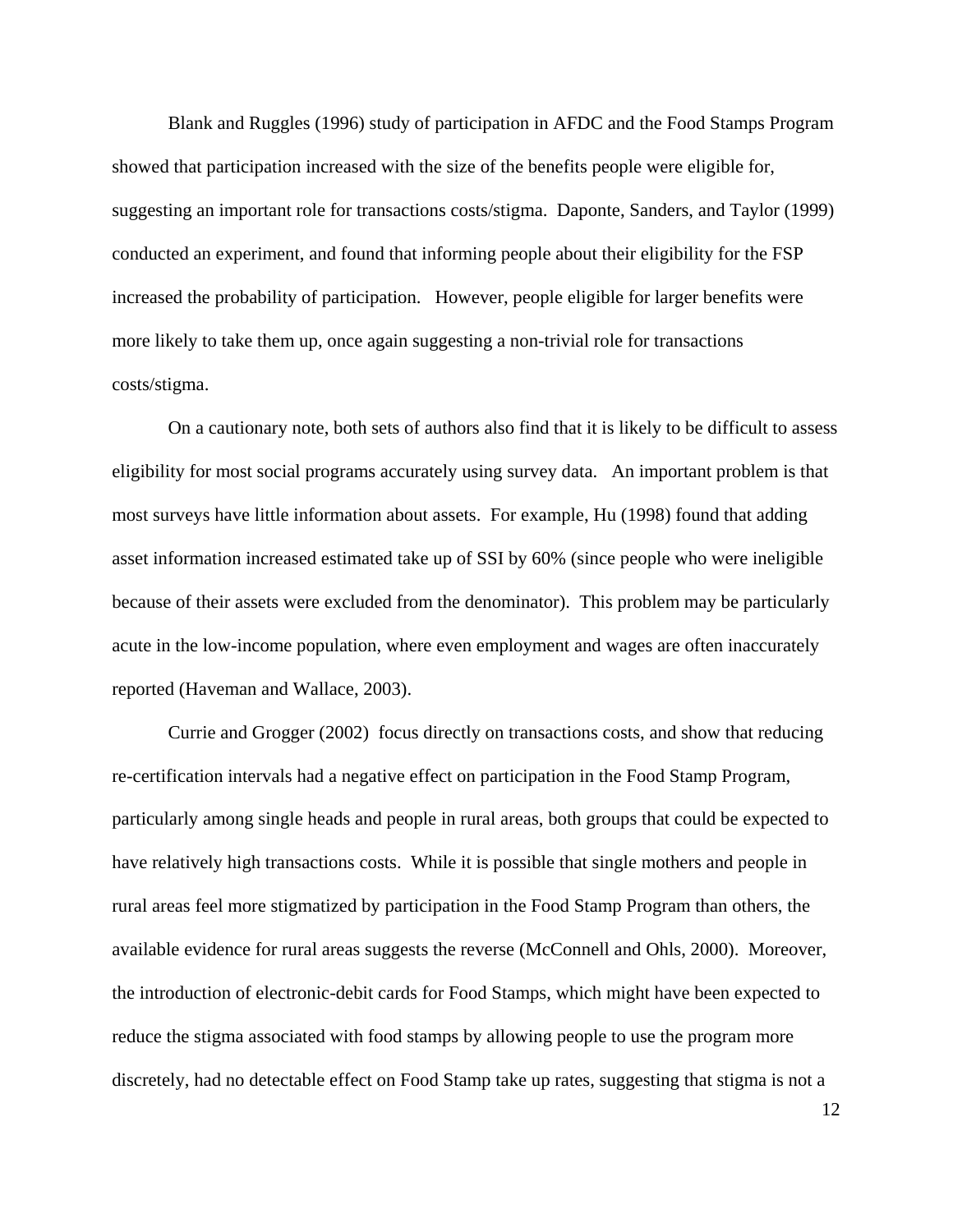major cause of low take up of the Food Stamp Program.

There has been a great deal of debate over the extent to which the dramatic decline in AFDC/TANF roles over the 1990s can be attributed to welfare reforms that increased the stigma/costs of being on welfare rather than to favorable economic conditions (see Blank (2002) for a summary) but most studies suggest that at least a third and possibly as much as two thirds of the decline is due to "reforms" which increased the cost of using the program. Moffitt (2003c) examines specific policies that accompanied welfare reform and documents that nonfinancial factors including work requirements, sanctions, and "diversion" (the practice of trying to prevent people from applying for welfare by meeting some immediate need) were important determinants of entry and exit into the TANF program in Boston, Chicago, and San Antonio.

Grogger (2002) and Grogger and Michaelopolous (2003) examine the effect of the PWRORA provisions limiting benefit receipt to five years, and provide evidence that this change had a profound effect on the way that women used their benefits. In models that interact child age with time limits, they find that women with young children were less likely to use their benefits other things being equal, presumably because they wanted to conserve benefits "for a rainy day". On the other hand, among women with older children the benefits have a "use it or lose it" quality, so that there was no reduction in the probability of benefits receipt in this group. These results suggest that women make fairly sophisticated cost-benefit calculations when deciding to participate in this program, and that such decisions are not driven primarily by stigma (which presumably would be larger for mothers of older children than for mothers of young children).

Medicaid, AFDC/TANF, and the FSP are large, well-established programs and it is likely that most low income people know of them. Therefore, to the extent that information is lacking,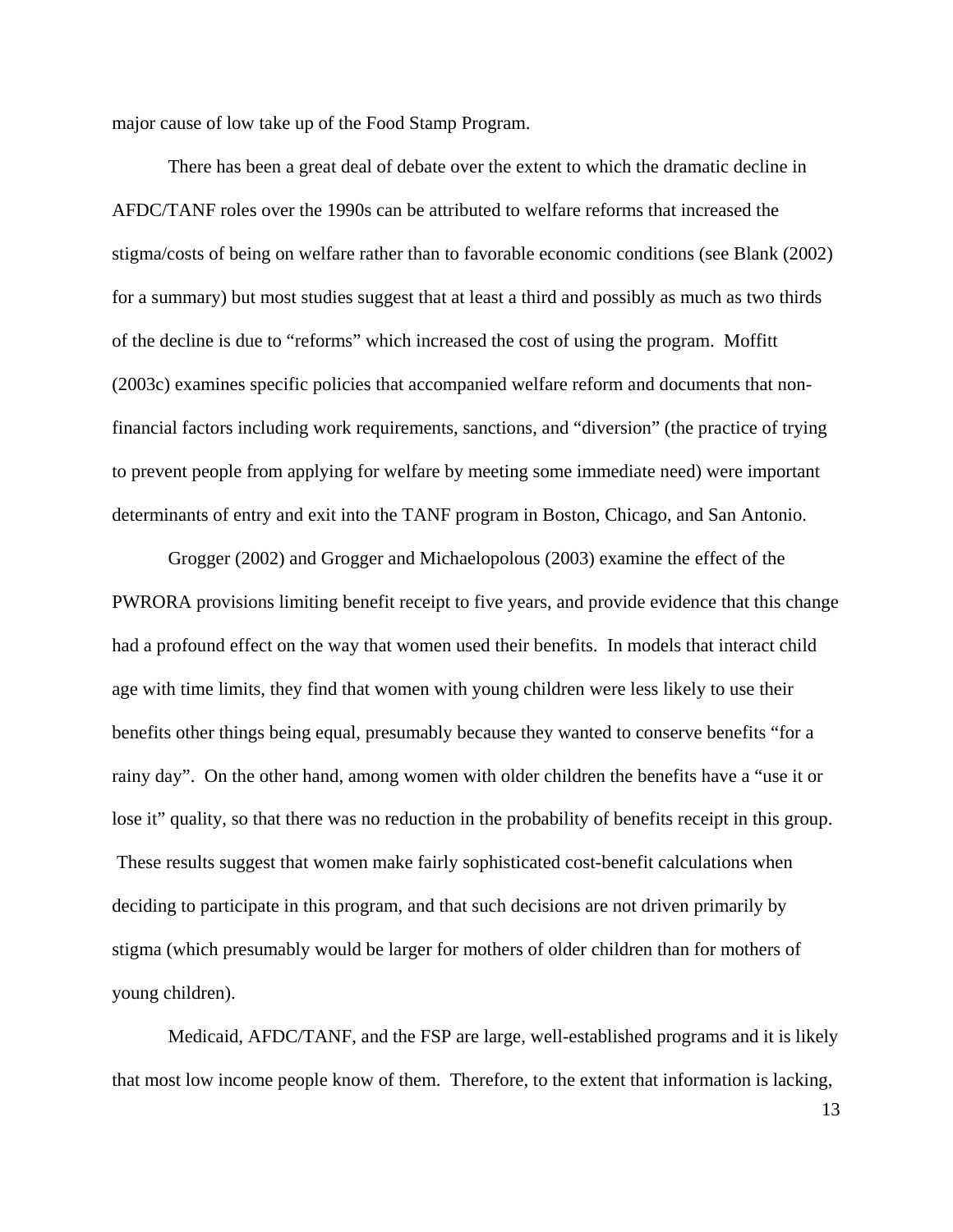it is likely to be very specific information about exactly how one qualifies or applies for the program.

Lack of information could be a greater problem for take up of some of the smaller programs. For example, in their study of current and former welfare recipients, Meyers and Heintze (1999) asked mothers eligible for employment-related child care subsidies why they were not receiving them. The majority replied that they were not aware of the programs. Still, given that transactions costs associated with the program have not been systematically examined, it is impossible to draw any conclusion about their importance relative to lack of information.

The Bound, Kossoudji, and Ricart-Moes's (1998) finding that in Michigan, 2/3 of the people applying for SSI in 1990-1991 had just been kicked off of General Assistance is particularly striking since the benefits available under SSI were always much higher than those available under GA. Apparently, people doing the cost/benefit calculation did not find it worthwhile to pursue SSI when GA was an option. It is also possible that the state helped direct people who had been kicked off of GA onto the federally-funded SSI program thereby changing the relative transactions costs associated with the two programs. One would expect the stigma associated with GA (welfare for the truly indigent) to be much greater than the stigma associated with SSI, so stigma cannot explain the Bound et al. results.

Finally, there is considerable evidence that transactions costs associated with WIC matter. Brien and Swann (1999) show in cross-sectional data that requiring income documentation of WIC applicants reduced participation rates. Bitler, Currie, and Scholz (2003) find in a panel, that requiring more frequent visits to the WIC office also reduces participation, while Chatterji et al. (2002) find that restricting the types of foods that can be purchased (i.e. reducing the value of the benefit) discourages take up. Hence, even in smaller programs,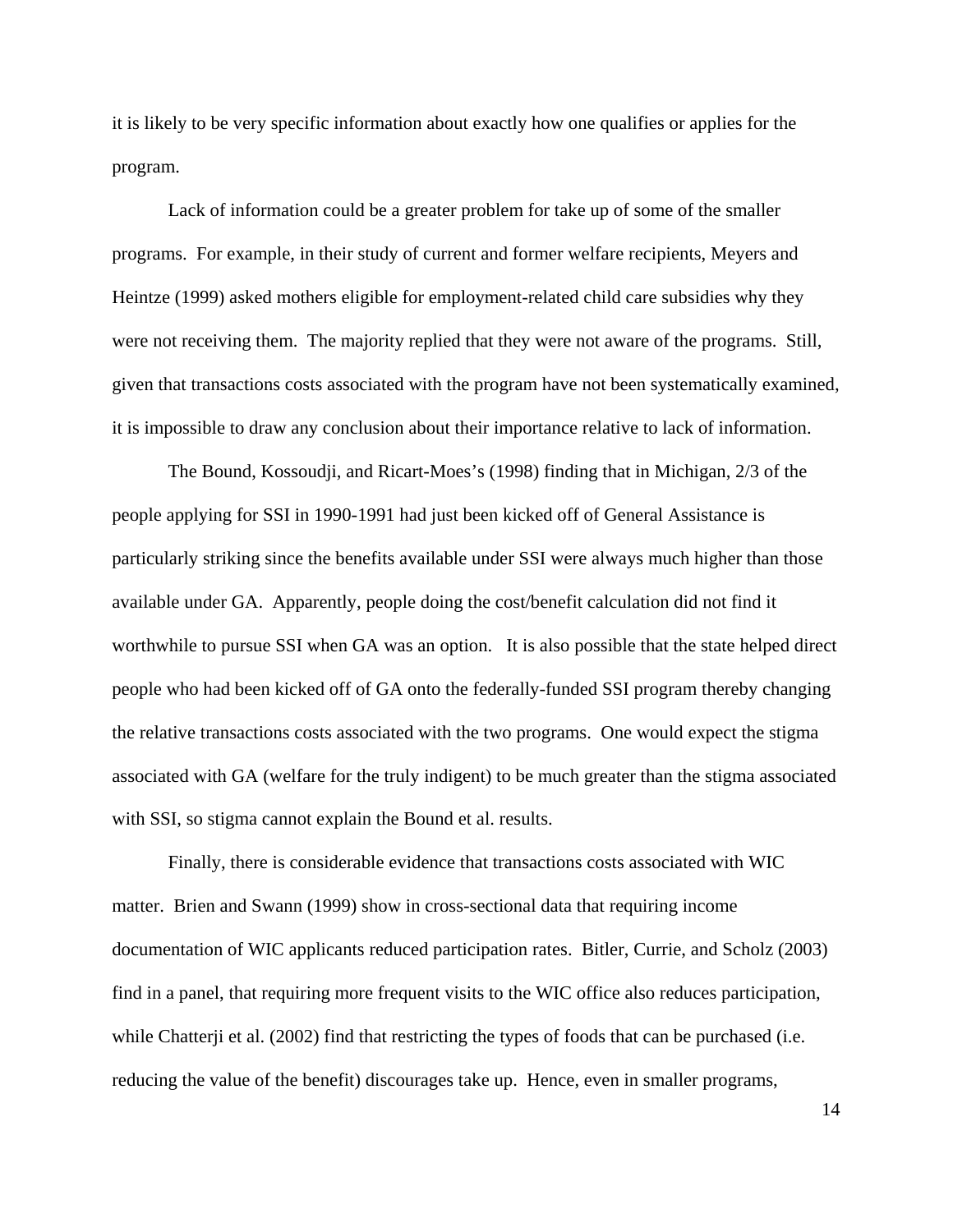transactions costs relative to benefits appear to be very important determinants of take up.

 These observations about the importance of transactions costs and other non-financial barriers to participation raise two questions: 1) Are the non-financial barriers screening out the "right" people? That is, are the various administrative requirements attached to these transfer programs targeting benefits to the neediest eligibles? And 2) To the extent that needy individuals are not being served, what can be done to increase their take up rates?

#### *b) Do Non-Financial Barriers Screen Out the Right People?*

 In many cases attempts to answer the first question are hampered by the fact that we do not have a very precise idea of who is eligible. For example, in the case of SSI, we need to know not only that someone has low income, but also that they are "disabled" a concept that is socially determined and liable to change over time. Benitez-Silva, Buchinsky, and Rust (2003) look at "classification errors" in the SSI and DI programs (see Table 2 for DI) under the assumptions a) that the individual's report to the Health and Retirement Survey about their disability status is the truth and b) that both the Social Security Administration's assessment of the individual's disability status and the self-report are noisy but unbiased measures of true disability. Under either assumption, they find that 28% of the SSI/DI applicants who are ultimately awarded benefits are not disabled (by their own reports to HRS), while 61% of the applicants whose applications are denied are disabled.

They construct a computerized model of disability based on a subset of relatively objective health indicators and argue that it may be possible to do better than the current regime in terms of reducing both type I and type II errors. In any case, taken at face value, their results suggest that the SSI system does not do a very good job of identifying and assisting the neediest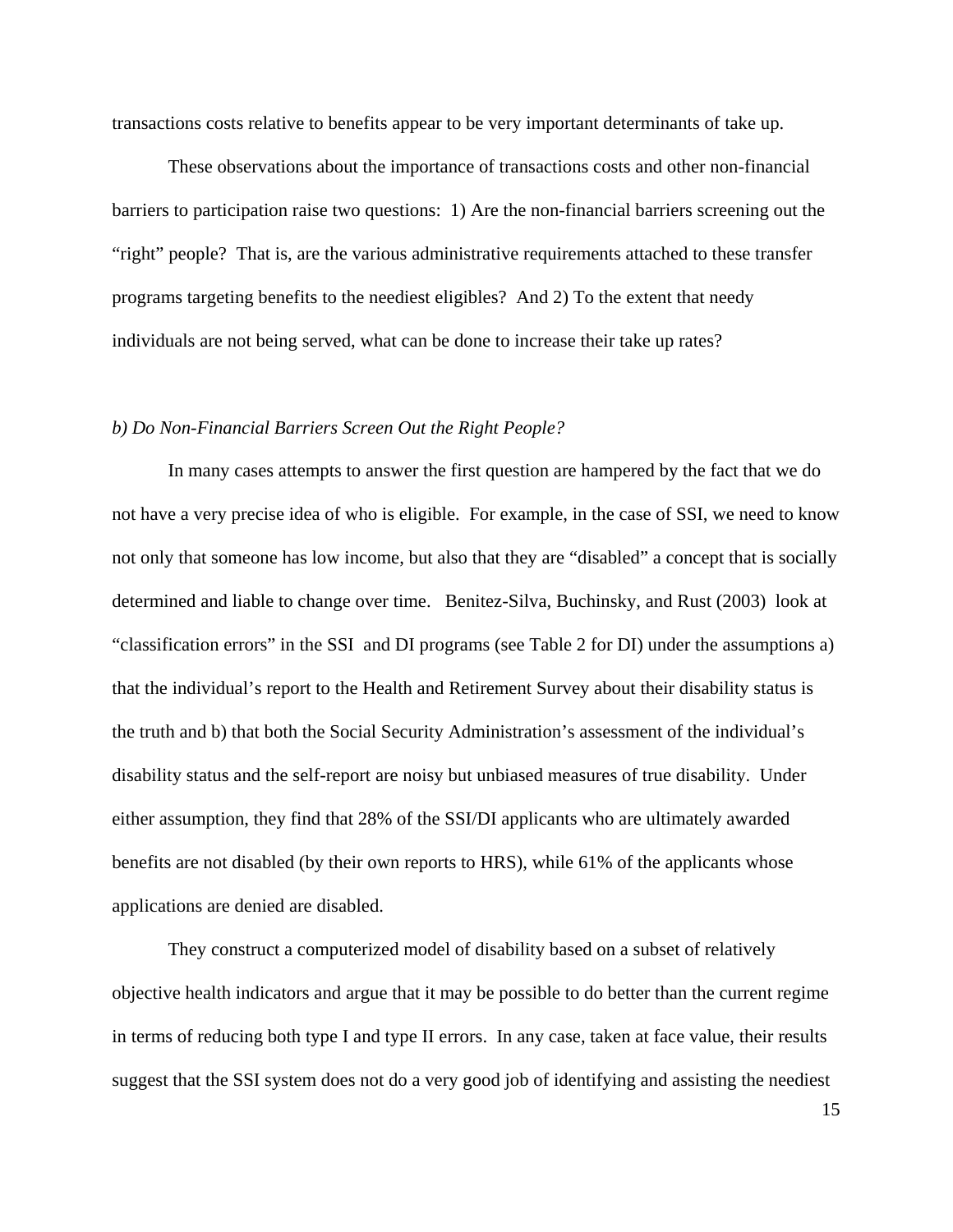individuals, perhaps because the neediest people are least likely to be able to endure a lengthy and complicated application process. Similarly, Reeder (1995) finds that the poorest households are less likely than slightly better off households to live in public housing, again perhaps because these vulnerable households are unable to get through the application process.

 Evidence about racial and ethnic differences in participation also suggests that programs are not always reaching the neediest people. Duggan has found that conditional on being poor, Hispanic children are less likely to be enrolled in the SSI program. Similarly, Currie (2000) finds that immigrant children, many of whom are Hispanic, are less likely to be enrolled in Medicaid conditional on being eligible. This finding mirrors a large literature on the determinants of welfare participation among immigrants which generally finds that while immigrants are more likely to be eligible for welfare, they are less likely to take it up, other things being equal. However, immigrants become more likely to take up benefits with assimilation (c.f. Blau (1984); Borjas and Trejo (1991, 1993); and Borjas and Hilton (1996); Baker and Benjamin (1995) and Regina Riphahn (2002) find similar results for Canada and Germany, respectively).

An interesting exception is that, as Hu (1998) documents, elderly immigrants have similar welfare take up rates to elderly native born persons, and have higher overall usage of these programs. The difference is particularly pronounced among immigrants who arrived after age 55. It is possible that barriers to participation are less formidable for elderly immigrants than for prime-age immigrants with children, or that elderly immigrants are selected differently than prime age ones. For example, the elderly immigrants might come intending to take up benefits, while prime aged immigrants come primarily to work.

On the other hand so programs do seem to serve the neediest applicants. For example,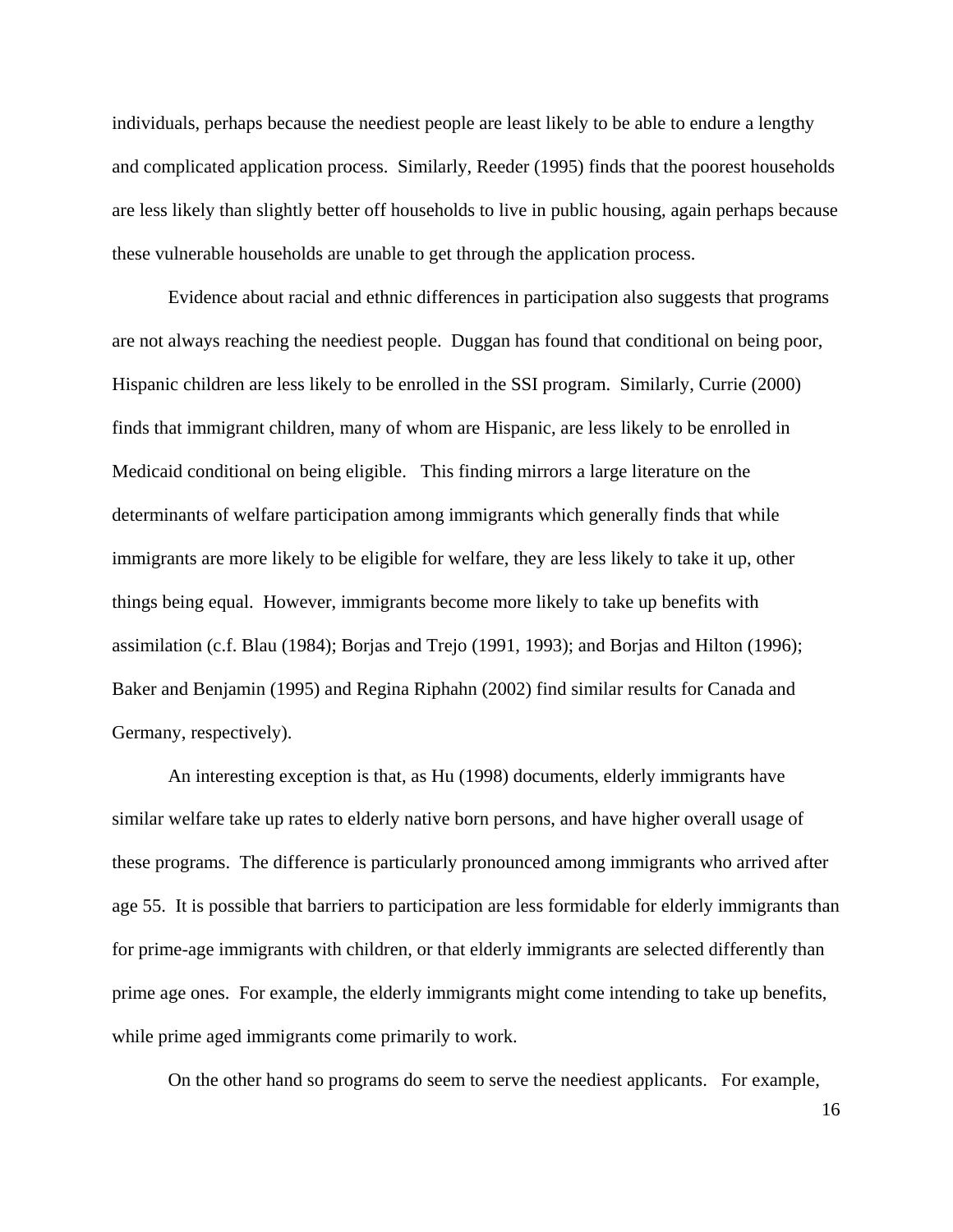participation in the National School Lunch program is higher among children in poor families, and Head Start, which is required to serve the neediest children first, seems to fulfill this mandate. This may be because Head Start programs are required to set out specific criteria for identifying needy children. Similarly, the WIC program guidelines lay out a very clear hierarchy for which groups should be served if funds are insufficient to serve all eligibles, and WIC participants appear to be much more disadvantaged than other eligibles, on average. Hoynes (1996) and Moffitt (1998) provide evidence that take up of AFDC decreases with expected wages, suggesting that at least on average, it is the poorest who take up the benefits. Hence, the evidence regarding whether the neediest are being served is somewhat mixed, and program specific.

Households may also be receiving aid when they do not appear to be eligible, but it is important not to assume that all these households are in violation of program rules. Recertification intervals provide a potential reason for households with incomes above the thresholds to be on public assistance. We know, for example, that households tend to seek out public assistance when their income is unusually low (c.f. Ashenfelter, 1983). In this case, we might expect household income to rise after program enrollment, whether or not the family was involved in a public program. Since families tend to be certified for a fixed period, such a pattern might lead us to observe many families in a cross section who participated in a public program even though their incomes were above the threshold. In some programs, families are required to report any improvement in their incomes, but enforcement of this provision is often weak. In other programs, such as WIC, families are certified for fixed periods, regardless of what happens to their income during this period.

The question of whether benefits have been correctly targeted to those in need has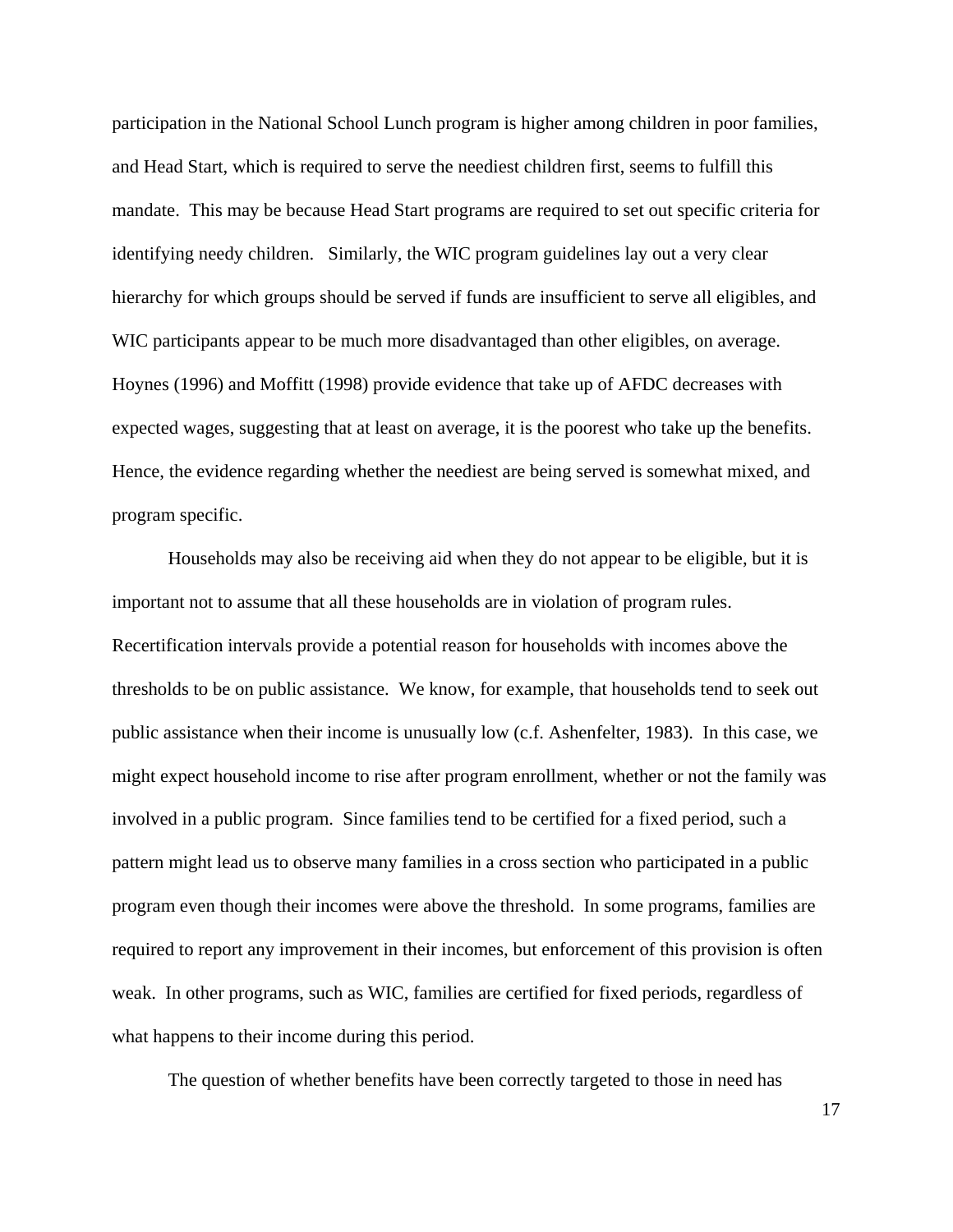recently been perhaps most exhaustively studied in the case of the Medicaid program. Many authors have attempted to judge the extent to which expansions of the Medicaid program led to increases in the take up of public insurance by the target group--people who would otherwise have been uninsured. These authors have also attempted to gauge the extent to which the expansions led people who would otherwise have had private insurance to take up Medicaid. The latter phenomena has been dubbed "crowd out".

Despite the dramatic increases in eligibility for public insurance coverage documented in Currie and Gruber (1996a,b) the fraction of children without insurance coverage has stayed remarkably constant in recent years because private health insurance coverage has fallen by about the same amount that public insurance coverage has risen (U.S. General Accounting Office, 1995b). However, private health insurance coverage has also been falling among groups that one would not expect to be affected by the Medicaid expansions, such as single men (Shore-Shepard, 1996). Thus, it is not obvious to what extent the relationship between increases in public insurance and decreases in private insurance is causal.

 Estimates of the extent of crowd out are sensitive to the methods used to control for possibly pre-existing trends in the provision of private health insurance coverage. At the high end of the spectrum of estimates, Cutler and Gruber (1996, 1997) estimate that for every two people covered by the Medicaid expansions, one person lost private health insurance. However, some of these people (such as household heads who decided they would no longer purchase health insurance once their children became eligible) were not themselves eligible for Medicaid--so not all of the people crowded out ended up getting insurance at public expense. They calculate that in fact about 40 percent of those crowded out ended up on Medicaid.

Other observers have posed the question somewhat differently, and come up with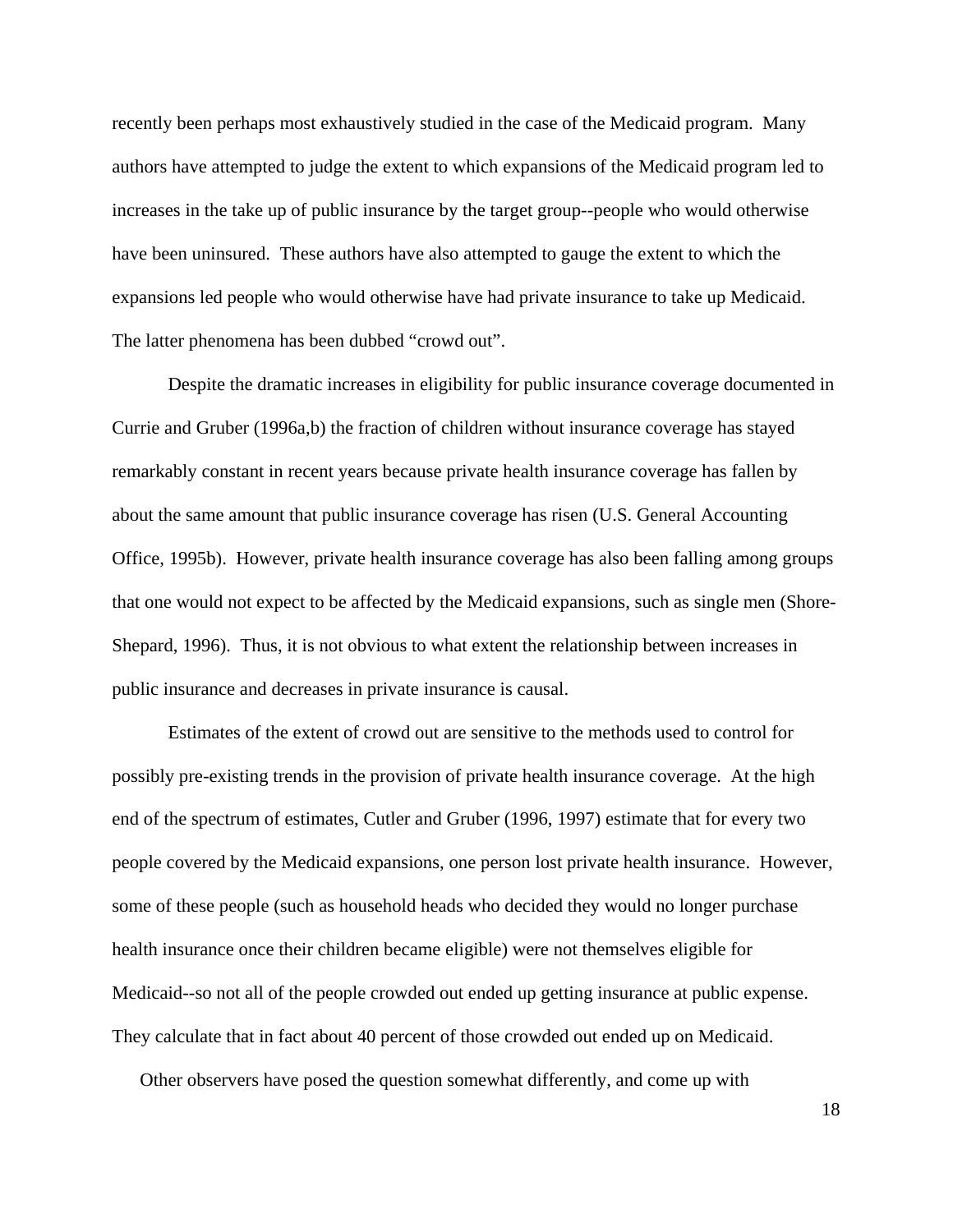correspondingly different estimates. For example, Dubay and Kenney (1997) find that about 22 percent of the increase in Medicaid coverage came from people who used to be privately insured. Since not everyone who became eligible for Medicaid did so as a result of the expansions, this number is necessarily smaller than Cutler and Gruber's estimate. Finally, one might ask what share of the overall decline in private insurance coverage is a result of the Medicaid expansions. The answer to this question is about 15 percent which suggests that a great deal of research remains to be done on the causes of this decline.

One issue obscured by the focus on crowd out is the fact that Medicaid insurance coverage may be better than what is privately available to many families. For example, many private policies do not cover routine pediatric preventive care such as immunizations, and most have copayments and limits on what they will pay. Hence, the substitution of Medicaid for private insurance coverage may improve children's health care, and this improvement should be valued when the costs and benefits of the expansions are weighed. Also, from a societal point of view, it does not matter whether private or public insurers pay for health care, except in so far as taxation creates a dead-weight loss, and public insurance transfers resources to families with children. Still, policy makers reluctant to raise (or eager to cut) taxes remain deeply concerned about crowdout. The crowd out literature suggests that it is extremely difficult to target programs only to those who need them, such as children who would not otherwise have health insurance.

#### *c) What Can be Done to Increase Take Up?*

Turning to the second question of what can be done to increase take up among the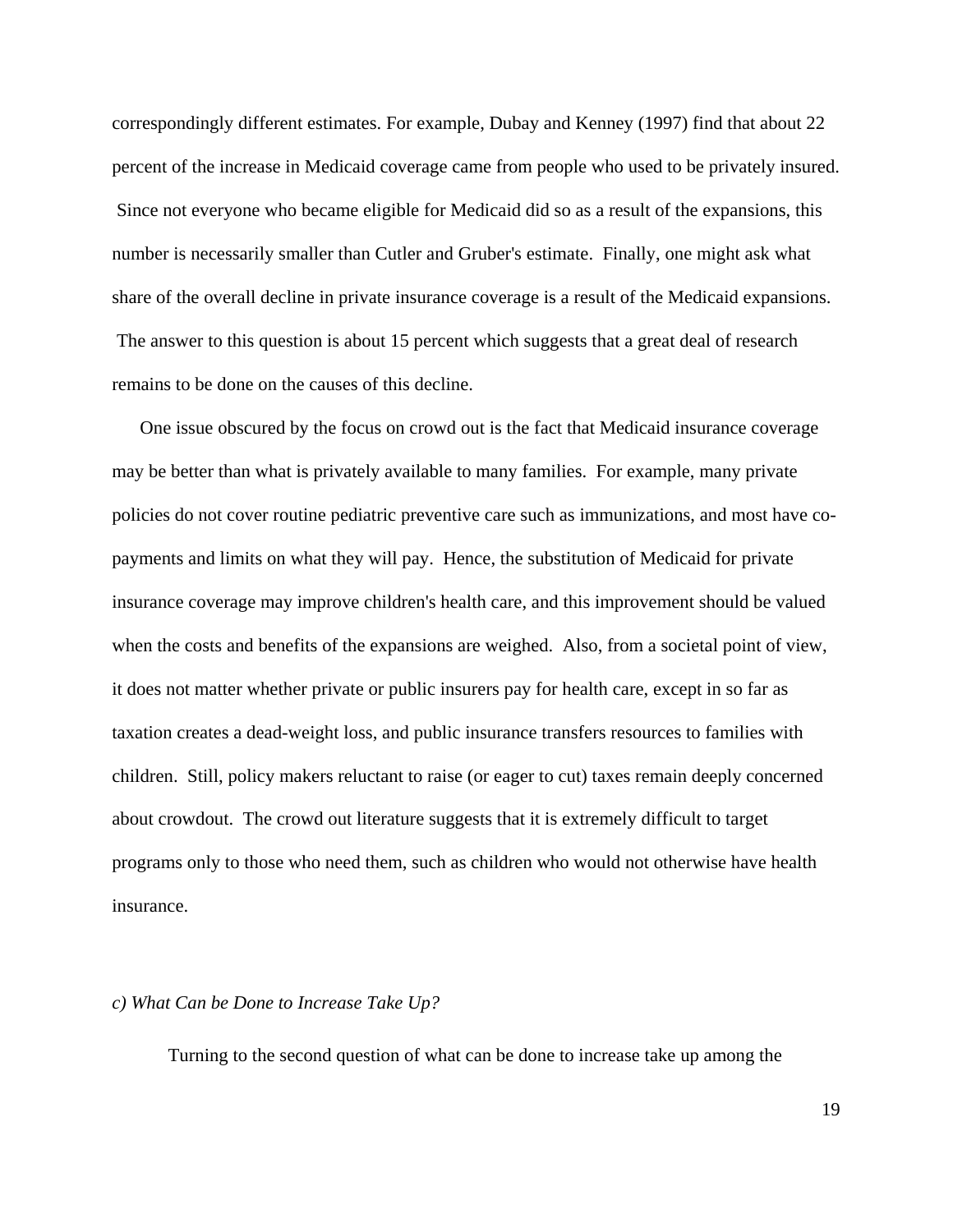"deserving" eligibles, the research summarized in Table 1 suggests some hypotheses but yields few definitive answers. For example, it may be the case that the high take up of the EITC program and of Medicaid among pregnant women reflects the fact that businesses as well as individuals have a stake in promoting take up of these programs. In the case of the EITC, anecdotal evidence suggests that commercial tax preparers have moved into low income areas in response to the EITC. Many preparers advertise instant cash back, which is essentially the person's EITC credit less the preparer's fee. Subsidies for H&R block may not be the most desirable use of government funds, but the example does illustrate the potential role of institutions in enhancing take up.

In the case of Medicaid, hospitals have a stake in getting pregnant women who are eligible signed up, because they are required to serve women in active labor whether or not the women can pay (as long as the hospital accepts any payments from Medicare). There is evidence that pregnant women were responsible for much of the uncompensated care provided by hospitals prior to the Medicaid expansions (Saywell, 1989). Many hospitals have subsequently established Medicaid enrollment offices on site. These offices assist people in completing applications and tell them how to obtain necessary documentation. Hospitals in at least 32 states and the District of Columbia began to employ private firms to help them enroll eligible patients in the Medicaid program (GAO, 1994).

Conversely, Medicaid enrollment rates may have remained low for other groups despite increases in income cutoffs because of lack of support for the program among vendors of medical services. Baker and Royalty (1996) use data from a longitudinal survey of California physicians observed in 1987 and 1991 and find that expansions of Medicaid eligibility to previously uninsured women and children increased the utilization of care provided by public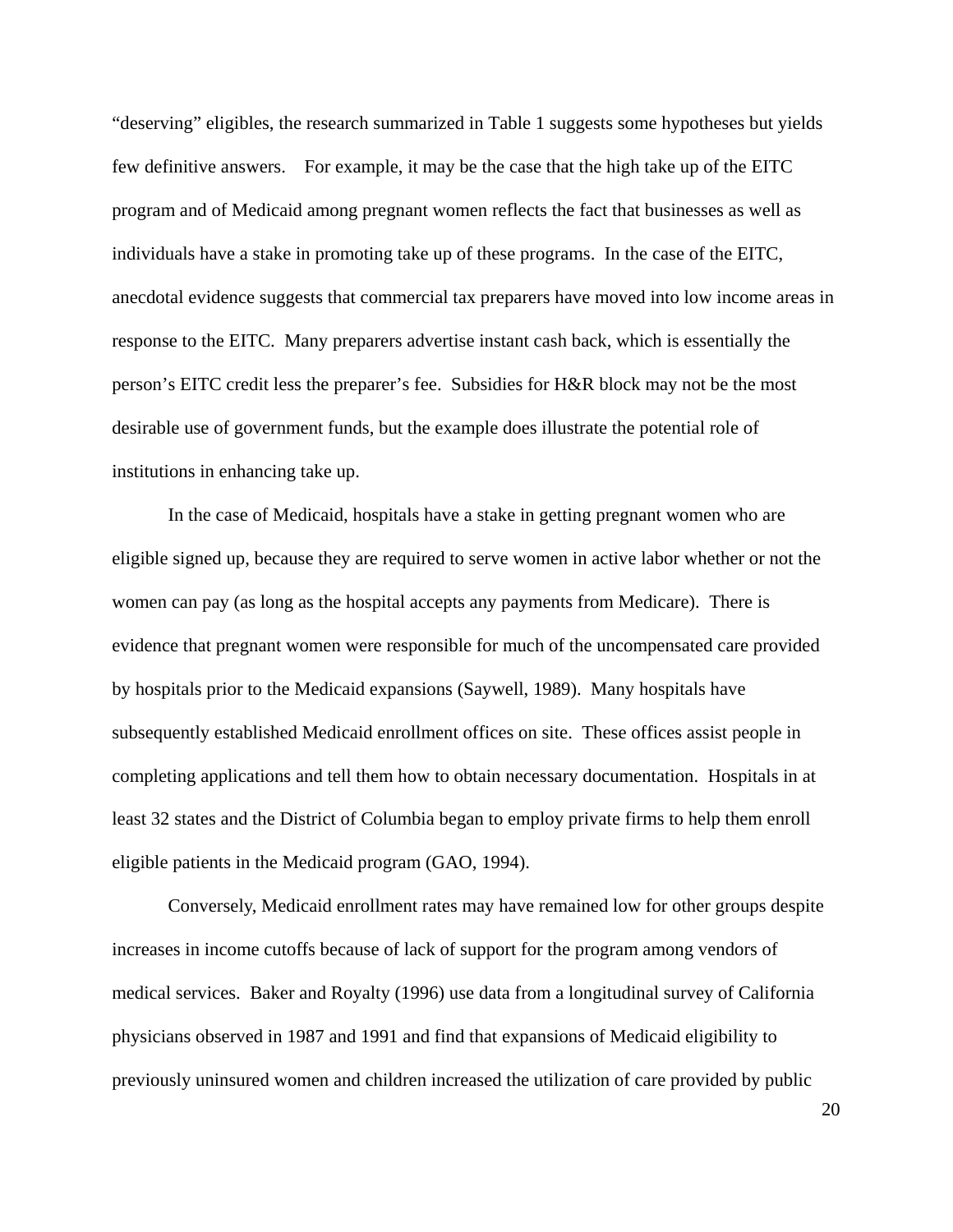clinics and hospitals but had little effect on visits to office based physicians. This is consistent with much previous evidence that many providers either do not accept Medicaid payments, limit the number of Medicaid patients in their practice, or otherwise limit the amount of time that they spend with Medicaid patients (Sloan, Mitchell, and Cromwell, 1978; Decker, 1992).

 This failure of private providers to "take up" the Medicaid program is likely to be related to the costs of doing business with the states, relative to the benefits represented by reimbursement levels. Andreano, Smolensky, and Helminiak (1986) document the problems that some vendors in Wisconsin had getting reimbursed from the Medicaid program. Gruber (2003) summarizes the literature relating Medicaid reimbursement levels to physician participation (starting with Currie, Gruber, and Fischer, 1995) and concludes that there is a strong relationship.

 These examples suggest that giving businesses (or other entities) a stake in getting people enrolled could boost participation rates. This approach has been tried recently in California. Aizer (2003) studies a program of application assistance in which community organizations were paid \$50 per successfully completed Medicaid application. Aizer finds that this program had a large impact on Medicaid enrollments, particularly in the Hispanic and Asian communities, and that the increase in Medicaid coverage resulted in fewer preventable hospitalizations among eligible children. In contrast, statewide advertising of Medicaid and the Healthy Families program seemed to have effects only on the enrollment of infants. It appears that people with older children already knew about these services.

Direct attempts to reduce the barriers to participation by government have not always been as successful. Currie and Grogger (2002b) show that prior to welfare reform, receipt of Medicaid by pregnant women was closely tied to receipt of cash welfare, even though earlier expansions of eligibility meant that most low income women were eligible for coverage of their pregnancies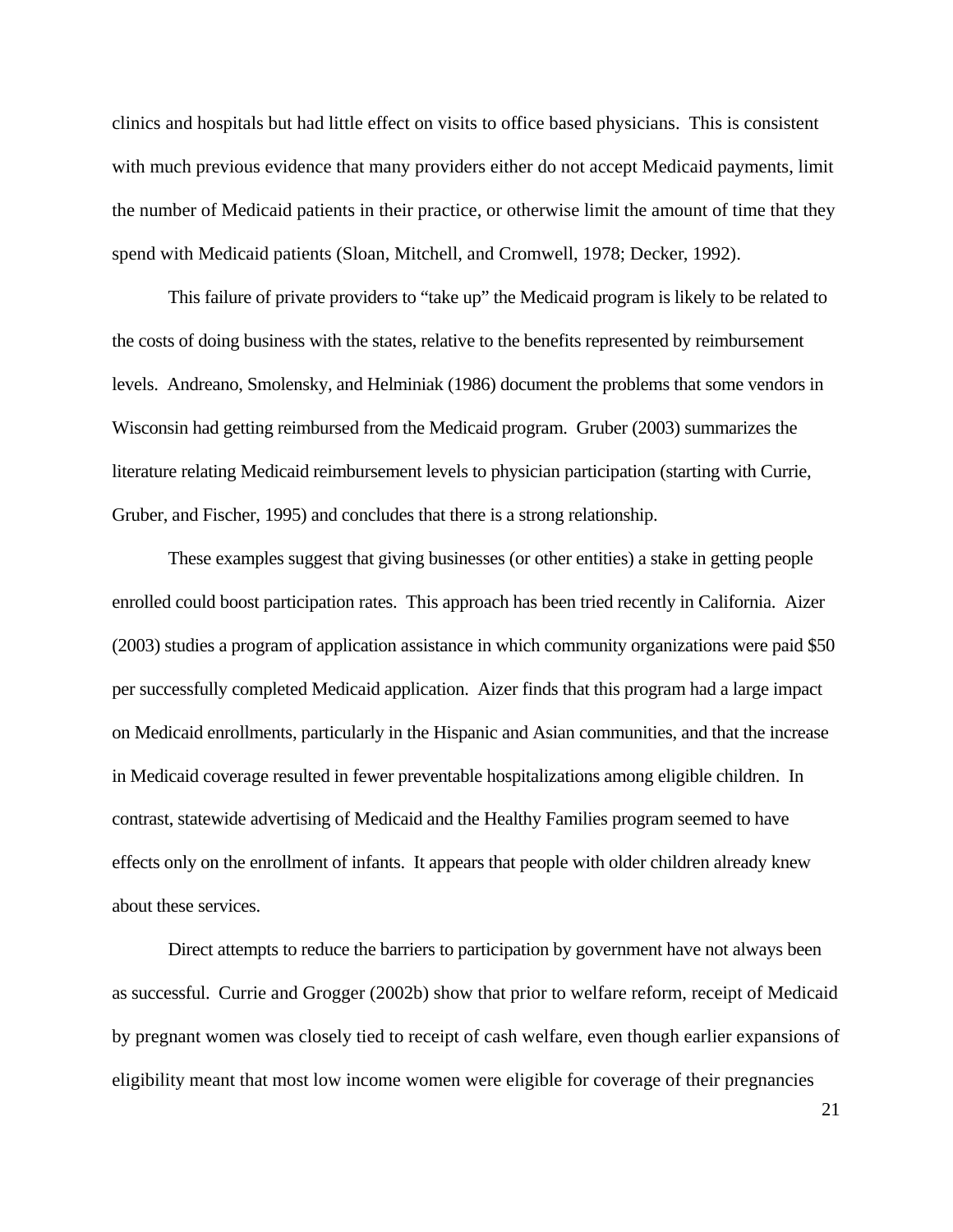even if they were not on welfare. The key seems to be that women who are on welfare are automatically eligible for Medicaid, and do not have to undergo the Medicaid application process. One might think then, that measures states took to make it easier for pregnant women to apply for Medicaid would have had some impact. These measures included: presuming that pregnant women were eligible for Medicaid while their applications were being processed and/or expediting the processing of applications for pregnant women; "outstationing" Medicaid eligibility workers in hospitals that serve low income women; dramatically shortening and simplifying application forms; and eliminating the requirement for face-to-face interviews by allowing mail-in applications from pregnant women. However, Currie and Grogger (2002b) were unable to find any consistent effects of these measures, suggesting either that they were insufficient or that they were ineffective.

 Yelowitz (2000) provides evidence that altering enrollment requirements for one program can have spillover effects onto the enrollments in other programs. He estimates that for every 10 newly eligible families who took up Medicaid benefits, four also took up the Food Stamp Program. It is possible that families learned about their eligibility for the FSP when they went to the welfare office to apply for Medicaid. Alternatively, it may be more worthwhile to bear the application costs in the case of Medicaid and the FSP together than in the case of FSP alone. Thus, making it easier to apply for multiple programs might increase take up among eligibles.

 Conversely, reductions in the welfare caseload have impacted enrollments in other programs. For example, Zedlewski and Brauner (1999) and Currie and Grogger (2002) find that these reductions reduced enrollment in the Food Stamps Program. And changes in other programs can also affect AFDC(TANF) caseloads--Garrett and Glied (2000) find that many families switched from AFDC to SSI after the 1990 case of Sullivan v. Zebley expanded eligibility for the SSI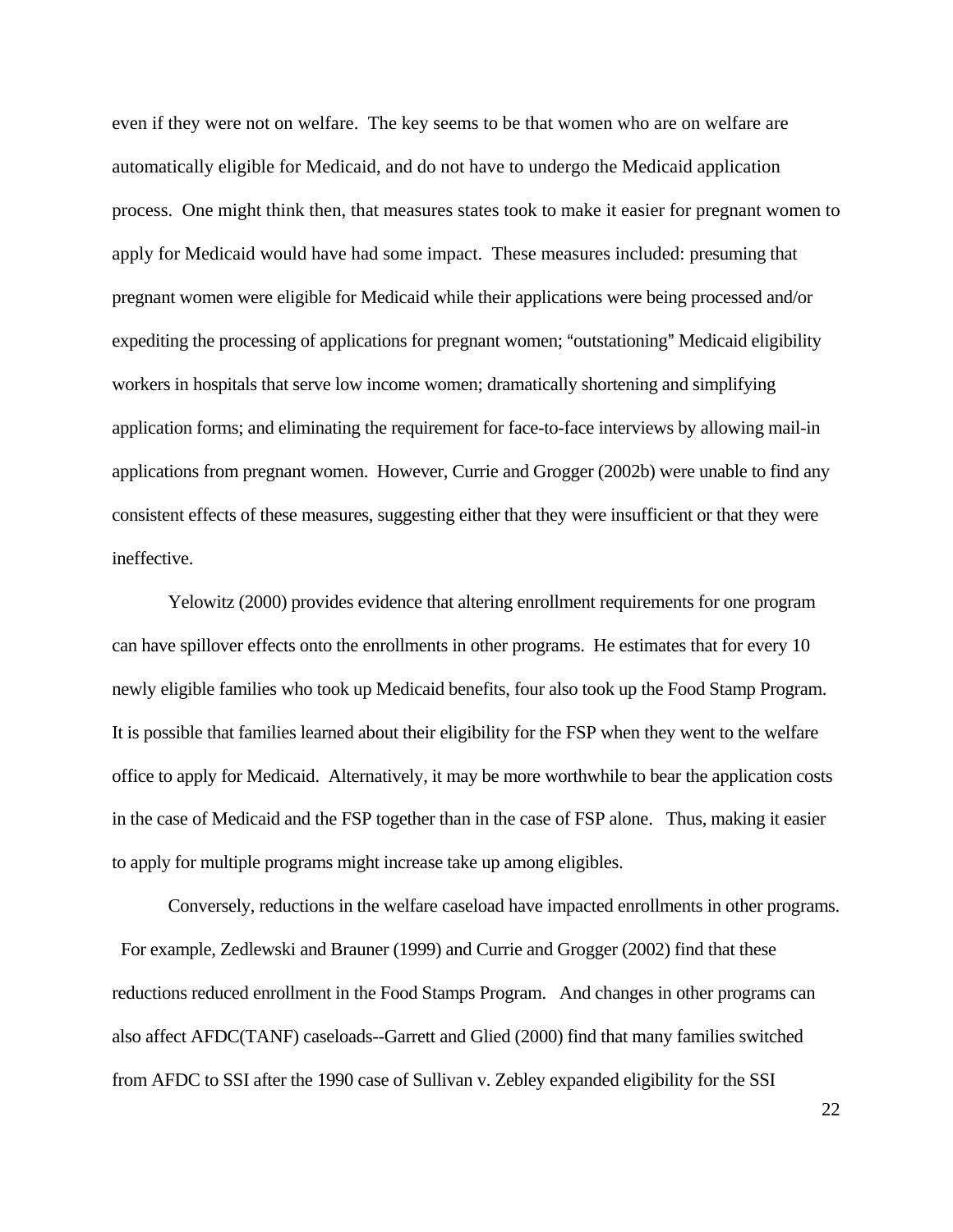program among children. Moreover, families were more likely to switch from AFDC to SSI where the difference between SSI and AFDC benefit levels was greatest.

 In summary, this section suggests that take up will be higher a) the more people want the service; b) the fewer the barriers that are place in their way; and c) where institutions (including private ones) have incentives to assist individuals in taking up their benefits.

#### **3. Take Up of Non Means-Tested Programs**

 Take up is generally considered to be a problem associated with means-testing. Therefore, it is worth considering whether anything further can be learned about take up from studying a few large non means-tested programs in the United States. For example, one might expect the stigma involved in participating in a non means-tested program to be less than the stigma associated with participation in a means-tested one. Hence, if participation rates were universally higher in the former than the latter, then this might be taken as indirect evidence of the importance of stigma costs.

 Table 2 provides an overview of four large social security programs in the U.S. that are not means-tested. The most striking thing about this table is that there is almost as much variation in the take up of these non means-tested programs as there is in the take up of the means-tested programs that were reviewed in Table 1, which would seem to provide some indirect evidence against the stigma hypothesis.

For example, Medicare forms an interesting contrast to Medicaid, because there is almost 100% take up of the optional Part B coverage of outpatient services. This is perhaps surprising because it is not free--people have to pay premiums for Part B insurance, even though those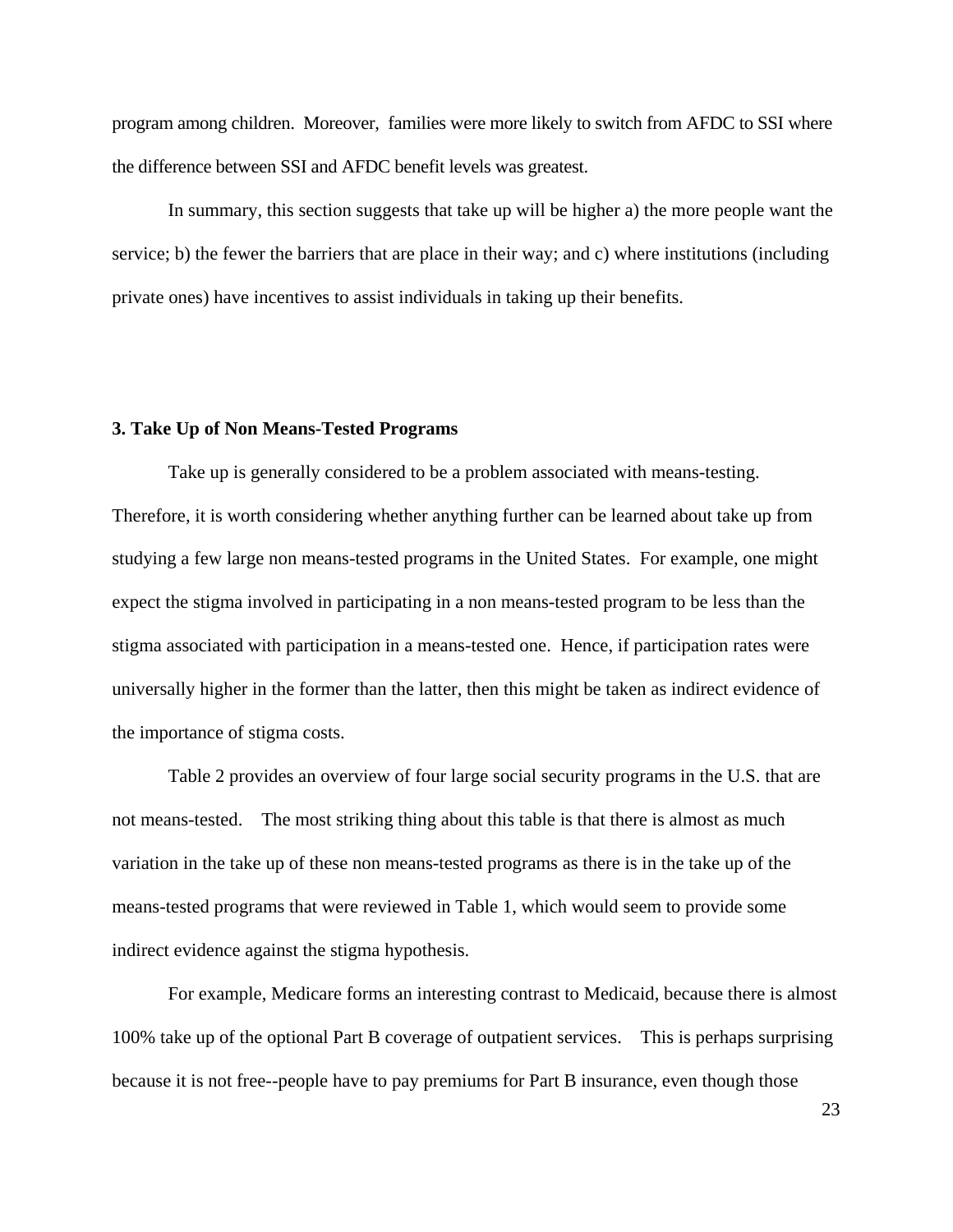premiums are highly subsidized. A key difference between the two programs is that when people turn 65 years old, they have to fill out a form in order to decline Part B coverage, whereas people have to go through a complicated process in order to apply for Medicaid coverage. Thus, Part B works very much like the 401K intervention studied by Madrian and Shea (2001).

 The three other programs outlined in Table 2 all suggest that take up may be a problem even for non means-tested programs. It is difficult to estimate the size of the eligible pool for Social Security Disability Insurance (DI) and Workmen's Compensation (WC) given that we do not know which people are truly disabled or injured. However, Table 2 summarizes a good deal of evidence that participation in these programs varies with the size of the benefits, suggesting that take up is more likely when benefits are higher relative to costs of enrollment. Similarly, take up of Unemployment Insurance (UI) is generally much less than full (generally similar to take up of programs such as AFDC and Food Stamps), and varies with the size of the expected benefit, as well as with the tax treatment of benefits (Anderson and Meyer, 1997).

 These less than full take up rates suggest that eligibles perceive substantial costs associated with participation even in non means-tested programs (otherwise, take up would be 100 percent for any positive benefit). If those costs were driven primarily by stigma, the evidence would suggest that the stigma associated with non means-tested social insurance programs is of the same order of magnitude as stigma associated with using "welfare" programs. If we believe, on the other hand, that the stigma associated with using non means-tested social insurance programs (which everyone pays into) is less than that associated with means-tested programs, then we would have to conclude that transactions costs are major determinants of participation in all types of programs.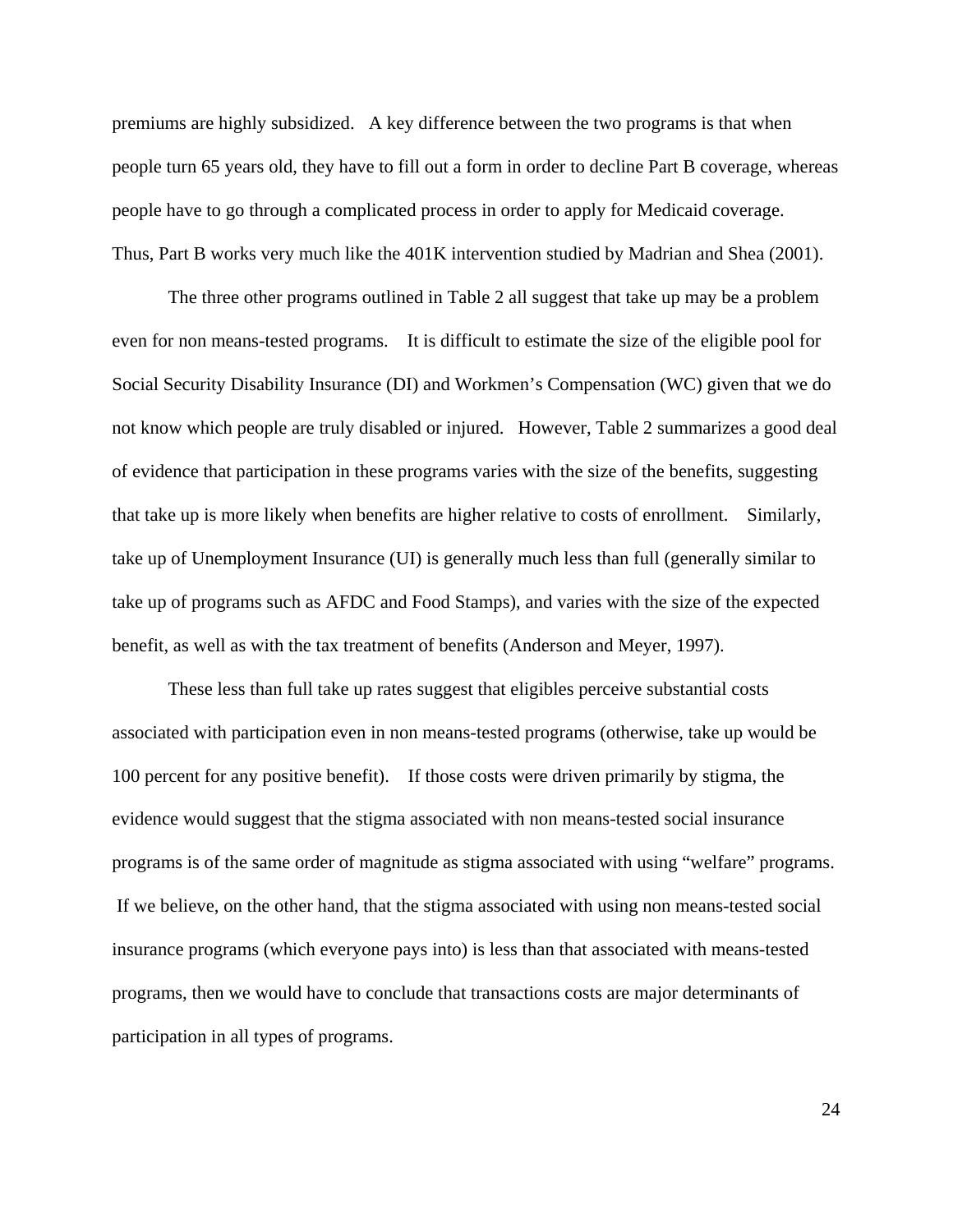### **4. Take Up in the UK**

 $\overline{a}$ 

Low take up of social programs is also often perceived as a peculiarly American problem, possibly because of the U.S.'s heavy reliance on means-tested programs in its social security system. Hence, it is also of interest to examine take up of social benefits in another country, such as the United Kingdom.4 Table 3 provides a brief overview of the main social benefits available in the U.K. It is less complete than Tables 1 and 2, given this author's relative unfamiliarity with these programs, and less emphasis on the take up issue in the British literature (although see Craig (1991) for an early survey).

The main point, is that many U.K. programs also exhibit less than full take up. Estimates of take up of the Working Families' Tax Credit (which is similar to the American EITC) by single mothers range from 67 to 81%, which is comparable to Scholz' estimate of 80 to 87% for the EITC. Take up of Income Support among non-pensioners, which (at least for lone mothers) corresponds roughly to AFDC, seems to be higher in the U.K. than in the U.S., though at 80%, is still much less than full. Take up of Income Support for pensioners (which corresponds to SSI for the elderly) is somewhat higher than in the U.S. at between 64 and 78%, but again, is much less than full.

 These rough comparisons suggest that perhaps more attention should be paid to factors determining take up of social benefits outside the U.S. It is interesting to note that the one U.K. program with near universal take up is the Child Benefit. Mothers receive the application materials for this program in hospital, which presumably greatly reduces application transactions costs.

<sup>4</sup> Take up estimates for various other countries and programs are also available. C.f. Koning and Ridder (1997) who study a rental assistance program in the Netherlands and find a 64% take up rate, and Storer and Van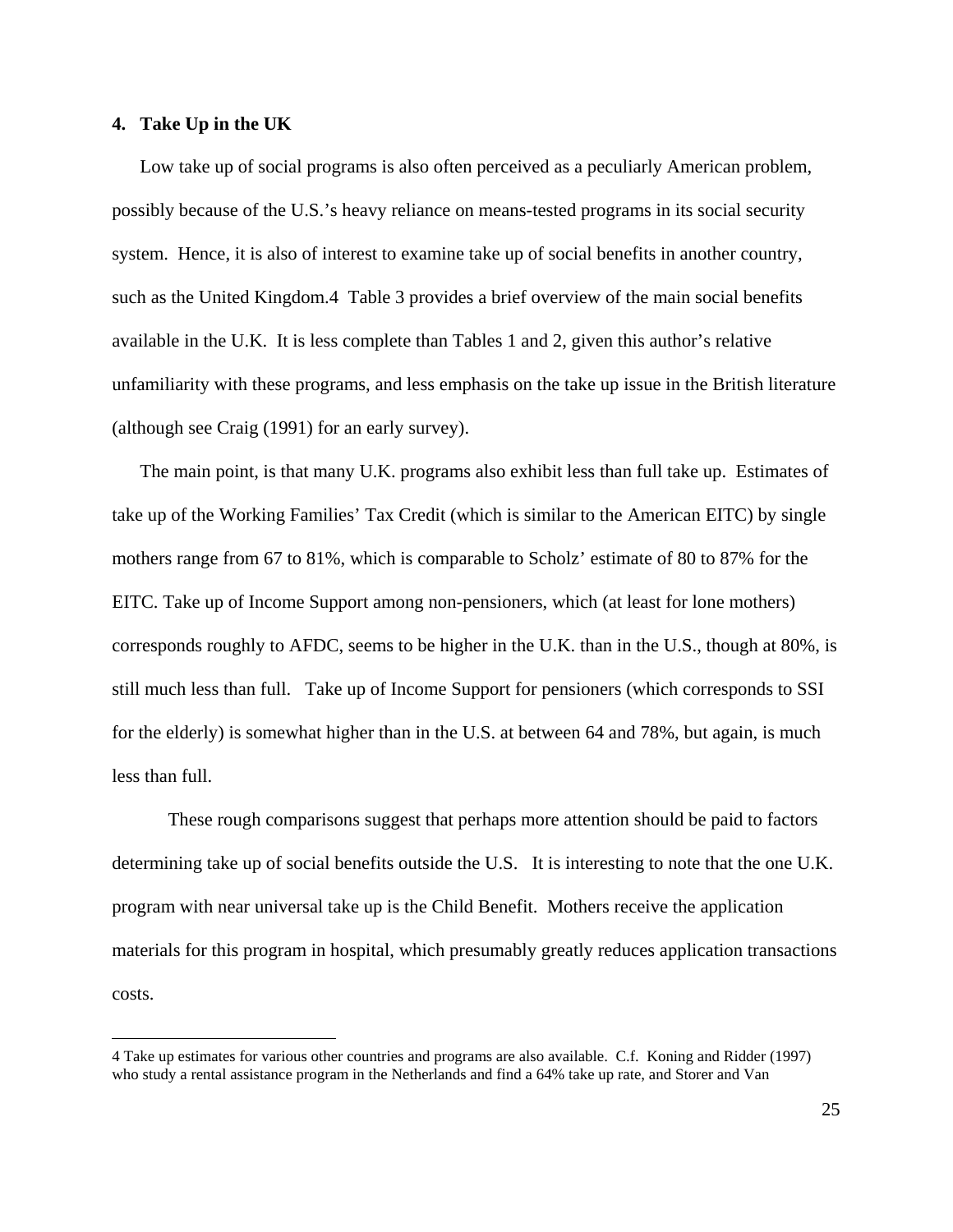The introduction of several new programs, such as the "New Deal" for the unemployed in 1998, would seem to offer an interesting opportunity for research. The New Deal made participation in jobs programs compulsory for many groups of unemployed. It would be interesting to know what effect this had on the probability of participating, and which categories of recipients dropped out. More generally, cross-country collaboration between researchers might uncover variations in transactions costs and other factors that affect take up, and could help to isolate their effects.

 The discussion of social benefits in the U.K. might also lead us to think beyond the question of "who takes up programs?" to "do recipients make optimal use of programs that they have taken up and if not, why not?" Research on the National Health Insurance program suggests that although there is universal take up, the rich receive more services than the poor, conditional on their health status. Possible reasons range from higher transactions costs (e.g. lack of transportation, or inability to take time off from work); superior connections and communication skills and/or better rapport with medical providers; and differences in attitudes towards illness and medical care (Dixon et al, 2003). This example suggests that the same factors that inhibit take up may also affect utilization of social programs.

#### **5. Summary and Conclusions**

 It is generally agreed that people do not take up benefits if the costs outweigh the benefits. But after many years of research, we still have relatively little insight into precisely what types of costs matter most, and what types of measures are most likely to reduce them. A few general conclusions can be drawn, however. First, take up is enhanced by automatic or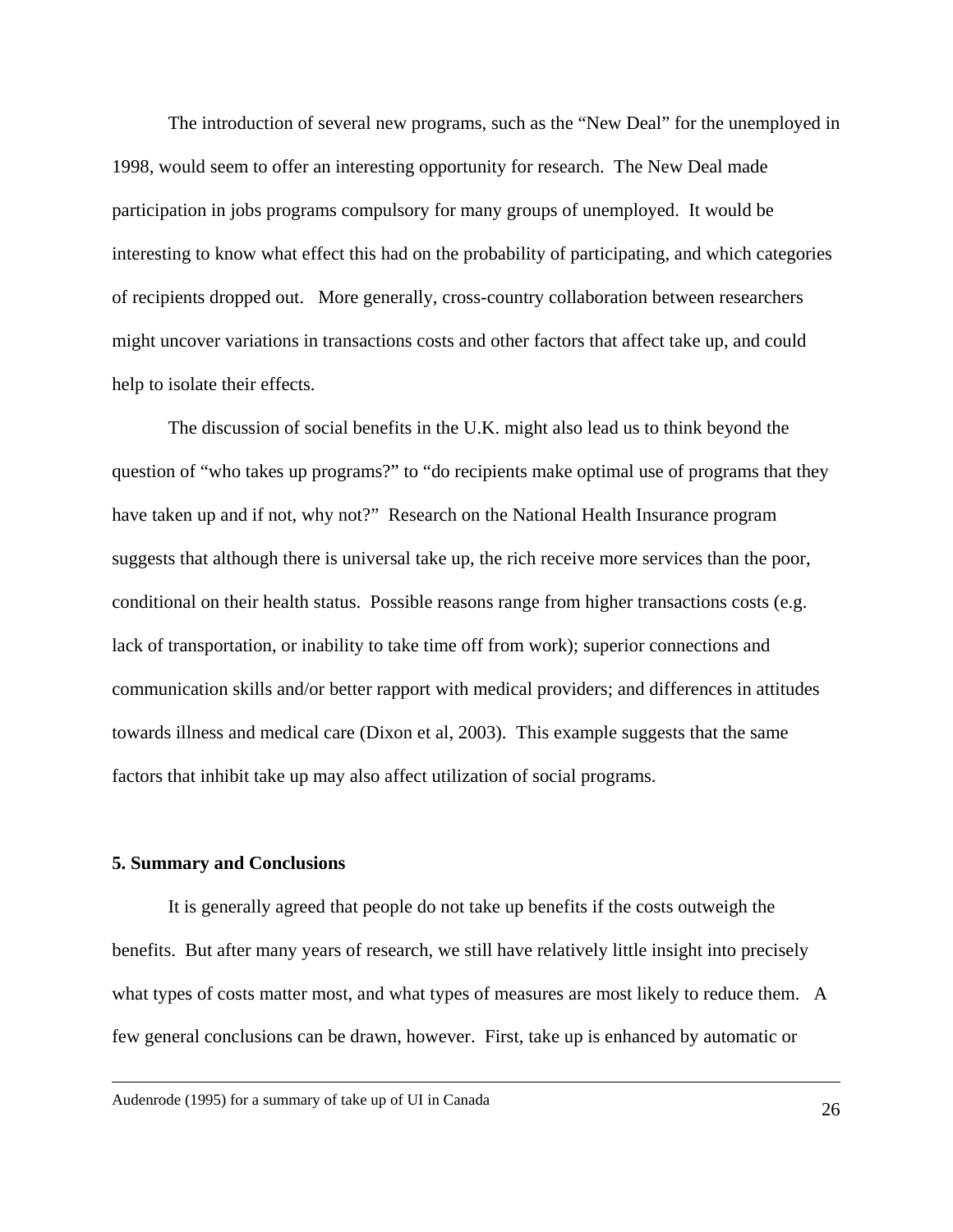default enrollment and lowered by administrative barriers, although removing individual barriers does not necessarily have much effect, suggesting that one must address the whole bundle.

Second, although it may be impossible to devise a definitive test of the "stigma hypothesis", it seems clear that stigma cannot be the only cost facing participants. Other, more concrete types of transactions costs are probably a good deal more important to most people than stigma or lack of information. Third, although people generally have means-tested programs in the United States in mind when they discuss take up, low take up is also a problem in many non means-tested social insurance programs and in other countries.

Historically, economists have paid much attention to rules about eligibility, and virtually no attention to how these rules are enforced or made known to participants. This review suggests that the marginal return to new data about these features of programs is likely to be high in terms of understanding take up. The anecdotal evidence that exists, suggests that there is a great deal of variation in the ways that similar types of programs are implemented both within and across countries, and this variation could be exploited to identify the most important barriers to participation.

For example, some states implemented SCHIP as an extension of their Medicaid programs, while others created separate, stand-alone programs in order to reduce the stigma associated with receiving public insurance. However, to my knowledge, this difference has not been exploited to investigate the "stigma hypothesis". About half of the 109 Food Stamp offices surveyed in a recent USDA program access study provided services such as extended hours, while a small number of programs required applicants to attend a series of meetings before they were even permitted to sign their application forms (Gabor et al., 2003). Procedures such as requiring third party verification of income are not standardized across locations either, and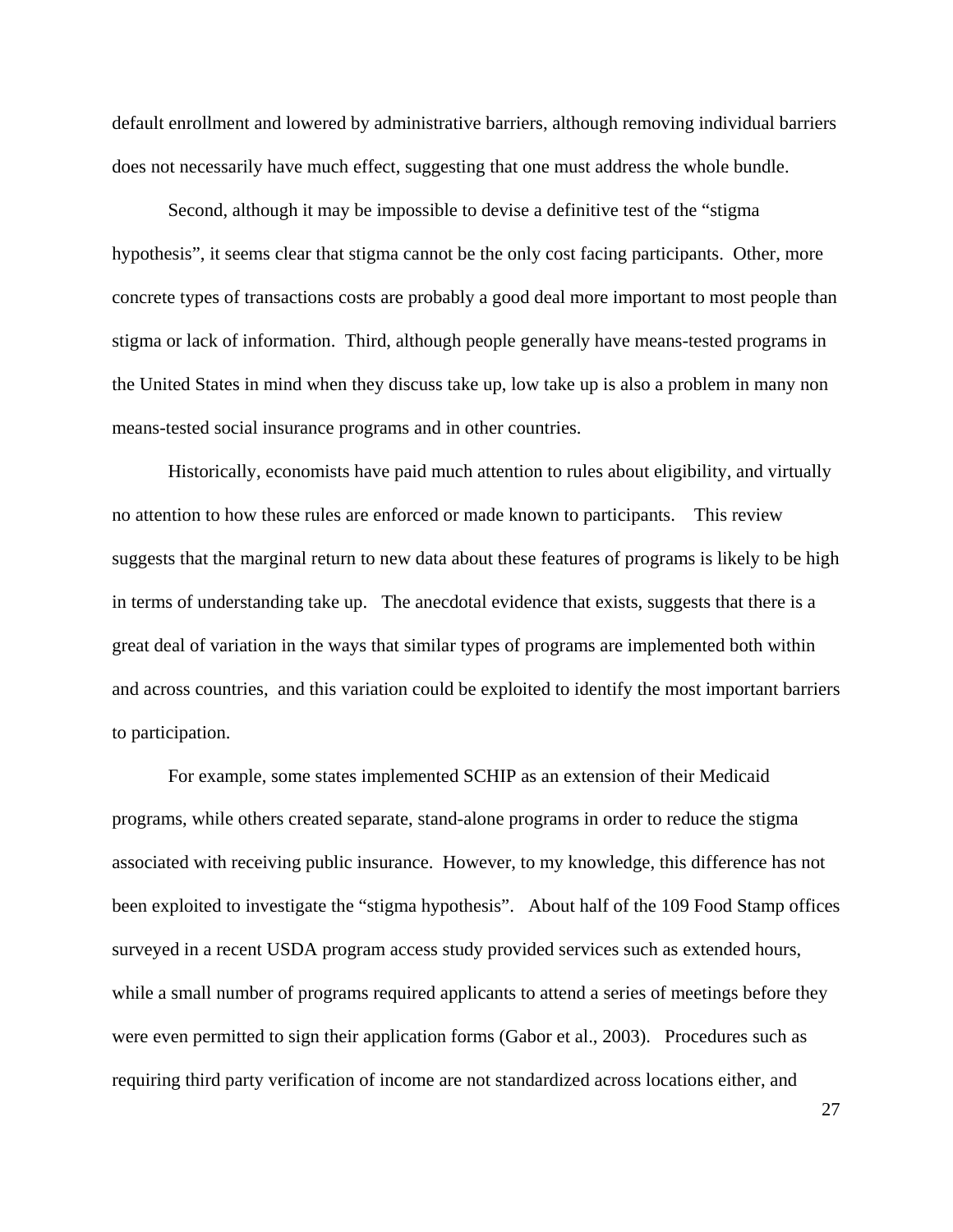could easily explain variation in take up across areas. More systematic collection and analysis of this type of data would add a great deal to the study of take up.

In an era of social experiments, it might also prove useful to consider experimental manipulations of factors thought to influence take up. For example, it might be possible to design an outreach program that would directly test the hypothesis that take up is influenced by information exchange among members of social networks. Similarly, parameters such as application procedures, recertification intervals, payments for community enrollment assistance, and incentives to service providers to give application assistance could be varied across areas in order to study their effects.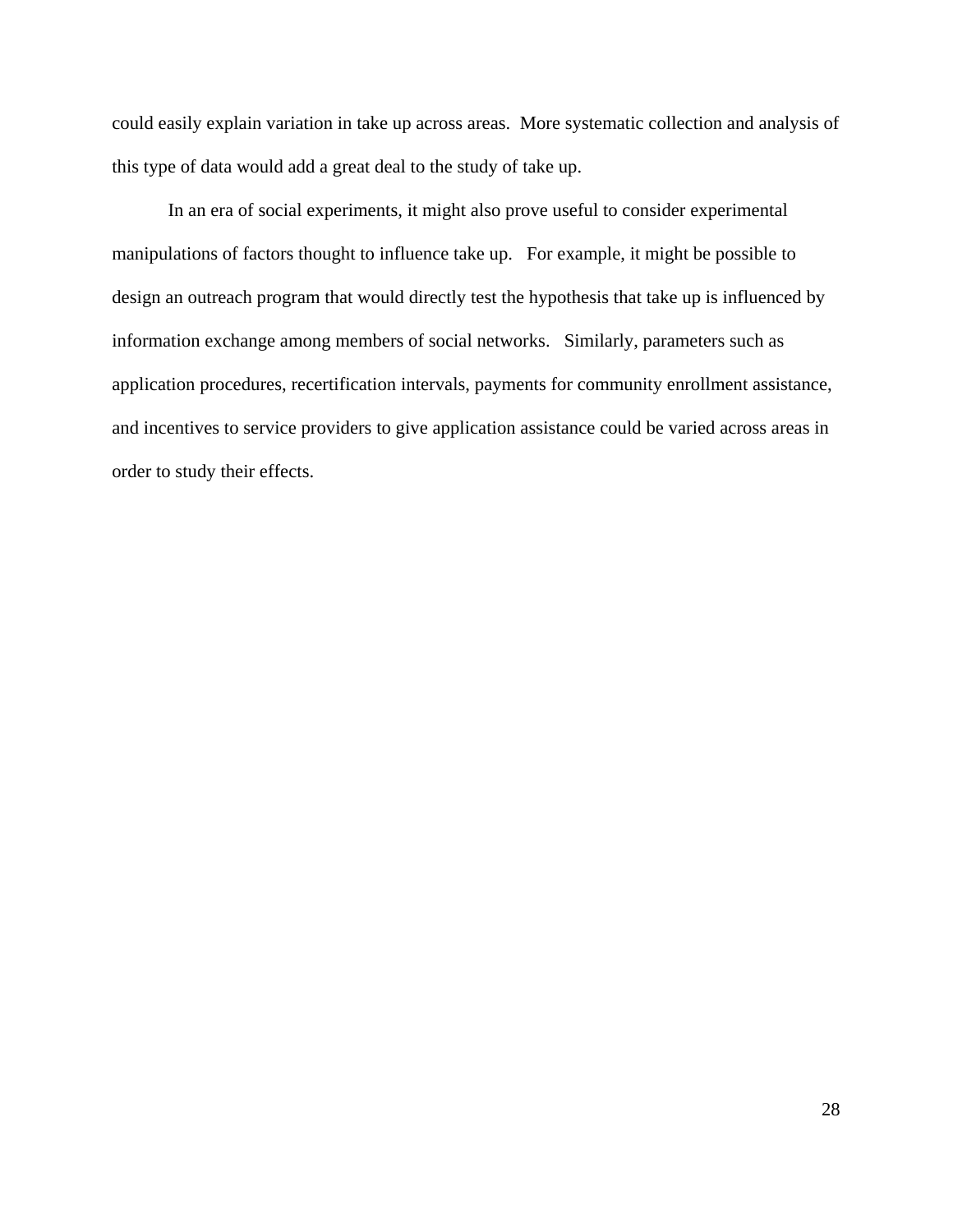### **References**

Administration for Children and Families. "Access to Child Care for Low-Income Working Families," Washington, D.C.,

http://www.actf.dhhs.gov/programs/ccb/research/ccreport/ccreport.htm, 1999.

Aizer, Anna. "Covering Kids: Improving the Health Insurance Coverage of Poor Children", xerox, Dept. of Economics UCLA, August, 2001.

Aizer, Anna. "Got Health? Advertising, Medicaid, and Child Health?", UCLA xerox, January, 2003a.

Aizer, Anna. "Low Take-up in Medicaid: Does Outreach Matter and For Whom?" *American Economic Review Papers and Proceedings*, May 2003b.

Aizer, Anna and Janet Currie. "Networks or Neighborhoods? *Journal of Public Economics*, forthcoming 2004.

Aizer, Anna and Jeffrey Grogger. "Parental Medicaid Expansions and Health Insurance Coverage", NBER Working Paper #9907, August 2003.

Anderson, Patricia M. and Bruce D. Meyer. "Unemployment Insurance Takeup Rates and the After-Tax Value of Benefits", *Quarterly Journal of Economics*, 112 (3), 2003, 913-937.

Andreano, Ralph, Eugene Smolensky, and Thomas Helminiak. "The Economics of Information Exchange: Medicaid in Wisconsin," *Health Care Financing Review*, v8 #1, Fall 1986, 64-79.

Ashenfelter, Orley. "Determining Participation in Income-Tested Social Programmes," *Journal of the American Statistical Association*, 78, 1983, 517-525.

Autor David H. and Mark G. Duggan. "The Rise in the Disability Rolls and the Decline in Unemployment", *Quarterly Journal of Economics*, February 2003.

Baker, Laurence and Anne Royalty. "Medicaid Policy, Physician Behavior, and Health Care for the Low-Income Population," Dept. of Economics, Stanford University, xerox, December 1996.

Baker, Michael and Dwayne Benjamin. "The Receipt of Transfer Payments by Immigrants to Canada," Journal of Human Resources, 30 #4, 1995, 650-676.

Banks, James, Richard Blundell, R. Disney and C. Emmerson. "Retirement, Pensions and the Adequacy of Saving: A Guide to the Debate", Briefing Note No. 29, The Institute for the Fiscal Studies, 2002.

Benítez-Silva, Hugo, MosheBuchinsky and John Rust. " How Large Are the Classification errors in the Social Security Disability Award Process," NBER Working Paper #10219, Feb. 2004.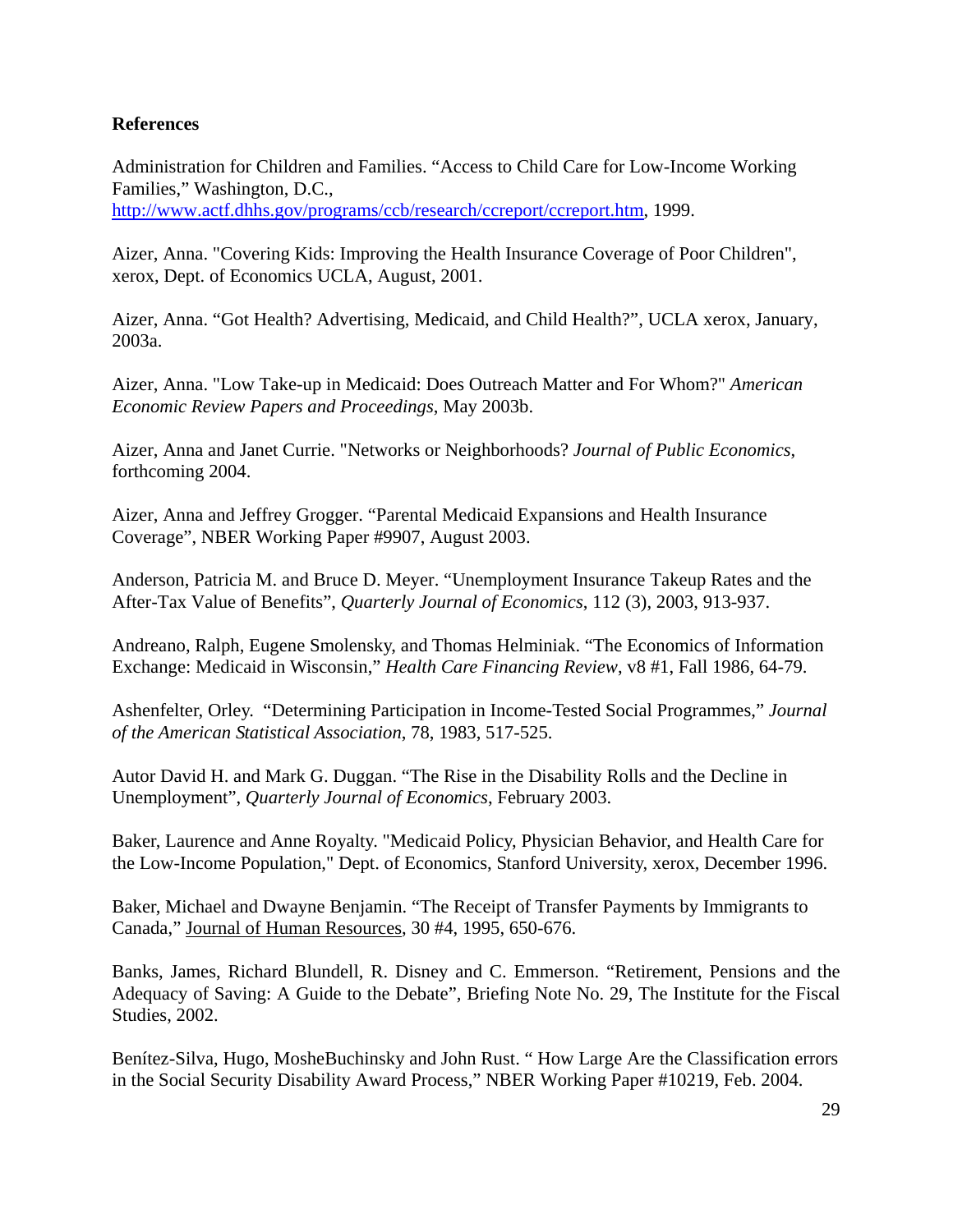Bertrand, Marianne, Erzo Luttmer, and Sendhil Mullainathan. "Network Effects and Welfare Cultures", Quarterly Journal of Economics, v CXV, August 2000, 1019-1056.

Besley, Timothy and Stephen Coate. "Public Provision of Private Goods and the Redistribution of Income" *The American Economic Review*, 81, 1991, 979-984.

Besley, Timothy and Stephen Coate. "The Design of Income Maintenance Programs" *The Review of Economic Studies.* 62(2):187-221, April 1995.

Bishop J.A., J.P. Formby, and L.A. Zeager. "Nutrition and Nonparticipation in the United States Food Stamp Program," *Applied Economics*, 24(N9), 1992, 945-949.

Bitler, Marianne, Janet Currie and John Karl Scholz. "WIC Participation and Eligibility", Journal of Human Resources, v38, 2003, 1139-1179.

Blackorby, Charles and David Donaldson. "Cash versus Kind, Self-Selection and Efficient Transfers," *American Economic Review*, 78, 1988, 691-700.

Blank, Rebecca. "The Effect of Medical Need and Medicaid on AFDC Participation," *Journal of Human Resources*, 24 #1, 1989, 54-87.

Blank, Rebecca. "What Causes Public Assistance Caseloads to Grow", *Journal of Human Resources*, 36 (1), 2001, 85-118.

Blank, Rebecca. "Evaluating Welfare Reform in the United States," *Journal of Economic Literature*, v40 #4, December 2002.

Blank, Rebecca and Patricia Ruggles. "When Do Women Use AFDC & Food Stamps? The Dynamics of Eligibility vs. Participation," *Journal of Human Resources*, 31 #1, 1996, 57-89.

Blank, Rebecca and David Card. "Recent Trends in Insured and Uninsured Unemployment: Is There an Explanation?," *Quarterly Journal of Economics* 106, November 1991, 1157-1190.

Blau, David and Janet Currie. Who's Minding the Kids?: Preschool, Day Care, and After School Care", *The Handbook of Education Economics*, Finis Welch and Eric Hanushek (eds). New York: North Holland, forthcoming 2004.

Blau, Francine. "The Use of Transfer Payments by Immigrants," Industrial and Labor Relations Review, 37 #2, 1984, 222-239.

Blundell, Richard. "Welfare-to-Work: Which Policies Work and Why?," Keynes Lecture in Economics: 2001, The Institute for the Fiscal Studies, 2002.

Blundell, Richard, V. Fry and Ian Walker. " Modeling the Take-up of means-tested Benefits: The Case of Housing Benefits in the United Kingdom", *The Economic Journal*, 98, 1988, 58-74.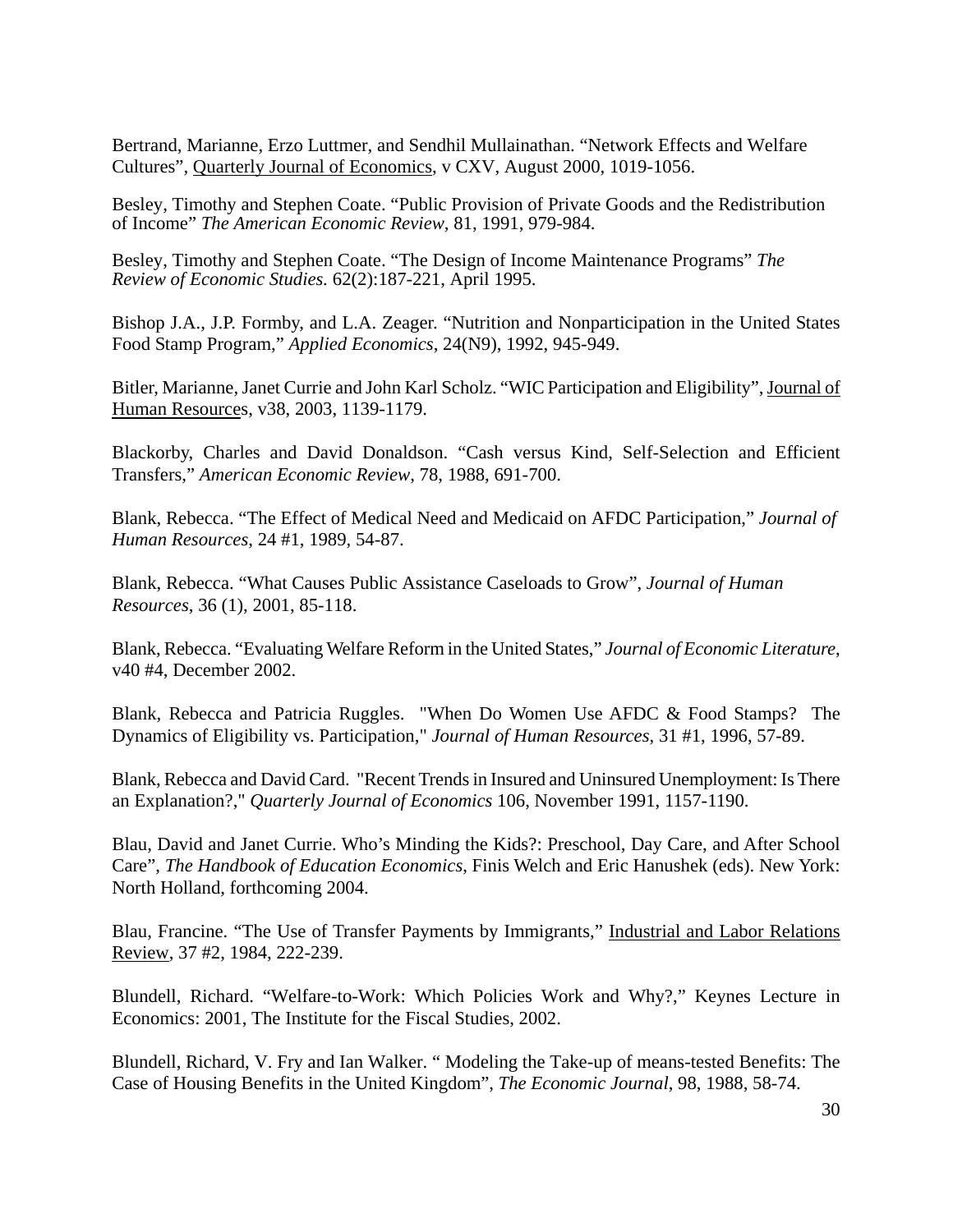Borjas, George and Lynette Hilton. "Immigration and the Welfare State: Immigrant Participation in Means-Tested Entitlement Programs," *Quarterly Journal of Economics*, 111 #2, 1996, 575-604.

Borjas, George and Stephen Trejo. "Immigrant Participation in the Welfare System," *Industrial and Labor Relations Review*, 44 #2, 1991, 195-211.

Borjas, George and Stephen Trejo. "National Origin and Immigrant Welfare Recipiency," *Journal of Public Economics*, 50 #3, 1993, 325-344.

Bound, John. "The Health and Earnings of Rejected Disability Applicants," *American Economic Review*, 79, 1989, 482-503.

Bound, John. "Self-Reported vs. Objective Measures of Health in Retirement Models," *Journal of Human Resources*, 26, 1991, 106-138.

Bound, John, Sherri Kossoudji and G. Ricart-Mous. " The Ending of General Assistance and SSI Disability Growth in Michigan: A Case Study". In Growth in Disability Benefits: Explanations and Policy Implications, edited by K. Rupp and D. Stapleton. Kalamazoo, MI: W.E. Upjohn Institute for Employment Research, 1998.

Bound, John, Michael Schoenbaum, and Timothy Waidman. "Race and Education Differences in Disability Status and Labor Force Attachment in the Health and Retirement Survey," *Journal of Human Resources*, 30, 1995, S227-S267.

Bound, John, Michael Schoenbaum, and Timothy Waidman. "Race Differences in Labor Force Attachment and Disability Status," *The Gerontologist*, 36, 1996, 311-321.

Bound, John and Timothy Waidmann. "Disability Transfers, Self-Reported Health, and the Labor Force Attachment of Older Men: Evidence from the Historical Record," *The Quarterly Journal of Economics*, v107 #4, 1992, 1393-1419.

Brewer, Michael. "Comparing In-work Benefits and Financial Work Incentives for Low-Income Families in the US and the UK", Working Paper 00/16, The Institute for the Fiscal Studies, 2000.

Brewer, Michael., Tom Clark and Matthew Wakefield. "Five Years of Social Security Reform in the UK", Working Paper 02/12, The Institute for Fiscal Studies, 2002.

Brewer, Michael and Paul Gregg. "Eradicating Child Poverty in Britain: Welfare Reform and Children since 1997", Working Paper W01/08, The Institute for Fiscal Studies, 2001.

Brien, Michael J. and Christopher A. Swann. "Prenatal WIC Participation and Infant Health: Selection and Maternal Fixed Effects", University of Virginia Dept. of Economics, unpublished manuscript, 1999.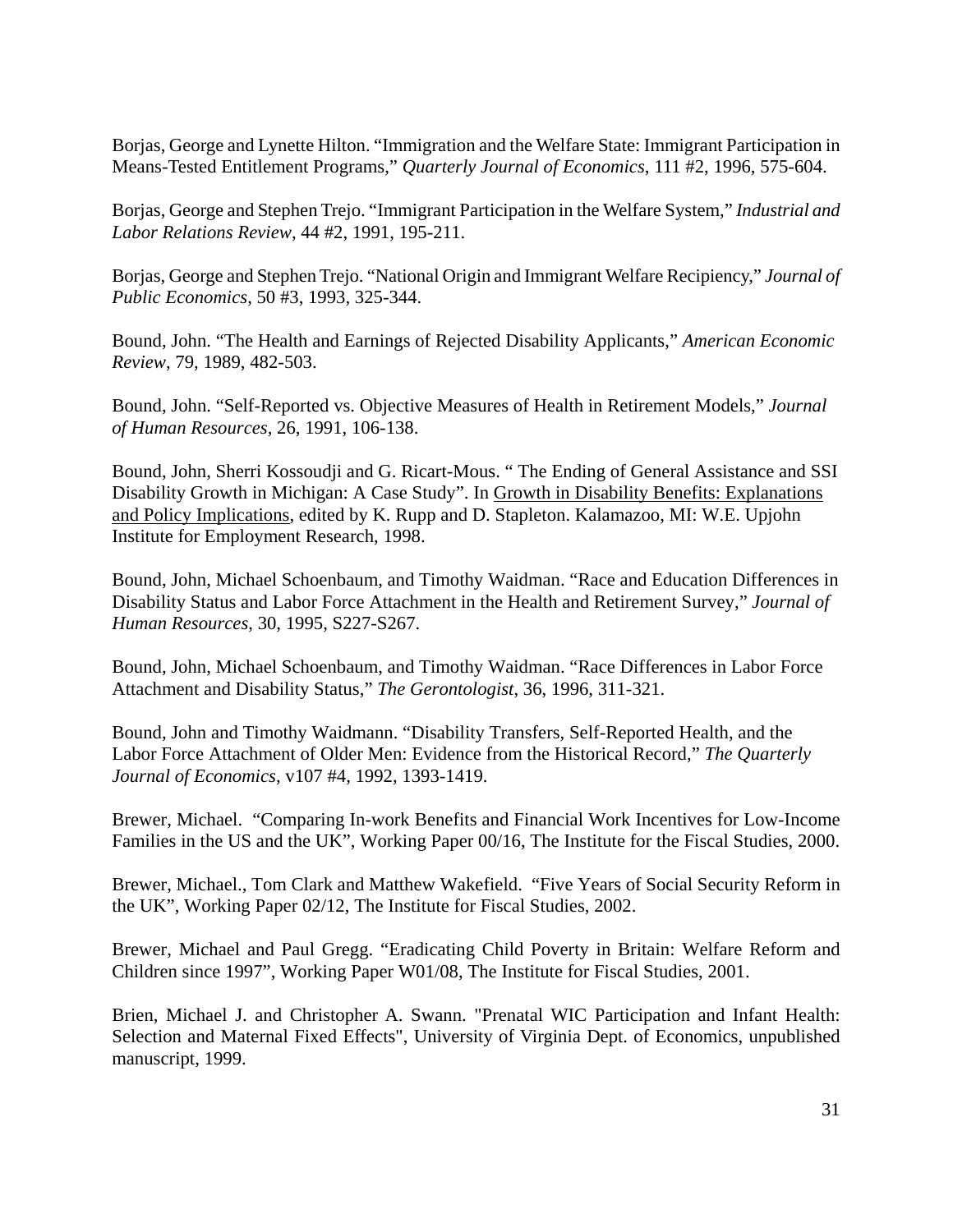Brock, William and Steven Durlauf. "Interactions Based Models" in James Heckman and Edward Leamer (eds.) *Handbook of Econometrics*, v5 (Amsterdam: North Holland) 2001.

Burghardt, J., A. Gordon, N. Chapman et al. *The School Nutrition Dietary Assessment Study: School Food Service, Meals Offered and Dietary Intake*, Alexandria VA, U.S. Dept. of Agriculture, Food and Nutrition Service, 1993.

Burghardt, J., A. Gordon and Barbara Devaney. "Background of the School Nutritional Dietary Assessment Study", *American Journal of Clinical Nutrition*, 61 (1 Supp). 1995, 178S-181S.

Burkhauser, Richard and Mary Daly. "The Supplemental Security Income Program" in *Means Tested Transfer Programs in the United States* Robert Moffitt (ed.) (Chicago: University of Chicago Press for NBER) 2003.

Card, David, and Lara D. Shore-Sheppard. "Using Discontinuous Eligibility Rules to Identify the Effects of the Federal Medicaid Expansions on Low Income Children," *Review of Economics and Statistics*, forthcoming, 2004.

Card, David and Phillip Levine (2000) "Extended Benefits and the Duration of UI Spells: Evidence from the New Jersey Extended Benefit Program," *Journal of Public Economics*, 78, October 2000.

Card, David and Brian P. McCall. "Is WorkersCompensation covering uninsured medical costs? Evidence from the 'Monday Effect,'" *Industrial and Labor Relations Review*, 49 (4), 1996, 690-706.

Centers for Medicare and Medicaid Services. "Program Information on Medicare, Medicaid, SCHIP, and Other Programs of the Centers for Medicare and Medicaid Services" (Washington D.C.: Office of Research Development and Information, Centers for Medicare and Medicaid Services) June, 2002.

Chatterji, Pinka, Karen Bonuck, Simi Dhawan and Nadnini Deb. "WIC Participation and the Initiation and Duration of Breast-feeding", Madison WI, Institute for Research on Poverty, Working Paper # 1246-02, 2002.

Clark, Tom, Christopher Giles, John Hall. "Does Council Tax Benefit Work," (London: Institute for Fiscal Studies) June 1999.

Clark, Tom and Julian McCrae. "Issues arising in Tax and Benefit Modelling: the Case of Family Credit", The Institute for Fiscal Studies, 2001.

Coe, R. "Nonparticipation in the SSI Program by Eligible Elderly", *Southern Economic Journal*, 51(3), 1985, 891-897.

Craig, Peter. "Costs and Benefits: A Review of Research on Take Up of Income-Related Benefits," Journal of Social Policy 20(4), 1991, 537-565.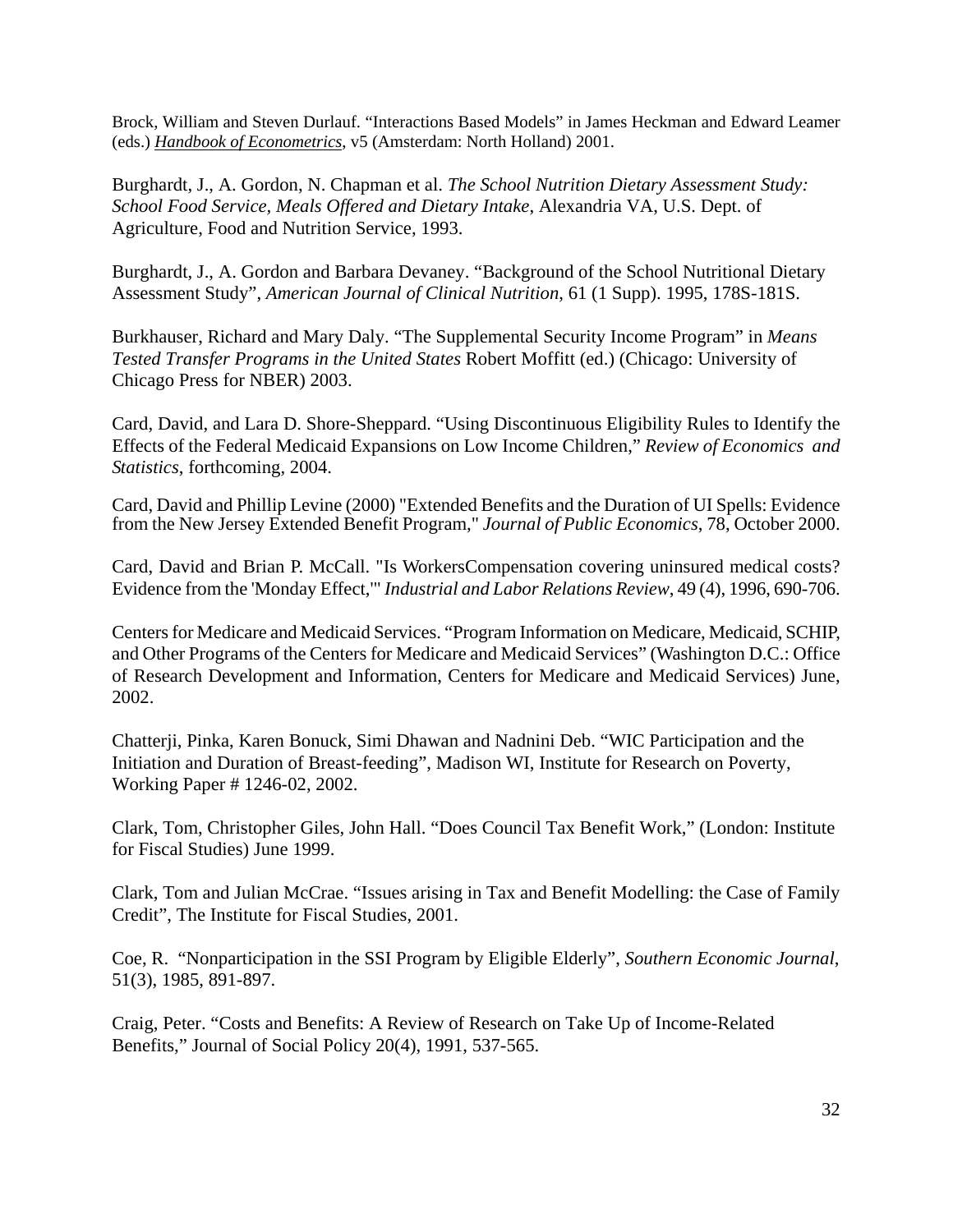Crew, Amy D. "Self Selection, Administrative Selection, and Aggregation Bias in the Estimation of the Effect of In-Kind Transfers", Unpublished Ph.D. dissertation, University of Virginia, 1995.

Currie, Janet. "U.S. Food and Nutrition Programs", Means-Tested Transfer Programs in the United States, Robert Moffitt (ed.) (Chicago: University of Chicago Press for NBER), 2003.

Currie, Janet. "Do Children of Immigrants Make Differential Use of Public Health Insurance?", Issues in the Economics of Immigration, George Borjas (ed.) (Chicago: University of Chicago Press for NBER) 2000.

Currie, Janet and Jeffrey Grogger. "Medicaid Expansions and Welfare Contractions: Offsetting Effects on Maternal Behavior and Infant Health, "*Journal of Health Economics,* 21, 313-335, 2002.

Currie, Janet and Jeffrey Grogger. "Explaining Recent Declines in Food Stamp Program Participation", in *Brookings Papers on Urban Affairs*, William Gale and Janet Rothenberg-Pack (eds) 2001.

Currie, Janet and Jonathan Gruber. "Health insurance eligibility and Child Health: lessons from recent expansions of the Medicaid program," *Quarterly Journal of Economics*, May, 1996a, 431- 466.

Currie, Janet, and Jonathan Gruber. "Saving Babies: The Efficacy and Cost of Recent Changes in the Medicaid Eligibility of Pregnant Women," *Journal of Political Economy*, 104 #6, December 1996b, 1263-1296

Currie, Janet, Jonathan Gruber, and Michael Fischer. "Physician payments and infant health: Effects of increases in Medicaid reimbursements", *American Economic Review*, 85 #2, May 1995, 106-111.

Currie, Janet and Matthew Neidell. "Getting Inside the 'Black-Box' of Head Start Program Quality: What Matters and What Doesn't," NBER Working Paper #, November 2003.

Currie, Janet and Duncan Thomas. "Does Head Start Make A Difference?" *The American Economic Review*, 85 #3, June 1995, 341-364.

Currie, Janet and Duncan Thomas. "School Quality and the Longer-Term Effects of Head Start", Journal of Human Resources, v35 #4, 2000, 755-774.

Currie, Janet and Aaron Yelowitz. "Are Public Housing Projects Good for Kids?," *Journal of Public Economics*, v75 #1, January 2000, 99-124.

Cutler, David and Jonathan Gruber (1996), "Does Public Insurance Crowdout Private Insurance?", Quarterly Journal of Economics, CXI, May 1996, 391-430.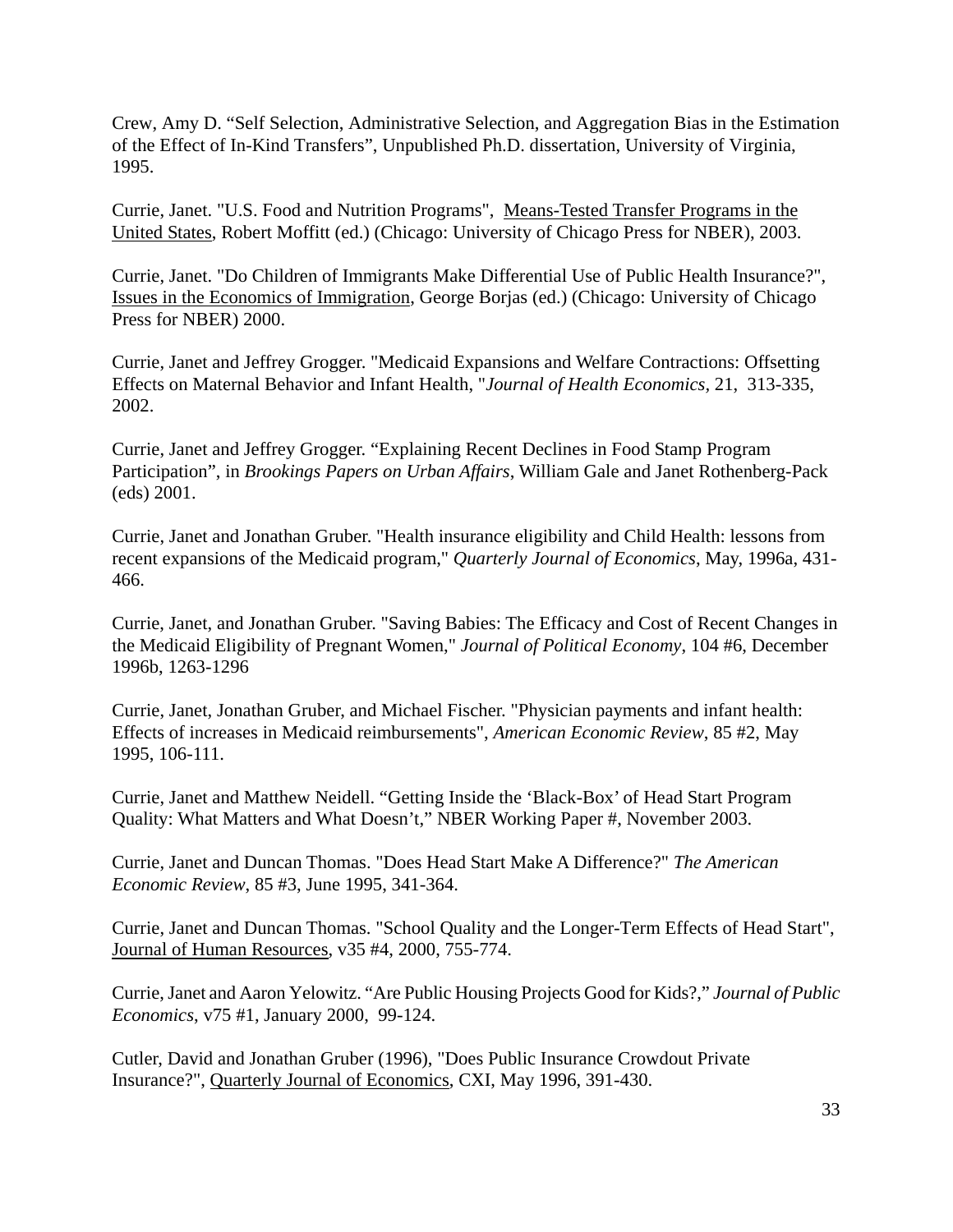Cutler, David and Jonathan Gruber. "Medicaid and Private Insurance: Evidence and Implications", Health Affairs, Jan./Feb. 1997, 194-200.

Daponte, Beth, Sanders, Seth and Lowell Taylor. "Why Do Low-Income Households Not Use Food Stamps? Evidence from an Experiment", Journal of Human Resources, Summer, 34 #3, 1999, 612-628.

Daly, Mary C. and Richard V. Burkhauser. " How Family Economic Well-Being Changes Following the Onset of a Disability: A Dynamic Analysis", Syracuse University Manuscript, 1998.

Decker, Sandra. "The Effect of Physician Reimbursement Levels on the Primary Care of Medicaid Patients," xerox, New York University School of Public Service, 1992.

Department for Work and Pensions. "Income-Related Benefits: Estimates of Take-up in 2000/2001," (London: Department for Work and Pensions: Information and Analysis Directorate) 2003.

Dion, M. Robin and LaDonna Pavetti. Access and Participation in Medicaid and the Food Stamp Program: A Review of the Recent Literature" (Washington D.C: Mathematica Policy Research) March 2000.

Dixon, Anna, Julian Le Grand, John Henderson, Richard Murray, Emmi Poteliakhoff. "Is the NHS Equitable? A Review of the Evidence," London School of Economics, Health and Social Care Discussion Paper #11, 2003.

Dorsett, Richard and Christopher Heady. "The Take-Up of Means Tested Benefits by Working Families with Children," *Fiscal Studies*, 12 #4, 1991, 22-32.

Dubay, Lisa and Genevieve Kenney. "Did Medicaid Expansions for Pregnant Women Crowd out Private Coverage", *Health Affairs*, January/February 1997, 185-193.

Duclos, Jean-Yves. "Modelling the Take-Up of State Support," *Journal of Public Economics*, 54, 1995, 391-415.

Duflo, Esther and Emmanuel Saez. "The Role of Information and Social Interaction in Retirement Plan Decisions: Evidence from a Randomized Experiment", xerox, Dept. of Economics, Harvard University 2001.

Ellwood, Marilyn and Genevieve Kenney. "Medicaid and Pregnant Women: Who is Being Enrolled and When?" *Health Care Financing Review*, 17 #2, 1995, 7-28.

Fuller Bruce, Sharon L. Kagan, J. McCarthy, G. Caspary, D. Lubotsky and L. Gascue. "Who Selects Formal Child Care? The Role of Subsidies as Low-Income Mothers Negotiate Welfare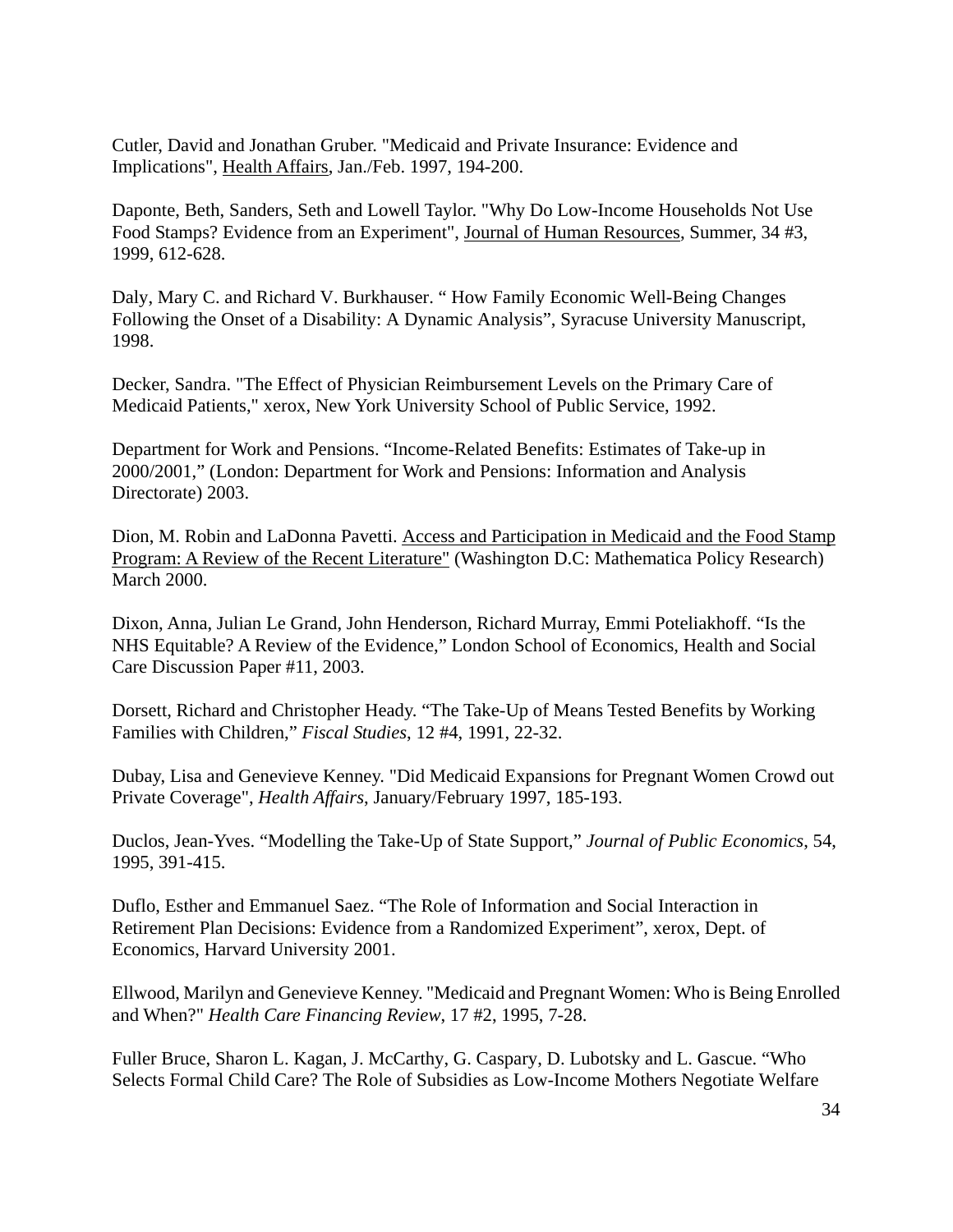Reforms", presented at the Society for Research in Child Development Meeting, Albuquerque NM, April 1999.

Gabor, Vivan, Brooke Hardison, Christopher Botsko, and Susan Bartlett. "Food Stamp Program Access Study: Local Office Policies and Practices," (Washington D.C.: USDA Economic Research Service) E-Fan-03-013, December 2003.

Garces, Eliana, Duncan Thomas and Janet Currie. "Longer Term Effects of Head Start," The American Economic Review, v92 #4, Sept. 2002, 999-1012.

Garrett, Bowen and Sherry Glied. "Does State AFDC Generosity Affect Child SSI Participation?" *Journal of Policy Analysis and Management*, 19 #2, 2000, 272-295.

Glanz, Frederic B., Regina Berg, Diane Porcari *et al*. School Lunch Eligible Nonparticipants (Cambridge MA: ABT Associates) 1994.

Gleason, P. M. " Participation in the National School Lunch Program and the School Breakfast Program", *American Journal of Clinical Nutrition*, 61(1 Supp), 1995, 213S-220S.

Glied, Sherry. "What Can the Take up of Other Programs Teach Us About How to Improve Take Up of Health Insurance Programs?" NBER Working Paper 8185, March, 2001.

Grogger, Jeffrey and C. Michalopoulos. "Welfare Dynamics under Time Limits", *Journal of Political Economy*, 111 #3, June 2003, 530-554.

Grogger, Jeffrey. "The Effects of Time Limits, the EITC, and Other Policy Changes on Welfare Use, Work, and Income Among Female-Headed Families", *Review of Economics and Statistics*, 85 #2, May 2003, 394-408.

Grogger, Jeffrey. "The Behavioral Effects of Welfare Time Limits," *American Economic Review* 92, May 2002, 385-389.

Gruber, Jonathan. "Medicaid" in *Means Tested Transfer Programs in the United States* Robert Moffitt (ed) (Chicago: University of Chicago Press for NBER) 2003.

Haider, Steven, Robert Schoeni and Alison Jacknowitz. "Food Stamps and the Elderly: Why is Participation so Low?" RAND xerox, April 29, 2002.

Hancock, Ruth, Stephen Pudney, Geraldine Barker, Monica Hernandez, Holly Sutherland. "The Take-Up of Multiple Means-Tested Benefits by British Pensioners: Evidence From the Family Resources Surveys," Department of Economics, University of Leicester, July 2003.

Haveman, Robert, and Geoffrey Wallace. "Work and Earnings of Low-Skill Women: A Sobering Comparison of Survey Responses and Administrative Records," University of Wisconsin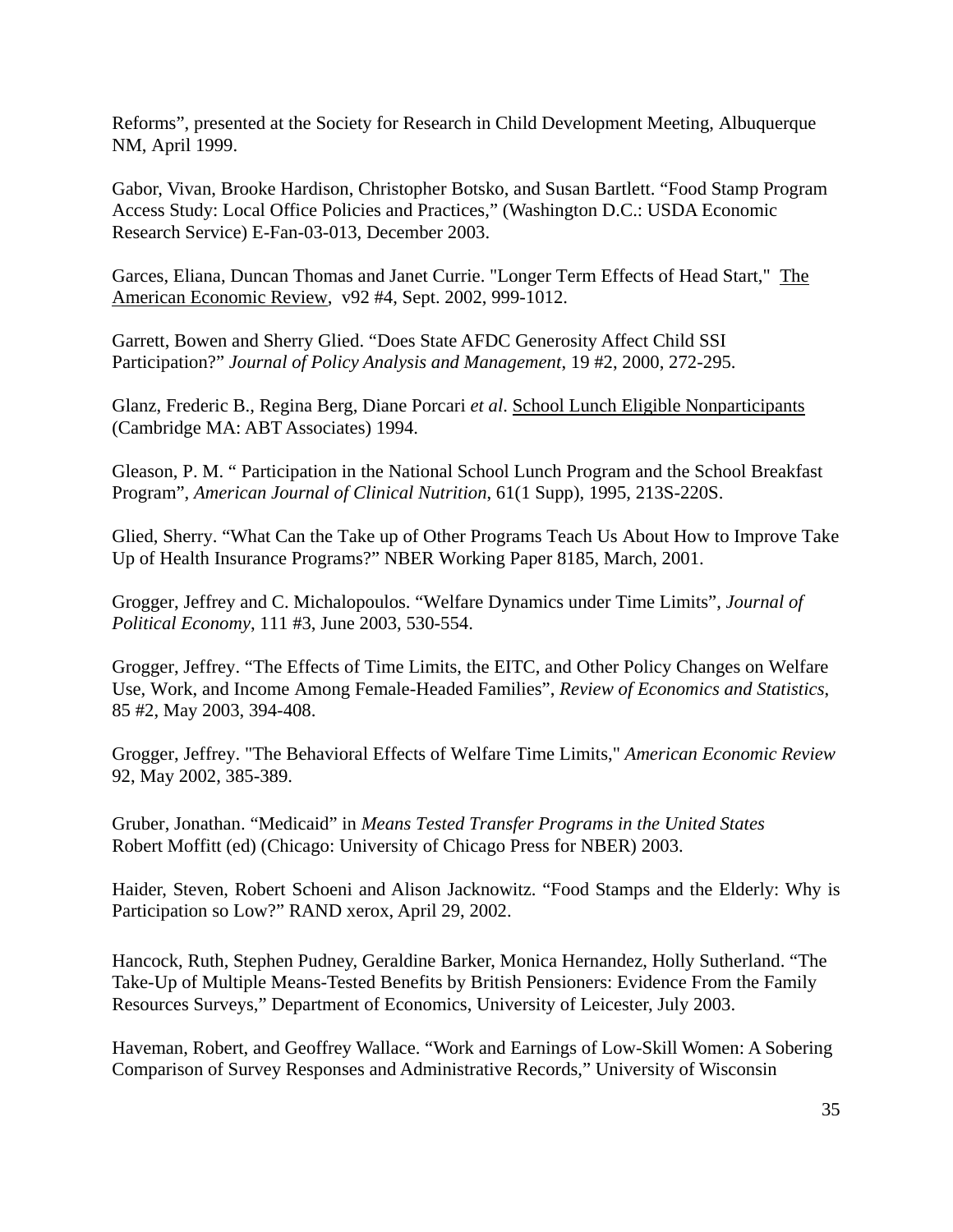Institute for Research on Poverty, xerox, December 2003.

Holtzblatt, J. "Administering Refundable Tax Credits: Lessons from the EITC Experience', Proceedings of the Eighty-Fourth Annual Conference on Taxation, National Tax Association, 1991, 180-186.

Hotz, V. Joseph, Charles H. Mullin and J. Karl Scholz. "The Earned Income Tax Credit and Labor Market Participation of Families on Welfare", mimeo, Dept. of Economics, UCLA, Vanderbilt and University of Wisconsin – Madison, March 2000a.

Hotz, V. Joseph, Charles H. Mullin and J. Karl Scholz. "Welfare, Employment, and Income: Evidence on the Effects of Benefit Reductions from California", *American Economic Review Papers and Proceedings*, May, 2000b, 380-384.

Hotz, V. Joseph and John Karl Scholz. "The Earned Income Tax Credit," (with V. Joseph Hotz), in Means-Tested Transfer Programs in the U.S., Robert Moffitt, Editor, (Chicago: The University of Chicago Press for NBER) 2003.

Hoynes, Hilary. "Welfare Transfers in Two-Parent Families: Labor Supply and Welfare Participation under AFDC-UP", *Econometrica*, 64, 1996, 295-332.

Hu, Wei-Yin. "Elderly Immigrants on Welfare" Journal of Human Resources", XXXIII(3), 1998, 711-741.

Internal Revenue Service. "Participation in the Earned Income Tax Credit Program for Tax Year 1996", January 31, 2002a, Washington, D.C.

Internal Revenue Service. "Compliance Estimates for Earned Income Tax Credit Claimed on 1999 Returns", February 28, 2002b, Washington, D.C.

Kabbani, Nader and Parke Wilde. *A Short Recertification Periods in the U.S. Food Stamp Program: Causes and Consequences* (Washington D.C.: USDA Economic Research Service) 2002.

Koning, Ruud and Geert Ridder. "Rent Assistance and Housing Demand," *Journal of Public Economics*, 66, 1997, 1-31.

Krueger, Alan and Bruce D., Meyer. " Labor Supply Effects of Social Insurance", *Handbook of Public Economics*, Vol. 4, Part 7, 2002, Chapter 33.

Krueger, Alan. " Incentive Effects of Workers' Compensation Insurance", *Journal of Public Economics*, 41 (1), 1990, 73-99.

Kubik, J. (1999). " Incentives for the identification and treatment of children with disabilities: the supplemental security income program", *Journal of Public Economics*, 73, 187-215.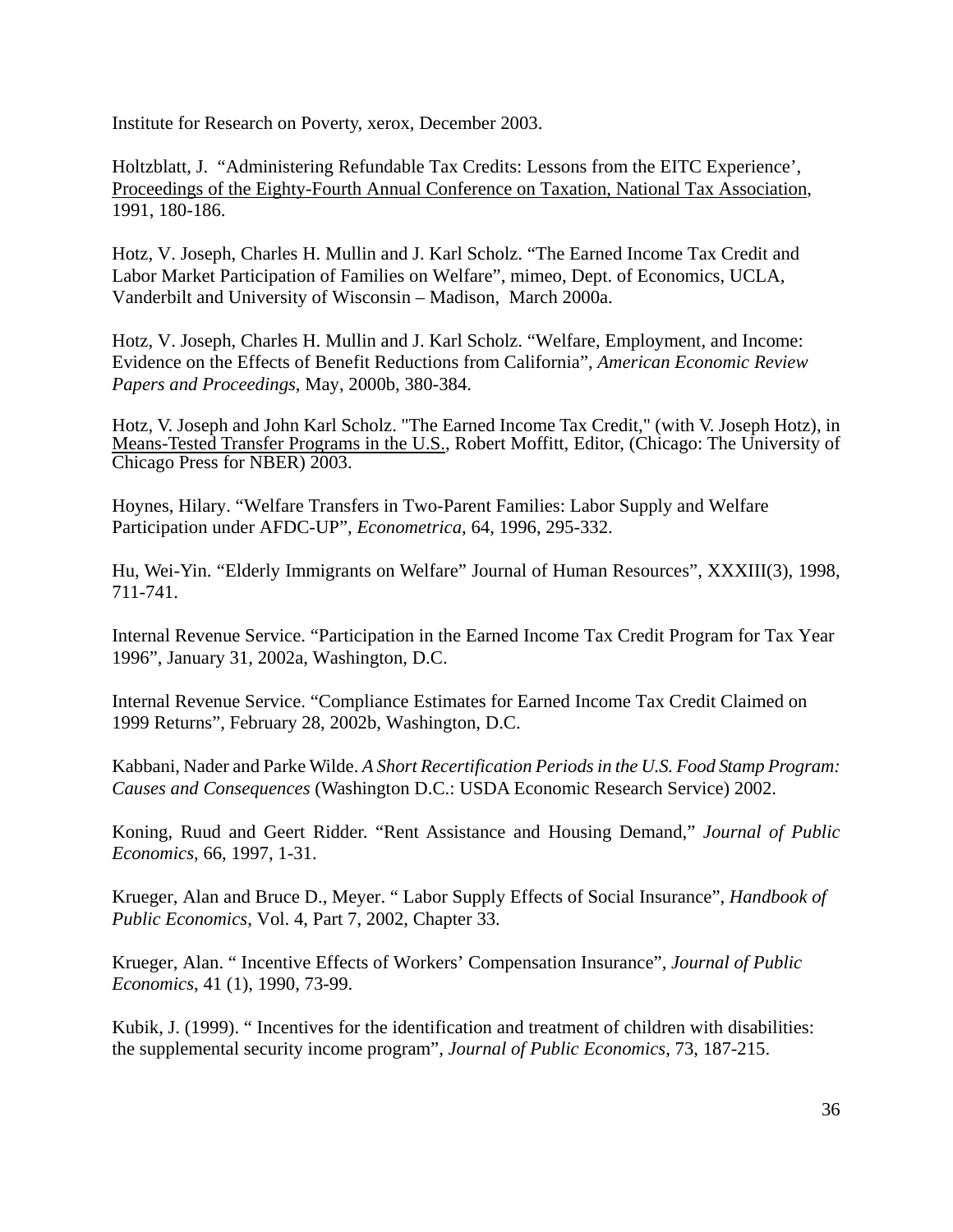Lemieux, Thomas and W. Bentley MacLeod. "Supply Side Hysteresis: The Case of the Canadian Unemployment System," *Journal of Public Economics*, 78 #1-2, 2000, 139-170.

Liebman, Jeffrey. "Who are the Ineligible EITC Recipients?," *National Tax Journal*, v. LIII #4, Part 2, 2002, 1164-.

Lindbeck, A., S. Nyberg and J. Weibull. "Social Norms, the Welfare State, and Voting", *Quarterly Journal of Economics*, 114, 1999, 1-35.

LoSasso, Anthony. and Thomas C. Buchmueller. " The Effect of the State Children's Health Insurance Program on Health Insurance Coverage", Working Paper 9404, National Bureau of Economic Research, 2002.

Madrian, Brigitte and Dennis Shea. "The Power of Suggestion: Inertia in 401(k) Participation and Savings Behavior," *Quarterly Journal of Economics*, 2001, 116: 1149-1525.

Manski, Charles. "Identification of Endogenous Social Effects: The Reflection Problem", *The Review of Economic Studies*, 60 #3, July 1993, 531-542.

Manski, Charles. "Economic Analysis of Social Interactions", *Journal of Economic Perspectives*, v14 #3, Summer 2000, 115-136.

McConnell, Sheena and James Ohls. "Food Stamps in Rural America: Special Issues and Common Themes" (Washington D.C.: Mathematica Policy Research) May 2000.

McCubbin, J. "EITC NonCompliance: The Determinants of the Misreporting of Children", *National Tax Journal*, Vol. LIII, 4 (2), 2000, 1135-1164.

McGarry, Kathleen. "Factors determining participation of the elderly in SSI", *Journal of Human Resources*, 31(12), 1996, 331-358.

McGarry Kathleen. "Public Policy and the U.S. Health Insurance Market: Direct and Indirect Provision of Insurance," *National Tax Journal*, LV (4), 2002, 789-827.

Menefee, J., B. Edwards, S. Schieber. " Analysis of Nonparticipation in the SSI Program", *Social Security Bulletin*, 44(6), 1981, 3-21.

Meyer, Bruce. "Lessons from the U.S. Unemployment Insurance Experiments", *Journal of Economic Literature*, 33(1), 1995, 91-131.

Meyer, Bruce and Dan Rosenbaum. "Welfare, the Earned Income Tax Credit, and the Labor Supply of Single Mothers," The Quarterly Journal of Economics CSVI, August 2001, 1063-1114.

Meyers Marcia K., and T. Heintze. " The Performance of the Child Care Subsidy System: Target Efficiency, Coverage Adequacy and Equity", *Social Service Review*, 73(1), 1999, 34-64.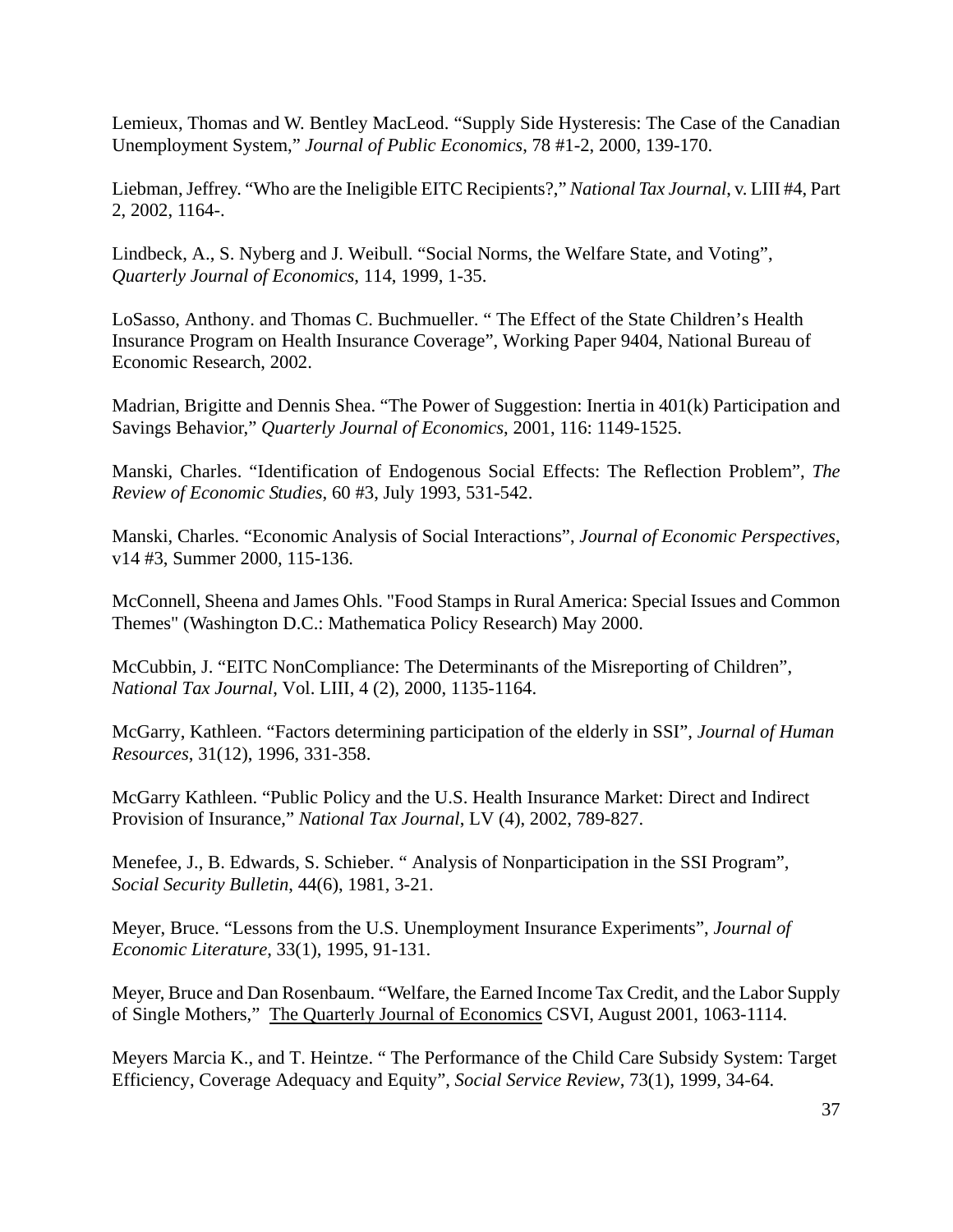Mitchell, Olivia S. and J. W. R. Phillips. " Applications, Denials, and Appeals for Social Security Disability Insurance", Working Paper 2002-032, Michigan Retirement Research Center, Michigan University, 2002.

Moffitt, Robert A. "An Economic Model of Welfare Stigma", *American Economic Review*, 1983, 73 #5, 1023-1035.

Moffitt, Robert. "Policy Interventions, Low-Level Equilibria and Social Interactions," in Steven Durlauf and Peyton Young (eds.) *Social Dynamics* (Cambridge MA: MIT Press) forthcoming.

Moffit, Robert. "The Effect of Welfare on Marriage and Fertility," In *Welfare, the Family, and Reproductive Behavior*, ed. R. Moffit, Washington, National Academy Press, 1998.

Moffitt, Robert (ed). *Means Tested Transfer Programs in the United States* (Chicago: University of Chicago Press for NBER) 2003.

Moffitt, Robert. "The Temporary Assistance for Needy Families Program," in *Means Tested Transfer Programs in the United States,* Robert Moffitt (ed) (Chicago: University of Chicago Press for NBER) 2003b.

Moffitt, Robert. "The Role of Non-Financial Factors in Exit and Entry in the TANF Program," Xerox, Dept. of Economics, Johns Hopkins University, May 2003c.

Moffitt, Robert and Barbara Wolfe. "The Effect of the Medicaid Program on Welfare Participation and Labor Supply," *Review of Economics and Statistics*, 1992, 615-626.

National Governor's Association. "Earned Income Tax Fact Sheet" (Washington D.C.: National Governor's Association) 2002.

National Governor's Association. "MCH Update 2002: State Health Coverage for Low-Income Pregnant Women, Children, and Parents" (Washington D.C.: National Governor's Association) June 9, 2003.

National Research Council, "Estimating Eligibility and Participation for the WIC Program", (National Academy Press: Washington D.C.) 2003.

Nichols, D., Eugene Smolensky, and T.N. Tideman. "Discrimination in Waiting Time in Merit Goods," *The American Economic Review*, 61 #3, June 1971, 312-323.

O'Donoghue, Ted and Matthew Rabin. "Studying Optimal Paternalism, Illustrated by a Model of Sin Taxes," *The American Economic Review*, v 93 #2, May 2003, 186.

O'Donoghue, Ted and Matthew Rabin. "Doing It Now or Later," *The American Economic Review*, 89 #1, March 1999, 103-124.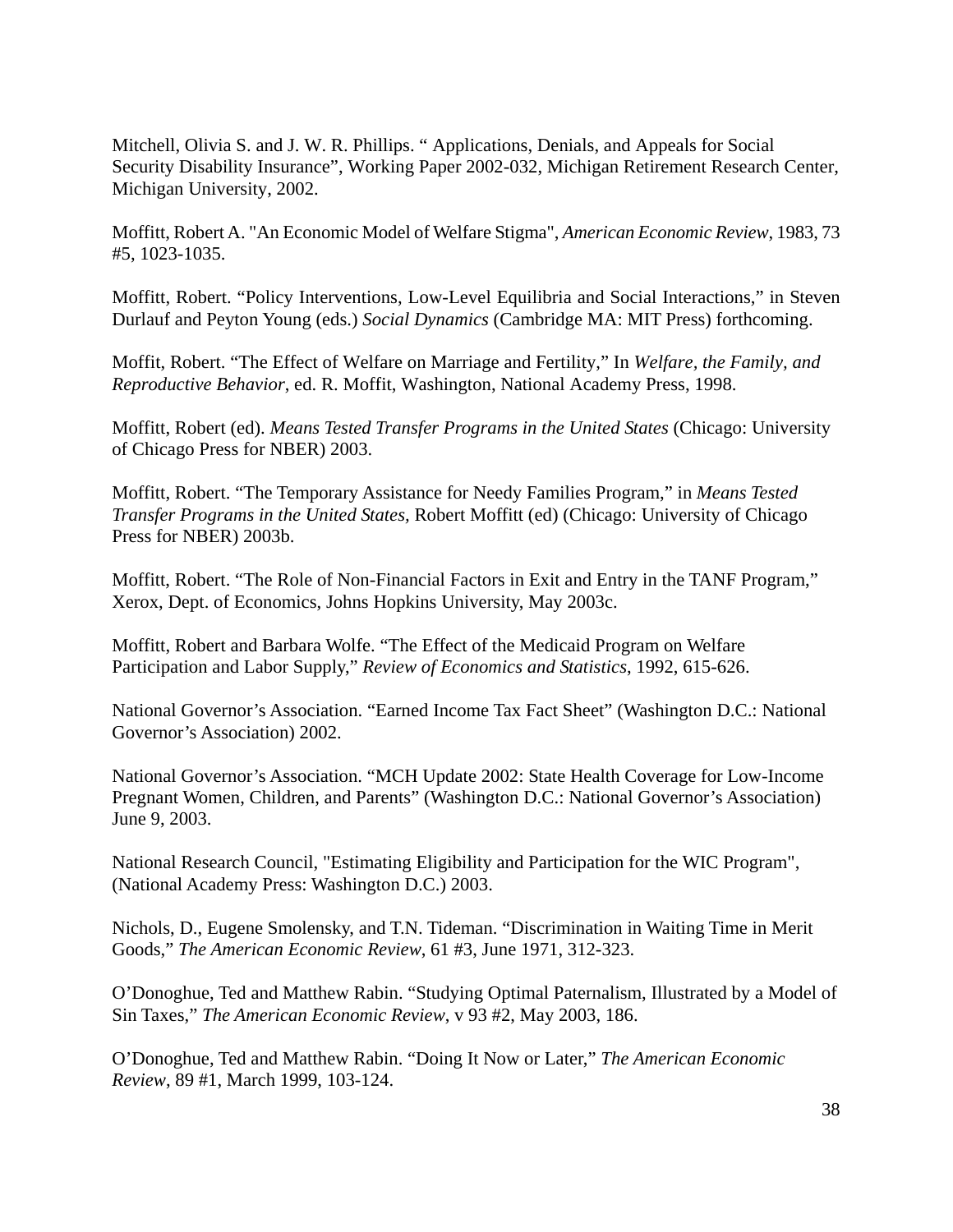Olsen, Edgar and D. M. Barton. "The benefits and Cost of Public Housing in New York City," *Journal of Public Economics*, 20, 1983, 299-332.

Olsen, Edgar. "Housing Programs for Low-Income Households" in *Means Tested Transfer Programs in the United States* Robert Moffitt (ed.) (Chicago: University of Chicago Press for NBER) 2003.

Reeder, W. J. "The Benefits and Costs of the Section 8 Existing Housing Program", *Journal of Public Economics*, 26, 1985, 349-377.

Riphahn, Regina. "Immigrant Participation in Social Assistance Programs: Evidence from German Guestworkers," IZA Working Paper #15, July 1998.

Rossi, Peter. *Feeding the Poor: Assessing Federal Food Aid* (Washington, D.C.: The AEI Press) 15 #9, 1998.

Saywell, R.M., Zollinger, T.W., Chu, D.K., Macbeth, C.A. et al. "Hospital and Patient Characteristics of Uncompensated Hospital Care: Policy Implications," *Journal of Health Politics, Policy, and Law*, 14, 1989, 287-307.

Scholz, John Karl. "The Earned Income Tax Credit: Participation, Compliance, and Anti-poverty Effectiveness," *National Tax Journal*, March, 1994, 59-81

Scholz, John Karl. "The Earned Income Tax Credit: Participation, Compliance, and Antipoverty Effectiveness," *National Tax Journal*, March, 1994, 59-81.

Scholz, John Karl. "Testimony for the House Ways and Means Committee," May 8, 1997.

Shields, J. F., B. Barnow, K. Chaurette and J. Constantine. "Elderly Persons Eligible for and Participating in the Supplemental Security Income Program", Final Report prepared for the U.S. Department of Health and Human Services, 1990.

Shore-Shepard, Lara. "The Effect of Expanding Medicaid Eligibility on the Distribution of Chidlren's Health Insurance Coverage," Princeton Industrial Relations Section Working Paper #369, November 1996.

Sloan, Frank, Janet Mitchell, and Jerry Cromwell. "Physician Participation in State Medicaid Programs", Journal of Human Resources, 13, 1978, 211-245.

Smolensky, Eugene, Siobhan Reilly, and Eirik Evenhouse. "Should Public Assistance be Targeted," *Journal of Post Keynesian Economics*, v 18, 1995, 3-29.

Social Security Administration. "Annual Report of the Supplemental Security Income Program," (Washington D.C.: Social Security Administration) May 2003.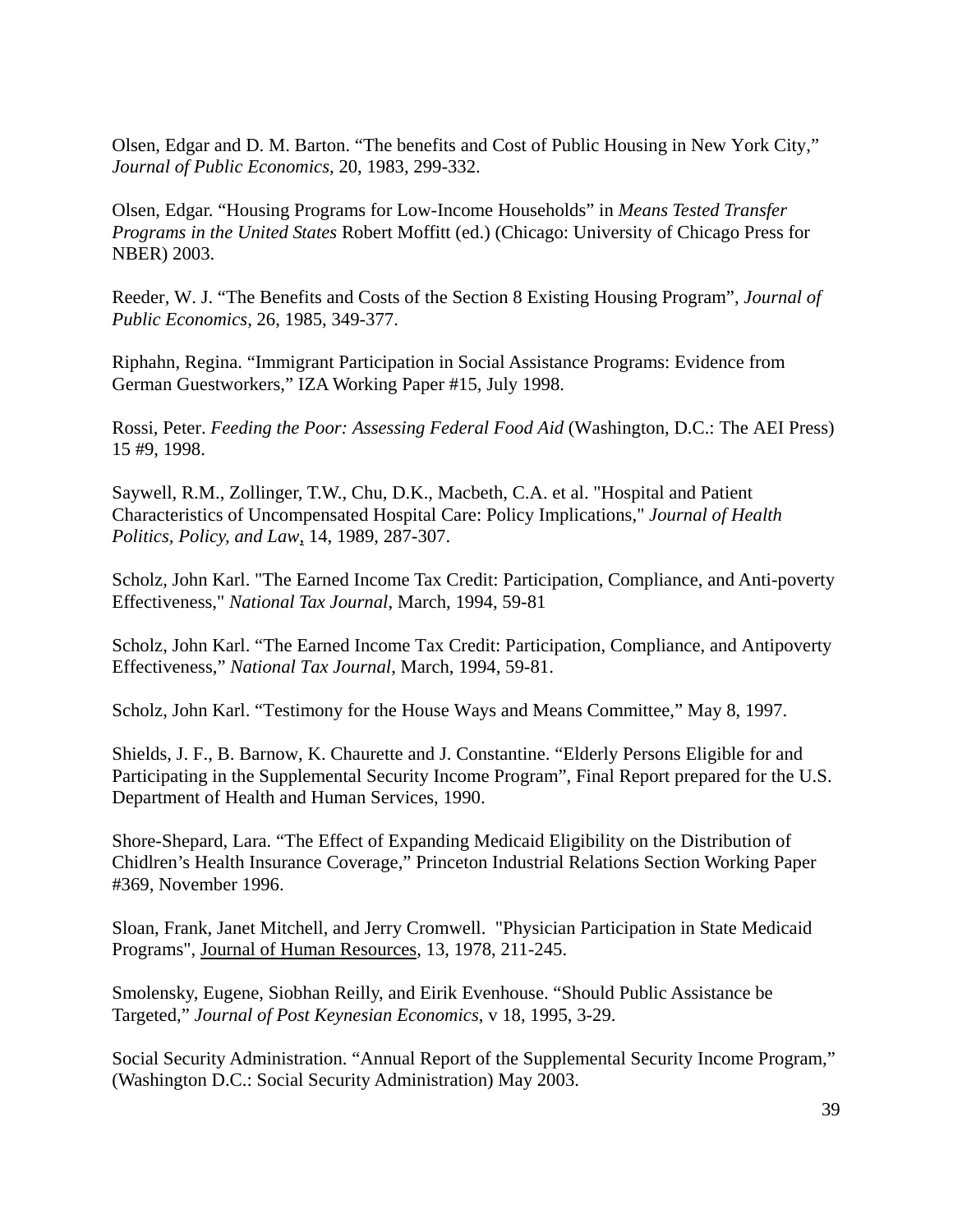Storer, Paul and Marc Van Audenrode. "Unemployment Insurance Take Up Rates in Canada: Facts, Determinants and Implications," *Canadian Journal of Economics*, XXVIIII(4a), 1995, 822-835.

U.S. Bureau of the Census. "Poverty in the United States, 1998", Current Population Report P60-207, Washington, D.C. http://www.census.gov/prod/99pubd/p60-207 1999.

U.S. Committee on Ways and Means. *Green Book 1998*, Washington DC, U.S. Government Printing Office, 1998.

U.S. Committee on Ways and Means. 2000 Green Book (Washington D.C.: U.S. Government Printing Office), 2000.

U.S. Department of Agriculture. *The Healthy Eating Index*, Washington D.C., Center for Nutrition Policy and Promotion, Report No. CNPP-I, 1995.

U.S. General Accounting Office. *Food Stamp Program: Various Factors Have Led to Declining Participation* (Washington D.C.: U.S. Government Printing Office) GAO/RECD-99-185, July 2, 1999.

U.S. General Accounting Office, *Health Care Reform: Potential Difficulties in Determining Eligibility for Low Income People*, (Washington D.C.: Government Printing Office) July, 1994, document number GAO/HEHS-94.

U. S. General Accounting Office. "SSI Disability: Other Programs May Provide Lessons for Improving Return-to-Work Efforts," Report to Congressional Requester, January 2001.

Wallace, J. E, S. P. Bloom, W. L. Williamson, S. Mansfield and D. H. Weinberg. *Participation and Benefits in the Urban Section 8 Program: New Construction and Existing Housing*, Volume 1 & 2, Cambridge, MA, Abt Associates Inc., 1981.

Warlick, J.L. " Participation of the Aged in SSI," *Journal of Human Resources*, 17(2), 1982, 236-260.

Witte, Ann Dryden. "Take-up rates and trade offs after the age of entitlement: some thoughts and empirical evidence for child subsidies", Working Paper 8886, National Bureau of Economic Research. 2002.

Yelowitz, Aaron. "Why did the SSI-Disabled Program Grow So Much? Disentangling the Effect of Medicaid", Discussion Paper no. 1090-96, Institute for Research on Poverty, 1996.

Yelowitz, Aaron. "Did Recent Medicaid Reforms Cause the Caseload Explosion in the Food Stamps Program?" Dept. of Economics UCLA, unpublished paper, 2000.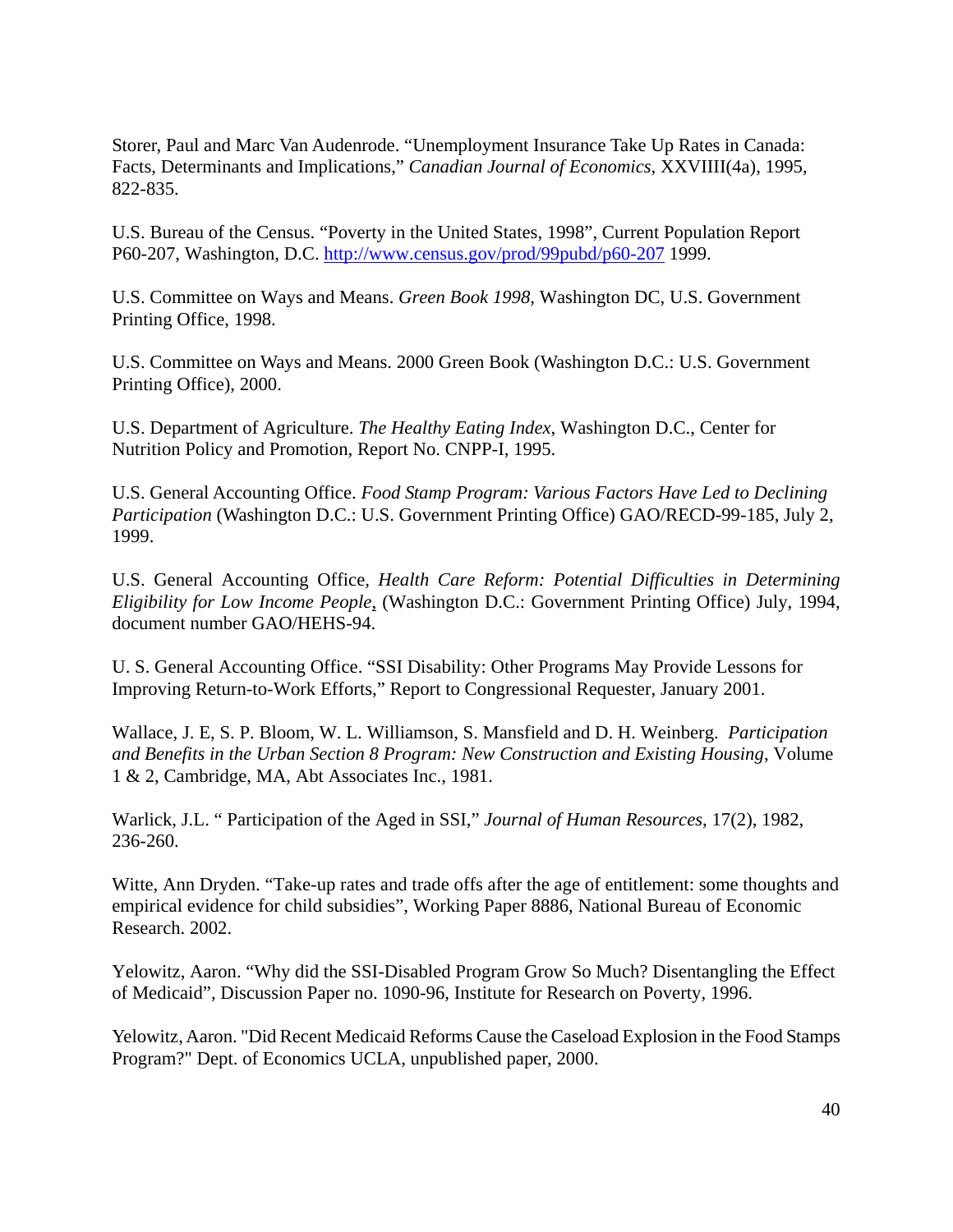Zedlewski, Sheila and Sarah Brauner. "Declines in Food Stamp and Welfare Participation: Is There a Connection?" (Washington D.C.: The Urban Institute) 1999.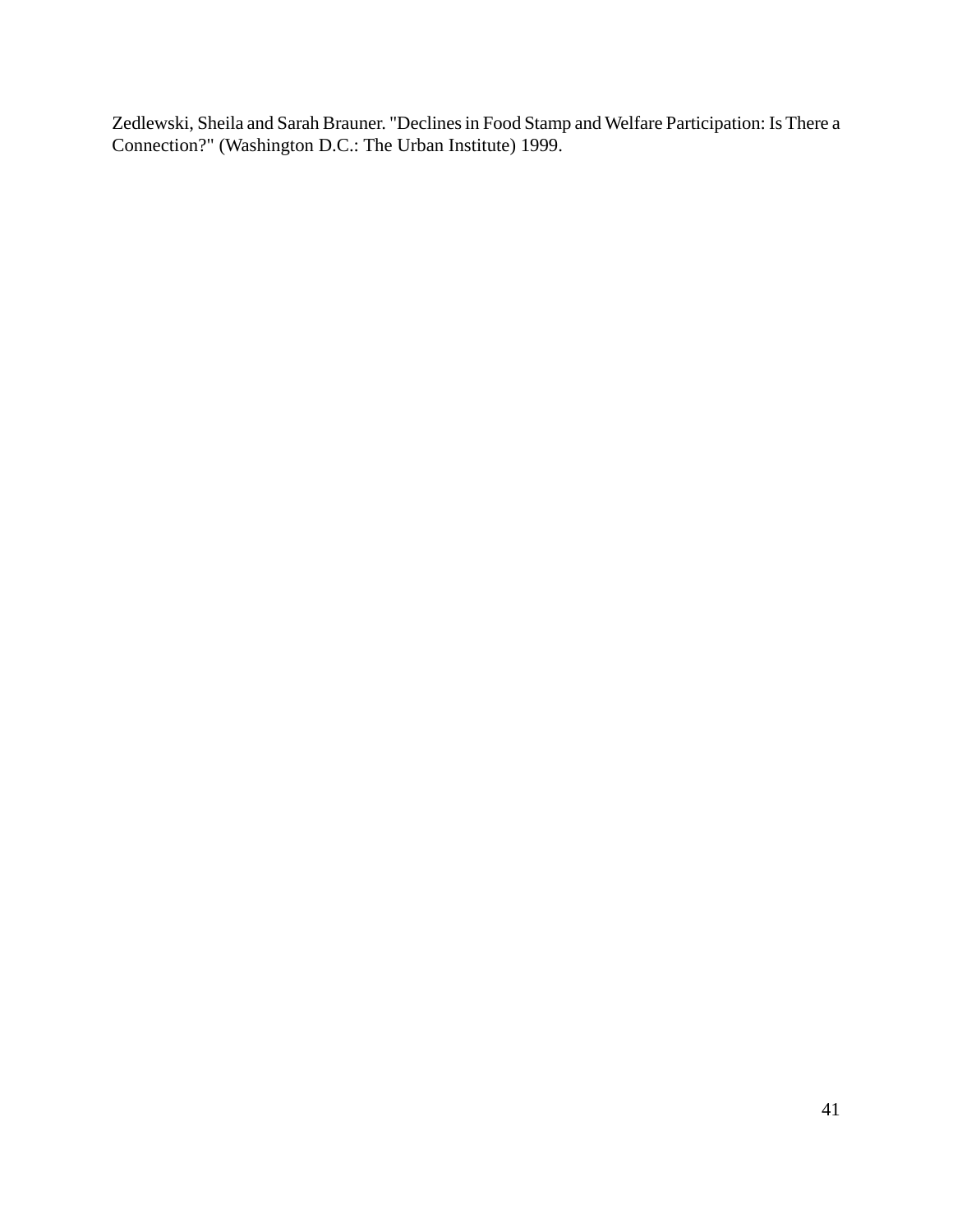# **Table 1: Take-up of Means-Tested Programs in the United States**

| <b>Means-Tested Program</b>                                                                                                                                                                                                                                                                                                                                                                                                                                                                                                                          | <b>Take-up estimates</b>                                                                                                                                                                                                                                                                                                                                                                                                                                                                                                                                                                                                                                                                                                                                            | Reasons for low/high take-up                                                                                                                                                                                                                                                                                                                                                                                                                                                                                                                                                                                                                                                                                                                                                                                                                                                                                                                                                                                                                                                               | <b>Selected Literature</b>                                                                                                                                                                                                                                                                                                                                                                                                                                                                                                                                                                                                                                                                                                                                                                                                                                                                                                                                                                                                                                                                                                                                                                                                                                                                                                                                                                                                                                                                                                                                                                                                                                                                                                                                                                                                                                                                                                                                                                                         |
|------------------------------------------------------------------------------------------------------------------------------------------------------------------------------------------------------------------------------------------------------------------------------------------------------------------------------------------------------------------------------------------------------------------------------------------------------------------------------------------------------------------------------------------------------|---------------------------------------------------------------------------------------------------------------------------------------------------------------------------------------------------------------------------------------------------------------------------------------------------------------------------------------------------------------------------------------------------------------------------------------------------------------------------------------------------------------------------------------------------------------------------------------------------------------------------------------------------------------------------------------------------------------------------------------------------------------------|--------------------------------------------------------------------------------------------------------------------------------------------------------------------------------------------------------------------------------------------------------------------------------------------------------------------------------------------------------------------------------------------------------------------------------------------------------------------------------------------------------------------------------------------------------------------------------------------------------------------------------------------------------------------------------------------------------------------------------------------------------------------------------------------------------------------------------------------------------------------------------------------------------------------------------------------------------------------------------------------------------------------------------------------------------------------------------------------|--------------------------------------------------------------------------------------------------------------------------------------------------------------------------------------------------------------------------------------------------------------------------------------------------------------------------------------------------------------------------------------------------------------------------------------------------------------------------------------------------------------------------------------------------------------------------------------------------------------------------------------------------------------------------------------------------------------------------------------------------------------------------------------------------------------------------------------------------------------------------------------------------------------------------------------------------------------------------------------------------------------------------------------------------------------------------------------------------------------------------------------------------------------------------------------------------------------------------------------------------------------------------------------------------------------------------------------------------------------------------------------------------------------------------------------------------------------------------------------------------------------------------------------------------------------------------------------------------------------------------------------------------------------------------------------------------------------------------------------------------------------------------------------------------------------------------------------------------------------------------------------------------------------------------------------------------------------------------------------------------------------------|
|                                                                                                                                                                                                                                                                                                                                                                                                                                                                                                                                                      |                                                                                                                                                                                                                                                                                                                                                                                                                                                                                                                                                                                                                                                                                                                                                                     |                                                                                                                                                                                                                                                                                                                                                                                                                                                                                                                                                                                                                                                                                                                                                                                                                                                                                                                                                                                                                                                                                            |                                                                                                                                                                                                                                                                                                                                                                                                                                                                                                                                                                                                                                                                                                                                                                                                                                                                                                                                                                                                                                                                                                                                                                                                                                                                                                                                                                                                                                                                                                                                                                                                                                                                                                                                                                                                                                                                                                                                                                                                                    |
| <b>Medicaid</b><br>Established in 1965. Provides<br>health insurance for low-<br>income women and children,<br>the disabled, and elderly in<br>nursing homes. Eligibility for<br>the program greatly expanded<br>over 80s and 90s to women and<br>children who were not on<br>welfare. Income cutoffs depend<br>on child age, and state.<br>Projected to serve 34 million<br>people at a federal cost of \$159<br>billion dollars in 2003 (state<br>matching cost will be $> 100$<br>billion) (Centers for Medicare<br>and Medicaid Services, 2002). | - As of the early 1980s, children on welfare<br>were automatically eligible and take-up in<br>this group was close to full.<br>-By 1996, 31% of children were eligible, but<br>only 22.6% were enrolled, for an average<br>take-up rate of 73% (Gruber, 2003).<br>- Cutler and Gruber (1996a) and Currie and<br>Gruber (1996a,b) estimate that of<br>newly eligible children and women of<br>childbearing age only 23% and 34%<br>respectively took up coverage, but many of<br>these eligibles were already covered by other<br>insurance.<br>- Over 35% of births in the U.S. now covered<br>by Medicaid (NGA, 2002).<br>- No take-up estimates are available for the<br>elderly and disabled, although they account<br>for over two-thirds of Medicaid spending. | - Applicants who are not on welfare may be<br>required to show birth certificates and/or<br>citizenship papers, rent receipts and utility bills to<br>prove residency, and pay stubs as proof of<br>income. Many states have a time limit on the<br>number of days the applicant can take to provide<br>documentation and applicants are often required<br>to return for several interviews. Up to a quarter of<br>Medicaid applications are denied because<br>applicants do not fulfill these administrative<br>requirements: They cannot produce the necessary<br>documentation within the required time or fail to<br>attend all of the required interviews (GAO, 1994).<br>- Coverage may need to be re-established as often<br>as every six months.<br>- Many physicians do not treat publicly insured<br>patients because of low reimbursement rates.<br>- Conversely, those who are sick may be able to<br>retroactively obtain Medicaid coverage.<br>- The newly eligible may not be aware of their<br>benefits, particularly if they have not previously<br>used public programs. | - Currie and Gruber (1996a) find that the take-up was higher among<br>newly eligible women who were likely to have had contact with<br>other welfare programs, than it was among newly eligible women<br>of higher income levels. May reflect slow diffusion of information<br>about coverage among new eligibles.<br>- Currie (2000) finds that immigrant children are more likely to be<br>eligible for Medicaid but less likely to participate given eligibility.<br>Probability of participation is higher in larger families and there is a<br>strong seasonal effect in participation with people most likely to<br>take-up benefits prior to start of school each year (when<br>immunizations and checkups for school are mandated).<br>- Currie and Grogger (2002) find that loss of welfare leads to loss of<br>Medicaid coverage among pregnant women although most women<br>leaving welfare remain eligible. They find little impact of state<br>efforts to reduce non-price barriers to Medicaid coverage, such as<br>shortening enrollment forms.<br>- Aizer (2003a,b) compares the effects of application assistance and<br>advertising on enrollments in California's Medicaid program. She<br>finds that while a positive impact of application assistance is found<br>for children of all ages, the effect of advertising is limited primarily<br>to infants.<br>- Aizer and Grogger (2002) find that making parents eligible for<br>Medicaid increases child coverage. Effects were largest among<br>black and Hispanic children.<br>- Card and Shore-Sheppard (2002) find that the expansion of<br>eligibility to all children born after September 30, 1983 in poor<br>families led to about a 10 percentage point rise in Medicaid<br>coverage for children born just after the cutoff date, and a similar or<br>rise in overall health insurance coverage. Expansions to children<br>under 6 in families with incomes below 133 percent of the poverty<br>line had relatively small effects. |
| <b>State Children's Health</b><br><b>Insurance Program</b><br>A block grant to states begun in<br>1998, SCHIP provides funds to<br>cover health insurance for<br>children in families with<br>incomes > the State's<br>Medicaid-eligibility threshold<br>but<200% of poverty. States<br>may either expand Medicaid or<br>develop stand-alone programs.<br>It is not an entitlement<br>program.                                                                                                                                                       | LoSasso and Buchmueller (2002) estimate<br>take-up rates that range from 8.1% to 14%<br>of the newly eligible.                                                                                                                                                                                                                                                                                                                                                                                                                                                                                                                                                                                                                                                      | - The newly eligible may not be aware of their<br>benefits, particularly if they have not previously<br>used public programs.                                                                                                                                                                                                                                                                                                                                                                                                                                                                                                                                                                                                                                                                                                                                                                                                                                                                                                                                                              | - LoSasso and Buchmueller (2002) use CPS data from 1996 to 2000<br>and find that SCHIP had a small but statistically significant positive<br>effect on insurance coverage.<br>- Aizer (2001) finds that gains in enrollment were larger in status<br>that contracted out outreach for SCHIP.                                                                                                                                                                                                                                                                                                                                                                                                                                                                                                                                                                                                                                                                                                                                                                                                                                                                                                                                                                                                                                                                                                                                                                                                                                                                                                                                                                                                                                                                                                                                                                                                                                                                                                                       |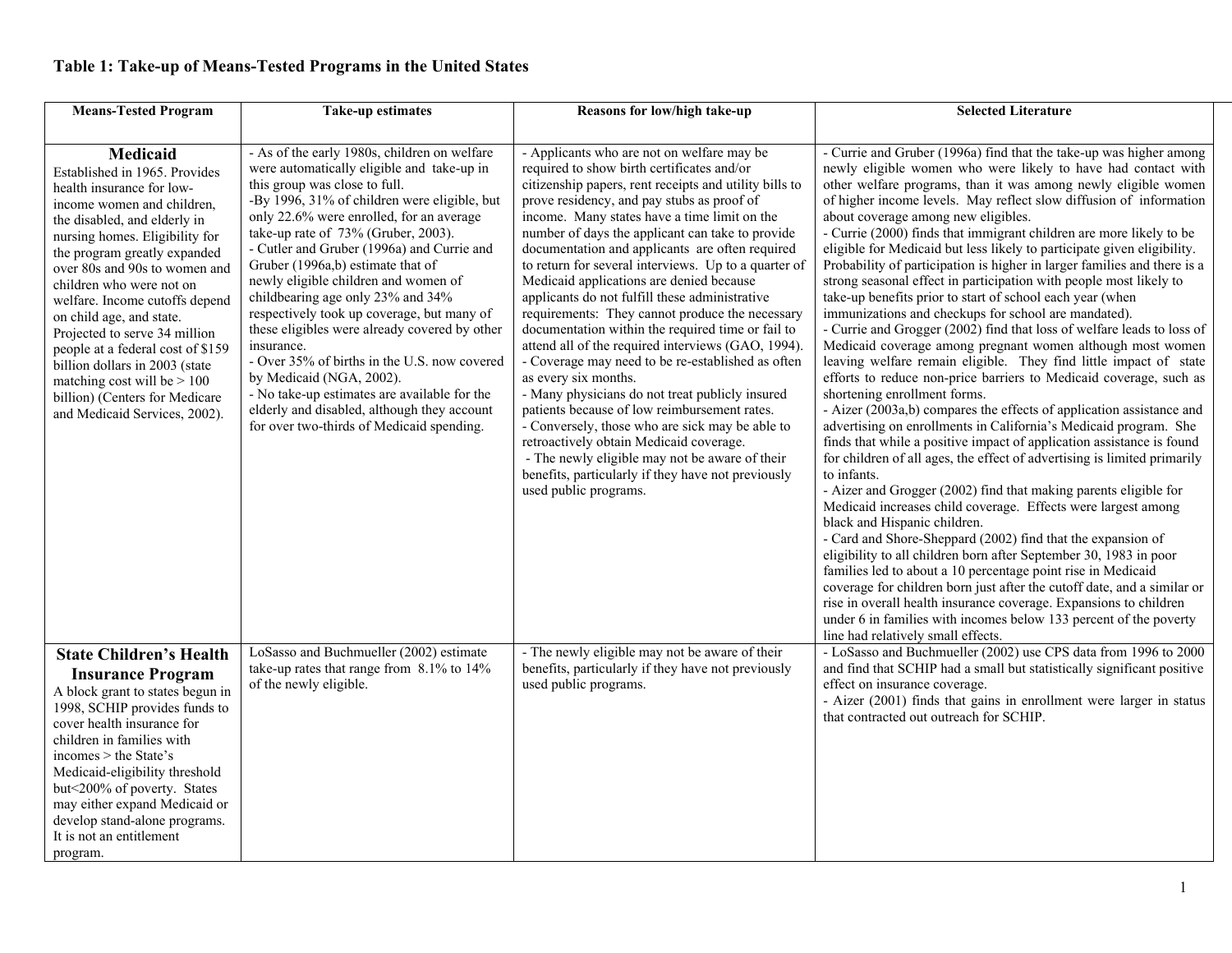| <b>Supplemental Security</b><br><b>Income Program (SSI)</b><br>Enacted in 1972, but began<br>paying cash benefits in 1974.<br>Provides federal assistance for<br>aged, blind and disabled<br>individuals with low incomes.<br>It has grown to become the<br>largest federal means-tested<br>cash assistance program.<br>Served 6.5 million people in<br>January 2003, total costs for<br>2002 were \$31.6 billion (Social<br>Security Administration, 2003). | - Daly and Burkhauser (2003) calculate that<br>participation among the poor elderly<br>declined from 78.5 percent in 1974 to 53.6<br>percent in 1982. Since then, participation<br>rates have fluctuated from year to year, but<br>have remained well below the highs recorded<br>in the early years.<br>- Recipiency rates among poor working age<br>adults rose from 14.8 percent in 1974 to 20.7<br>percent in 1998.<br>- Recipiency rates for poor children also<br>increased rapidly during the 1990s, rising<br>from 2.1 percent in 1989 to 6.6 percent in<br>1998 due to a change in the definition of<br>disability for children with Sullivan vs.<br>Zebley in 1990.<br>- Estimated participation rates among the<br>poor elderly range between 45 and 60 percent<br>(Menefee, Edwards and Schieber (1981);<br>Warlick (1982); Coe (19 85); Shields et al.<br>(1990); McGarry (1996)). | - Low enrollment among the elderly could be due<br>to lack of knowledge about the program and<br>eligibility criterion; stigma; or transactions costs.<br>- Participation among low-income working age<br>adults and among children is also likely to be<br>affected by the benefits and costs of participation<br>in SSI relative to other programs.                                                                                                                                                                                                                                                     | - Coe (1985) reports that of the SSI nonparticipants classified as<br>eligible (48 percent of all eligible individuals), a significant fraction<br>were not aware of the program or did not think they were eligible.<br>Coe also finds that benefit levels were positively and significant<br>related to participation.<br>- Warlick (1982) concludes that lack of program information and<br>difficulty applying were the primary reasons for low participation<br>rates among the eligible elderly.<br>- McGarry (1996) used detailed asset and income information from<br>the 1984 SIPP to more accurately identify eligibility. She concludes<br>that participation is determined primarily by the financial situation<br>of eligible individuals and by their health status and finds little<br>evidence that welfare stigma or informational program costs affect<br>participation.<br>- Daly and Burkhauser (2003) conclude that the elderly poor are not<br>generally constrained by transaction costs.<br>- Bound, Kossoudji and Ricart-Moes (1998) found 2/3 of new<br>applicants for SSI in Michigan between 1990 and 1991, were<br>people who had been terminated from General Assistance. The<br>Fact that these people had not applied for more generous disability<br>payments to begin with, suggests that it is onerous to apply.<br>- Daly and Burkhauser (1998): two-thirds of children found eligible<br>for SSI in the early 1990s were in families already receiving some<br>type of welfare assistance.<br>- Kubik (1999): a 10 percent increase in SSI benefit generosity<br>increases the probabilty of SSI participation among families with<br>less educated heads by 0.39 percentage points.<br>- Benitez-Silva, Buchinsky, and Rust (2003) estimate that 28% of<br>SSI/DI applicants who get benefits are not disabled, while 61% of<br>applicants who are denied are disabled.<br>- Garrett and Glied (2000) find that the larger SSI benefits are<br>relative to AFDC, the more likely it is that children switched<br>programs after Sullivan vs. Zebley made it easier for them to<br>qualify. There was no effect on adults, who were not affected by |
|--------------------------------------------------------------------------------------------------------------------------------------------------------------------------------------------------------------------------------------------------------------------------------------------------------------------------------------------------------------------------------------------------------------------------------------------------------------|-------------------------------------------------------------------------------------------------------------------------------------------------------------------------------------------------------------------------------------------------------------------------------------------------------------------------------------------------------------------------------------------------------------------------------------------------------------------------------------------------------------------------------------------------------------------------------------------------------------------------------------------------------------------------------------------------------------------------------------------------------------------------------------------------------------------------------------------------------------------------------------------------|-----------------------------------------------------------------------------------------------------------------------------------------------------------------------------------------------------------------------------------------------------------------------------------------------------------------------------------------------------------------------------------------------------------------------------------------------------------------------------------------------------------------------------------------------------------------------------------------------------------|------------------------------------------------------------------------------------------------------------------------------------------------------------------------------------------------------------------------------------------------------------------------------------------------------------------------------------------------------------------------------------------------------------------------------------------------------------------------------------------------------------------------------------------------------------------------------------------------------------------------------------------------------------------------------------------------------------------------------------------------------------------------------------------------------------------------------------------------------------------------------------------------------------------------------------------------------------------------------------------------------------------------------------------------------------------------------------------------------------------------------------------------------------------------------------------------------------------------------------------------------------------------------------------------------------------------------------------------------------------------------------------------------------------------------------------------------------------------------------------------------------------------------------------------------------------------------------------------------------------------------------------------------------------------------------------------------------------------------------------------------------------------------------------------------------------------------------------------------------------------------------------------------------------------------------------------------------------------------------------------------------------------------------------------------------------------------------------------------------------------------------------------------------------------------------------|
| <b>The Earned Income Tax</b><br>Credit (EITC)<br>Established in 1975, it is<br>now the largest cash<br>antipoverty program. There<br>were three large expansions<br>of the credit in 1986, 1990<br>and 1993. The EITC grew<br>from \$3.9 million in 1975 (\$99)<br>to $$31.5$ billion in 2000. It is<br>estimated that 5 million people<br>were raised out of poverty by<br>the credit in 1999 (NGA,<br>$2002$ ).                                            | - Scholz (1994) calculates that 80 to 86<br>percent of taxpayers eligible for the EITC<br>received it in 1990.<br>- The IRS (2002 <sup>a</sup> ) estimated that between<br>82.2 and 87.2 percent of eligible households<br>filed tax returns and hence claimed the EITC.<br>- Scholz (1997) reports that roughly 95<br>percent of EITC claimants are either legally<br>required to file tax returns or would file to<br>recover the over-withheld taxes.                                                                                                                                                                                                                                                                                                                                                                                                                                        | - The marginal cost of obtaining the EITC for<br>someone who is filing is simply the cost of filling<br>out Schedule EIC.<br>- Claiming the credit becomes more likely in cases<br>where the potential credit is larger and where the<br>filer's familiarity with the program and the U.S.<br>tax system is greater.<br>- Comercial tax preparation firms can reap<br>substancial profits by targeting those eligible for<br>EITC and offering "rapid refunds".<br>- The IRS notifies all taxpayers who do not claim<br>the credit but appear to be eligible for it based on<br>their filing information. | SZ.<br>- IRS (2002) calculations suggest that the EITC<br>changes between 1990 and 1996 had relatively little net effect on<br>EITC participation.<br>- Hotzblatt (1991), McCubbin (2000), and others find that a<br>significant fraction of taxpayers receive the EITC when they are not<br>technically eligilble. Violation of the qualifying child eligibility<br>criteria ( <i>i.e.</i> misreporting a child) is a major reason.<br>- Hotz, Mullin and Scholz (2000a, 2000b) find that the EITC has<br>large, positive effects on the employment of adults from welfare<br>families in California. The implied elasticity of labor force<br>participation with respect to net income ranges from .97 to 1.69.<br>- Similarly, Meyer and Rosenbaum (2001) find that the EITC is<br>responsible for much of the recent rise in labor force participation<br>among low income single mothers.<br>- Liebman (2002) matches tax records to CPS data and finds that                                                                                                                                                                                                                                                                                                                                                                                                                                                                                                                                                                                                                                                                                                                                                                                                                                                                                                                                                                                                                                                                                                                                                                                                                        |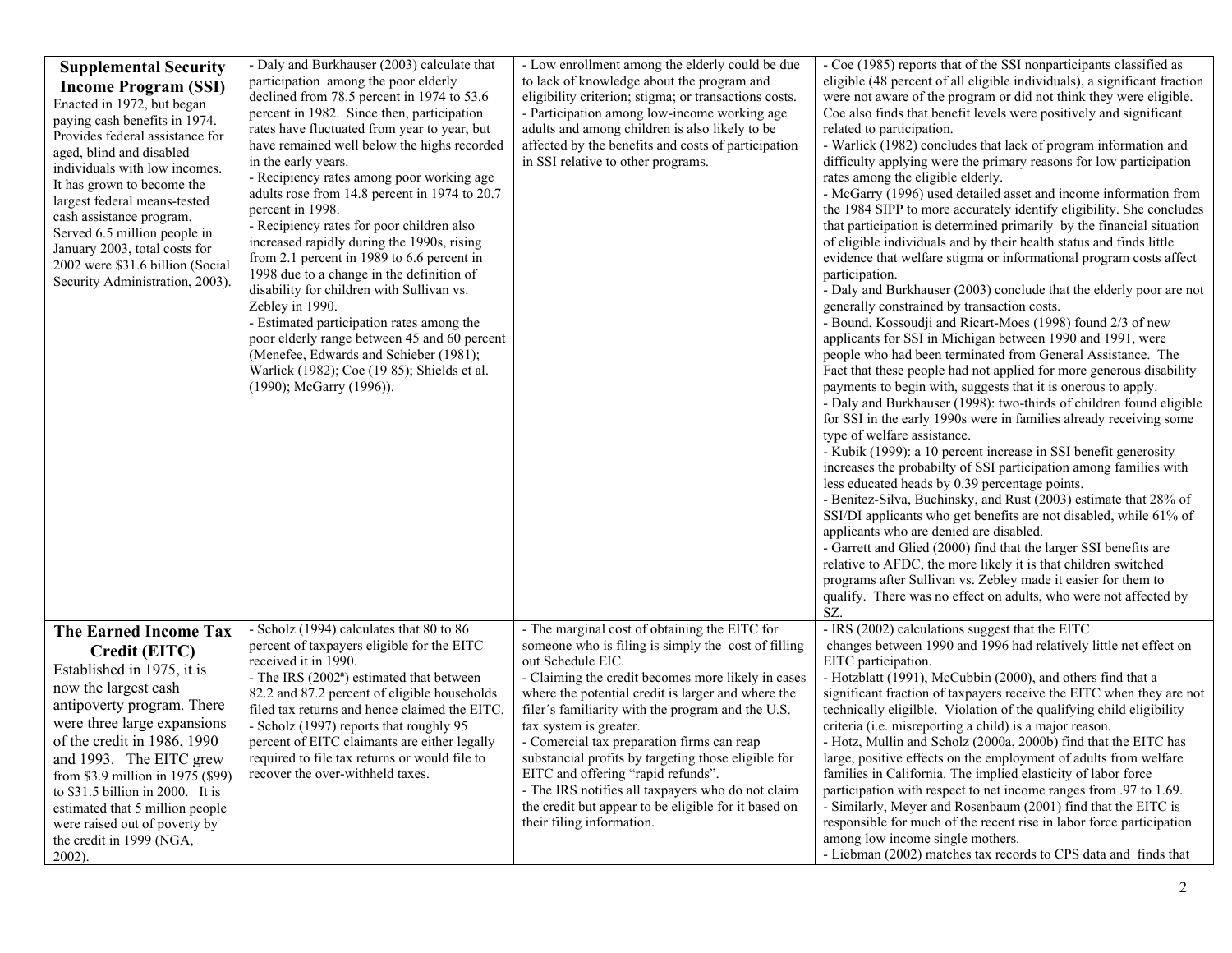|                                                                                                                                                                                                                                                                                                                                                                                                                                                                                                                                                                                                                        |                                                                                                                                                                                                                                                                                                                                                                                                                                                                                                                                                                                                                                                                                                                                                                                                                                                                                                                                                                                                                                                 |                                                                                                                                                                                                                                                                                                                                                                                                                                                                              | most overpayments went to families with children and that<br>ineligible families are likely similar to eligible ones.<br>-Hotz and Scholz (2003) provide an overview of the recent<br>literature.                                                                                                                                                                                                                                                                                                                                                                                                                                                                                                                                                                                                                                                                                                                                                                                                                                                                                                                                                                                                                                                                                                                                                                                                                                                                     |
|------------------------------------------------------------------------------------------------------------------------------------------------------------------------------------------------------------------------------------------------------------------------------------------------------------------------------------------------------------------------------------------------------------------------------------------------------------------------------------------------------------------------------------------------------------------------------------------------------------------------|-------------------------------------------------------------------------------------------------------------------------------------------------------------------------------------------------------------------------------------------------------------------------------------------------------------------------------------------------------------------------------------------------------------------------------------------------------------------------------------------------------------------------------------------------------------------------------------------------------------------------------------------------------------------------------------------------------------------------------------------------------------------------------------------------------------------------------------------------------------------------------------------------------------------------------------------------------------------------------------------------------------------------------------------------|------------------------------------------------------------------------------------------------------------------------------------------------------------------------------------------------------------------------------------------------------------------------------------------------------------------------------------------------------------------------------------------------------------------------------------------------------------------------------|-----------------------------------------------------------------------------------------------------------------------------------------------------------------------------------------------------------------------------------------------------------------------------------------------------------------------------------------------------------------------------------------------------------------------------------------------------------------------------------------------------------------------------------------------------------------------------------------------------------------------------------------------------------------------------------------------------------------------------------------------------------------------------------------------------------------------------------------------------------------------------------------------------------------------------------------------------------------------------------------------------------------------------------------------------------------------------------------------------------------------------------------------------------------------------------------------------------------------------------------------------------------------------------------------------------------------------------------------------------------------------------------------------------------------------------------------------------------------|
| <b>The Temporary</b><br><b>Assistance for Needy</b><br><b>Families Program</b><br>(TANF)<br>Created in 1996 to replace the<br>Aid to Families with<br>Dependent Children (AFDC)<br>program. To be eligible,<br>income must be less than a<br>state-determined needs<br>standard. In contrast to AFDC.<br>the TANF program has strong<br>work requirements, time limits<br>on receipt, options for<br>provision of non-cash<br>assistance, and by a block grant<br>financing structure. The<br>federal block grant has been<br>16.8 billion through 2002.<br>States must contribute an<br>additional 10.4-11.1 billion. | - Recipiency fell from 11.5 to 7.2 million<br>recipients between 1990 and 1999. In 1990,<br>12.1% of all children were on AFDC,<br>compared to 7.2% of all children on TANF<br>in 1999 (Green Book, 2000).<br>- Blank (2001) estimates AFDC take-up rates<br>among familias with female heads over time.<br>They range from 80 to 90% when she uses<br>administrative data, and from 60 to 70%<br>when she uses CPS data for 12 states (two-<br>thirds of the caseload). Blank (2002)<br>summarizes literature investigating whether<br>the decline in the caseload should be<br>attributed to welfare reform or to economic<br>expansion. Welfare reform accounts for<br>between 1/3 and 2/3 of the decline.<br>- Moffit (2003b) shows TANF participation<br>rates over time for single mothers and for<br>poor single mothers. Both decrease over<br>time, and are about 40% for single mothers<br>and 50-55% for poor single mothers. Moffitt<br>(2003c) shows that non-financial factors had<br>a large effect on entry and exit from TANF. | - The cost of being on welfare is raised by many<br>rules that TANF recipients must obey.<br>- With a few exceptions, the studies show pre-<br>TANF waivers allowing states to impose work<br>requirements and other requirements on AFDC<br>recipients had a negative effect on participation.                                                                                                                                                                              | - Blank and Ruggles (1996) estimated that single mothers used<br>AFDC in 62 to 70 percent of the months in which they are eligible.<br>Women who are eligible but do not participate tend to be older,<br>white, and nondisabled, with fewer children and more education.<br>Higher benefits also encouraged participation. These results suggest<br>that the AFDC was used by those with the greatest long-term need,<br>and whose alternative earning opportunities were limited.<br>- Hoynes (1996) and Moffit (1998) estimate participation equations<br>which confirm that confirm that participation is positively<br>affected by a guaranteed level of benefits and negatively<br>affected by the marginal tax rate on benefits. Participation is<br>also negatively affected by the hourly wage rate available<br>and by non-program nonlabor income.<br>- Grogger and Michalopoulos (2003) use data from a randomized<br>experiment, the Florida Family Transition Program and find that<br>time limits affect welfare use before they become binding (people)<br>save their 5 years of eligibility for a "rainy day"). In the absence<br>of other reforms that increased welfare use, FTP's time limit would<br>have reduced welfare receipt by 16 percent. Grogger (2003) finds<br>that time limits had a much greater effect on women with younger<br>children, since women with older children had no incentive to<br>conserve eligibility for benefits. |
| <b>Housing Programs</b><br>Began in 1937. Programs<br>typically reduce rent to 1/3 of<br>the families income. Most<br>assistance reserved for<br>households with incomes less<br>than 50% of the local median<br>income. Early programs built<br>public housing. Since 1982,<br>most new assistance has been<br>in the form of voucher<br>programs. In 2000, 5.1 million<br>households were assisted at a<br>cost of \$20.3 billion (Green<br>Book, 2000).                                                                                                                                                             | - For the entire system of housing subsidies,<br>the participation rate among eligible<br>households is far below 50 percent for each<br>combination of income and family size<br>(Olson, 2003).<br>- Reeder (1985) examines the percentage of<br>households in each income and family size<br>class who participated in any HUD program<br>in 1977. The highest participation rate in any<br>of the 77 classes was less than 25 percent.<br>For unknown reasons, the poorest households<br>of each size have very low participation<br>rates. Within each income class, participation<br>rates are highest for one-person households,<br>reflecting the strong preference received by<br>the elderly in housing programs.                                                                                                                                                                                                                                                                                                                      | - Assistance is available only to a fraction of<br>eligible households and many housing authorities<br>have lengthy waiting lists, and/or closed waiting<br>lists.<br>- Participants whose income rises above the<br>thresholds for admission are rarely terminated,<br>and local housing authorities are allowed to admit<br>people with incomes higher than the 50% of<br>median income cutoff. So persons of higher<br>income may crowd out persons with lower<br>income. | - Wallace and others (1981) compare the fraction of eligible<br>households and participants in the Section 8 Existing and New-<br>Construction Programs. For Section 8 Existing they find that in<br>1979 the percentage of participants who were elderly was about the<br>same as the percentage of eligibles in this category, that minorities<br>were a slightly larger fraction of participants than eligibles, and<br>very-low income households were a noticeably larger fraction of<br>participants than eligibles. For Section 8 Construction, elderly,<br>white, females, and small families were greatly overrepresented in<br>the sense that they were a higher fraction of participants than<br>eligibles.<br>- Olsen and Barton (1983) finds that in public housing in New York<br>City in 1965, blacks had a much higher participation rate (about 20<br>percentage points) than whites with the same characteristics.<br>- Crews (1995) used data from 11 metropolitan areas in 1987 and<br>found that the poorest households, nonwhites, food stamp and<br>welfare participants, the unemployed, and the elderly had higher<br>participation rates.<br>- Currie and Yelowitz (2000) conclude that the participation in<br>housing programs increases with the size and is influenced by the<br>sex composition of the family (due to program rules)., It declines<br>with the age of the head, is much lower for married heads, and is                |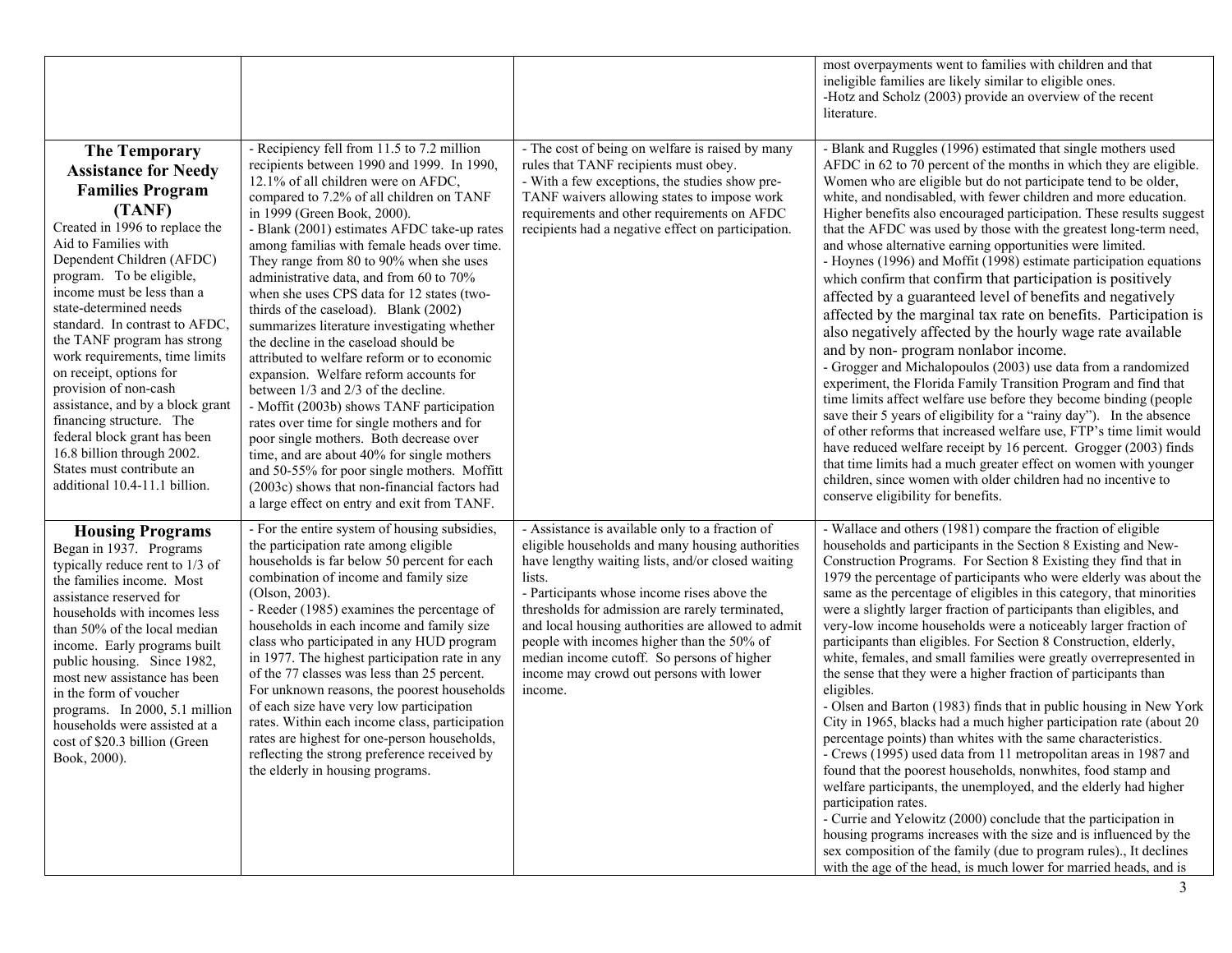| <b>Food Stamp Program</b>                                                                                                                                                                                                                                                                                                                                                                                                               | - Only 69% of households eligible for the                                                                                                                                                                                                                                                                                                                                                                                                                                                                                                                                                                                                                                                                                                                                                                                                                                                                                                                                | - Possible reasons for non-participation include:                                                                                                                                                                                                                                                                                                                                                                                                                                                             | highest among blacks and those with less than high school<br>education.<br>- Three-quarters of non-participating households said that they were                                                                                                                                                                                                                                                                                                                                                                                                                                                                                                                                                                                                                                                                                                                                                                                                                                                                                                                                                                                                                                                                                                                                                                                            |
|-----------------------------------------------------------------------------------------------------------------------------------------------------------------------------------------------------------------------------------------------------------------------------------------------------------------------------------------------------------------------------------------------------------------------------------------|--------------------------------------------------------------------------------------------------------------------------------------------------------------------------------------------------------------------------------------------------------------------------------------------------------------------------------------------------------------------------------------------------------------------------------------------------------------------------------------------------------------------------------------------------------------------------------------------------------------------------------------------------------------------------------------------------------------------------------------------------------------------------------------------------------------------------------------------------------------------------------------------------------------------------------------------------------------------------|---------------------------------------------------------------------------------------------------------------------------------------------------------------------------------------------------------------------------------------------------------------------------------------------------------------------------------------------------------------------------------------------------------------------------------------------------------------------------------------------------------------|--------------------------------------------------------------------------------------------------------------------------------------------------------------------------------------------------------------------------------------------------------------------------------------------------------------------------------------------------------------------------------------------------------------------------------------------------------------------------------------------------------------------------------------------------------------------------------------------------------------------------------------------------------------------------------------------------------------------------------------------------------------------------------------------------------------------------------------------------------------------------------------------------------------------------------------------------------------------------------------------------------------------------------------------------------------------------------------------------------------------------------------------------------------------------------------------------------------------------------------------------------------------------------------------------------------------------------------------|
| (FSP)<br>Established in 1961 as a pilot<br>program and became<br>nationwide in 1975. It serves<br>households with gross incomes<br>$\leq$ 130% of poverty, without<br>other categorical requirements.<br>FSP provides coupons that can<br>be redeemed for food with few<br>restrictions on the type of<br>foods. The federal cost is 19<br>billion (\$1998) and FSP served<br>20.8 million persons per month<br>in 1998 (Currie, 2003). | FSP participated in 1994. A 40% increase in<br>enrollments between 1988 and 1993 was due<br>mainly to a higher participation rate among<br>eligibles rather than to an increase in the<br>number of eligibles (Currie, 2003).<br>- Take-up of FSP is high among some sub-<br>groups of eligibles, but low among others. In<br>1994, 86% of eligible children participated,<br>but only one-third of eligible elderly persons.<br>Virtually all eligible single-parent<br>households were enrolled compared to only<br>78% of eligible households with children and<br>two or more adults. Participation rates were<br>higher in some state than in others.<br>Participation rates also tended to fall as<br>income rose (U.S. Committee on Ways and<br>Means, 1998).<br>- Blank and Ruggles (1996) found that<br>participation in the FSP increased with the<br>size of the benefits. They also estimate take-<br>up rates that range from 54 to 66 of all<br>eligibles. | lack of knowledge about eligibility; transaction<br>costs associated with enrolling in the program;<br>and stigma associated with participation.<br>- Transaction costs: The average FSP application<br>took nearly 5 hours of time to complete, including<br>at least two trips to a FSP office. Out-of-pocket<br>application costs averaged about \$10.31 or 6% of<br>the average monthly benefit (Currie, 2003).                                                                                           | not aware that they were eligible. Only 7% of households gave<br>stigma as their main reason for non-articipation, but half answered<br>affirmatively to at least one of the survey questions about stigma<br>(Currie, 2003).<br>- Haider, Schoeni and Jacknowitz (2002) find that many elderly<br>people who are eligible for FSP say that they do not need benefits,<br>which may indicate that there is stigma associated with using the<br>program unless one is very needy.<br>- Currie and Grogger (2002) show that recertification intervals have<br>a negative effect on participation. The introduction of electronic<br>debit cards instead of coupons, which might have reduced stigma,<br>had little effect.<br>- Daponte, Sanders and Taylor (1999) conduct an experiment and<br>find that informing people about their eligibility increases<br>participation. The effect is greater, the larger the benefit that<br>people are eligible for.<br>- Yelowitz (2000) estimates that for every 10 newly eligible<br>families who took up Medicaid benefits, 4 also took up FSP. This<br>fact suggests either that those who applied for Medicaid learned<br>about FSP, or that it was more worthwhile to apply for both<br>programs than to apply for only one (i.e. that benefits relative to the<br>cost of applying matter). |
| <b>National School Lunch</b><br>Program (NSLP)<br>Established in 1946. It cost 5.8<br>billion and served 27 million<br>lunches in 1998 (Currie, 2003).<br>Lunches are free to those with<br>incomes<130% of poverty.                                                                                                                                                                                                                    | -99% of public schools and 83% all (public<br>and private) schools participate. Nationally,<br>92% of students have the program available<br>at their school (Burghardt et al., 1995).<br>-In 1996, 57% of the children enrolled in<br>participating institutions participated in the<br>NSLP. Eighty-six percent of these<br>participants received free lunches.<br>- 87.2% of children 5-17 with incomes less<br>than 130% of poverty participated in 1998<br>(Currie, 2003).                                                                                                                                                                                                                                                                                                                                                                                                                                                                                          | - In addition to the usual reasons for non-<br>participation, familias may not enroll in the<br>program if their children are unlikely to eat the<br>meals.                                                                                                                                                                                                                                                                                                                                                   | - Participation in the NSLP is higher among children from the<br>poorest families.<br>- Gleason (1995) finds that the characteristics of the meals are<br>important determinants of participation. Glantz et al. (1994) find<br>that if children indicate that they will not eat the meals, then parents<br>do not apply.<br>- Burghardt et al. (1993) found that over half of eligible non-<br>participants believed they were ineligible, 10% thought the<br>certification process was onerous, and 20% cited stigma.                                                                                                                                                                                                                                                                                                                                                                                                                                                                                                                                                                                                                                                                                                                                                                                                                    |
| <b>The Special</b><br><b>Supplemental Nutrition</b><br><b>Program for Women,</b><br><b>Infants and Children</b><br>(WIC)<br>Begun in 1972 as a pilot<br>program and became<br>permanent in 1974.                                                                                                                                                                                                                                        | - The USDA estimates that 75% of eligible<br>persons, participated in the program in 1995.<br>Among infants take-up has been estimated to<br>exceed 100% (Rossi, 1998).<br>- Bitler, Currie & Scholz (2003) include<br>those who were adjunctively eligible through<br>participation in other programs and calculate<br>that 58% of all infants in any given month in<br>1998 were eligible for WIC. The take-up rate<br>among eligible infants was 73.2%. Among                                                                                                                                                                                                                                                                                                                                                                                                                                                                                                         | - Possible reasons for non-participation include:<br>lack of knowledge about eligibility; transaction<br>costs associated with enrolling in the program;<br>and stigma associated with participation.<br>- In addition, WIC is not an entitlement program,<br>so that funds may not be sufficient to serve all<br>eligibles who present. However, in practice, there<br>have been no waiting lists in recent years<br>(National Research Council, 2003).<br>- Estimates of takeup are complicated by the fact | - Brien and Swann (1999) show that administrative barriers such as<br>requiring income documentation discourage people from applying<br>for WIC.<br>- Chatterji et al. (2002) show that in addition, restrictions on the<br>type of food that can be purchased discourage participation.<br>- Bitler, Currie and Scholz (2003) find that requiring more frequent<br>visits to WIC offices also has negative effects on participation.                                                                                                                                                                                                                                                                                                                                                                                                                                                                                                                                                                                                                                                                                                                                                                                                                                                                                                      |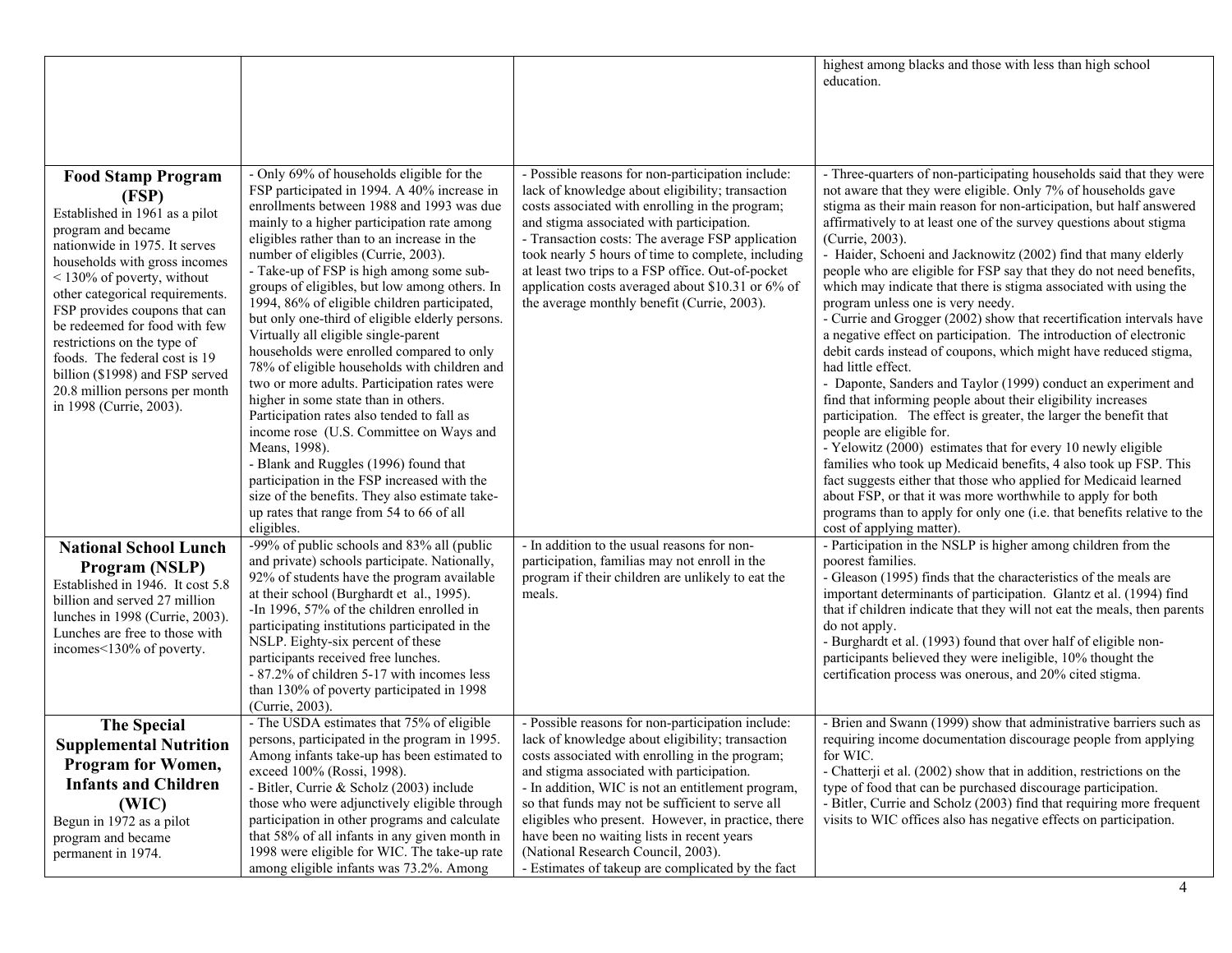| Offers nutrition education,<br>supplemental food, and<br>referrals to health and social<br>services to children $(\leq 5)$ ,<br>pregnant women and<br>nursing mothers with<br>incomes $\leq 185\%$ of poverty.<br>The federal cost is 4 billion<br>$($ 1998) and it served 7.4<br>million people per month in<br>1998 (Currie, 2003).                                                                                     | children 1 to 4, 57% were eligible for WIC<br>and 38% of eligible children received<br>benefits. Estimates for pregnant and post-<br>partum women are less accurate because of<br>lack of information about infant feeding<br>practices: It is estimated that 54% of all<br>pregnant and post-partum women are eligible<br>for WIC and that 66.5% of these women<br>received benefits.                                                                                                                                                                                                                                                                                                                    | that one must be at nutricional risk to qualify.<br>However, it appears that virtually everyone who<br>meets income criteria is likely to meet nutricional<br>risk criterion (National Research Council, 2003).<br>- Participants in other programs including<br>Medicaid are automatically eligible for WIC.<br>USDA has ignored this linkage, resulting in<br>under-estimates of the number of eligibles<br>and over-estimates of participation rates.                                                                            |                                                                                                                                                                                                                                                                                                                                                                                                                                                                                                                                                                                                                                                                                                                                                                        |
|---------------------------------------------------------------------------------------------------------------------------------------------------------------------------------------------------------------------------------------------------------------------------------------------------------------------------------------------------------------------------------------------------------------------------|-----------------------------------------------------------------------------------------------------------------------------------------------------------------------------------------------------------------------------------------------------------------------------------------------------------------------------------------------------------------------------------------------------------------------------------------------------------------------------------------------------------------------------------------------------------------------------------------------------------------------------------------------------------------------------------------------------------|-------------------------------------------------------------------------------------------------------------------------------------------------------------------------------------------------------------------------------------------------------------------------------------------------------------------------------------------------------------------------------------------------------------------------------------------------------------------------------------------------------------------------------------|------------------------------------------------------------------------------------------------------------------------------------------------------------------------------------------------------------------------------------------------------------------------------------------------------------------------------------------------------------------------------------------------------------------------------------------------------------------------------------------------------------------------------------------------------------------------------------------------------------------------------------------------------------------------------------------------------------------------------------------------------------------------|
| <b>Child Care Subsidy</b><br><b>Programs</b><br>First established in 1954.<br>PRWORA consolidated 4<br>major programs into the Child<br>Care Development Fund in<br>1996. Program provides<br>subsidies to working/training<br>families with income<85% of<br>state median income (or lower<br>cutoff). Average monthly<br>number of families served in<br>1998=907,351 at a cost of \$5.1<br>billion (Green Book, 2003). | - It is estimated that the CCDF serves only<br>15% of eligible children (Administration for<br>Children and Families, 1999). There is no<br>systematic information available on how<br>CCDF funds are allocated among eligible<br>children though info is available on type of<br>care subsidized.<br>- No figures are available on the percentage<br>of eligible children served by other subsidy<br>programs.<br>- Witte (2002), using administrative data and<br>survey data for states that guarantee subsidies<br>for all eligible families, and estimates the<br>family-level take-up rate for child care<br>subsidies to be around 40% in early 2000.<br>There are large variations across states. | - The enrollment process may be particularly<br>difficult for working parents.<br>- Some child care providers do not accept state<br>subsidies.<br>- It may be difficult to maintain continuous<br>eligibility for the subsidy if income is variable.<br>- It is difficult to get information about the various<br>programs available.<br>- There is insufficient funding to meet the<br>demand. In addition to the CCDF block grants,<br>status reallocated a billion dollars of their TANF<br>block grants to child care in 1998. | - Meyers and Heintze (1999) examine a sample of current and<br>former welfare recipients in four counties of California in 1995.<br>16% of employed mothers received a child care subsidy, 30% of<br>mothers enrolled in education or training programs received a<br>subsidy, and 34% of mothers in neither activity received a subsidy<br>(including Head Start). The acceptance rate of mothers who<br>applied for a subsidy was 72%.<br>- Fuller et al. (1999) estimate a model of the child care subsidy<br>take-up decisions of mothers enrolled in TANF using data collected<br>in San Francisco, San Jose and Tampa in 1998. Of the women in<br>their sample who used any non-maternal child care, 37-44 percent<br>received a subsidy, depending on the site. |
| <b>Head Start</b><br>Established in 1964. A<br>preschool program for mostly<br>poor 3 and 4 year old children.<br>In 2000, Head Start served<br>860,000 children at a cost of<br>5.3 billion (see Currie and<br>Neidell, 2003).                                                                                                                                                                                           | - In 2000, about $2/3$ of poor 3 to 4 year old<br>children were served. It is not known how<br>many of the remaining children were<br>constrained by lack of supply.<br>- Black and Hispanic children participate at<br>higher rates than other children.<br>- Programs are required to identify and take<br>the most disadvantaged applicants.                                                                                                                                                                                                                                                                                                                                                           | - Most programs are part-day, which means that<br>they do not satisfy all child care needs of working<br>families.<br>- Program has never been fully funded and many<br>programs have waiting lists.                                                                                                                                                                                                                                                                                                                                | - Currie and Thomas (1995, 2000, 2002) investigate Head Start<br>participation. Participation falls with income and maternal AFQT<br>scores, but is higher at all levels of income for blacks than for<br>whites.<br>- Currie and Neidell (2003) find little evidence that children in<br>high-spending programs are selected differently than children in<br>low spending programs.                                                                                                                                                                                                                                                                                                                                                                                   |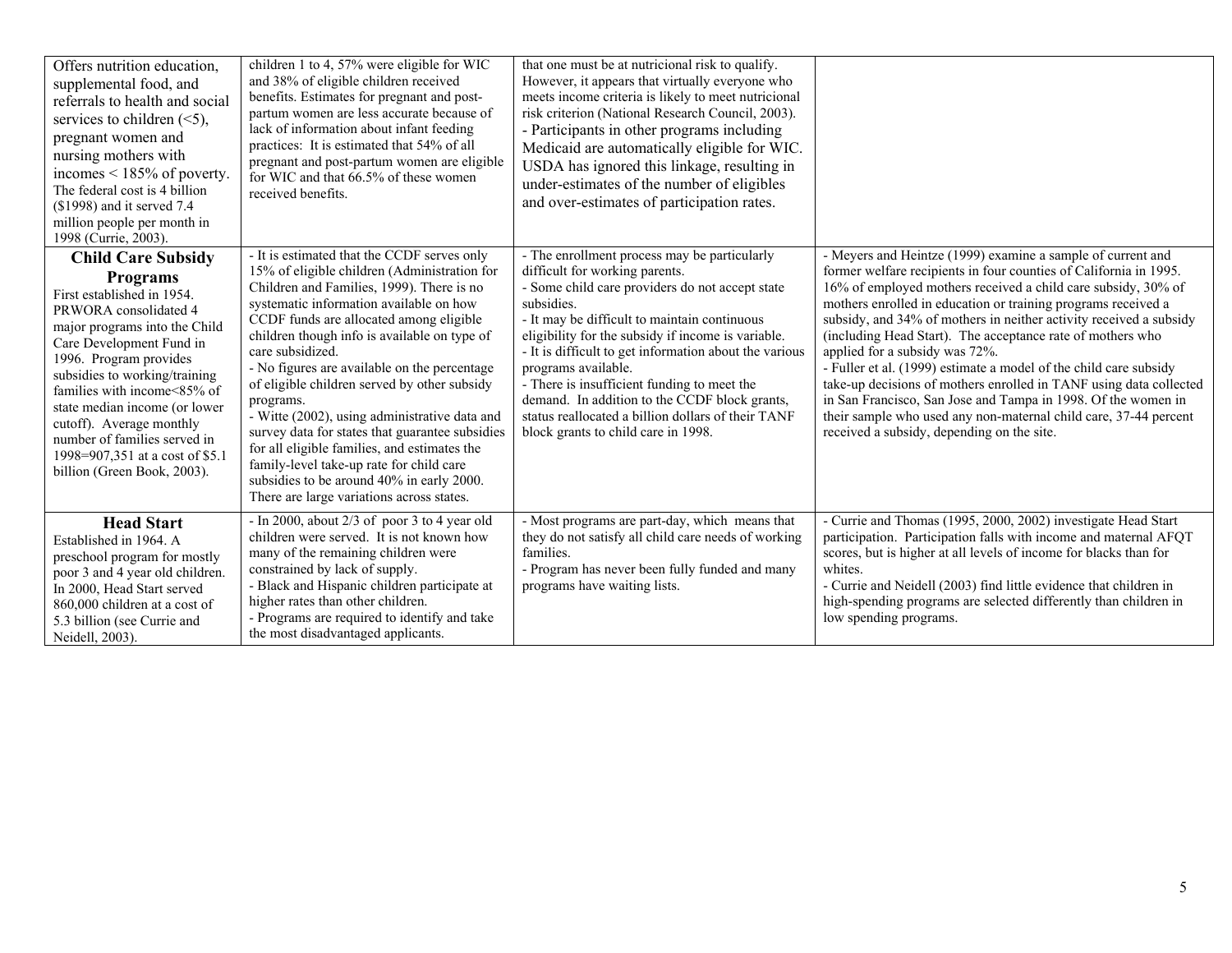# **Table 2: Take-up of Non Means-Tested Programs in United States.**

| Program                                                                                                                                                                                                                                                                                                                                                                                                                                                                                                                                                              | Take-up estimates                                                                                                                                                                                                                                                                                                                                                                                                                                                                                                                                                                       | Reasons for low/high take-up                                                                                                                                                                                                                                                                                                                                                                                                                                                                                                                                                                                                                                                                                                                                                    | Selected Literature                                                                                                                                                                                                                                                                                                                                                                                                                                                                                                                                                                                                                                                                                                                                                                                                                                                                                                                                                                                                                                                                                                            |
|----------------------------------------------------------------------------------------------------------------------------------------------------------------------------------------------------------------------------------------------------------------------------------------------------------------------------------------------------------------------------------------------------------------------------------------------------------------------------------------------------------------------------------------------------------------------|-----------------------------------------------------------------------------------------------------------------------------------------------------------------------------------------------------------------------------------------------------------------------------------------------------------------------------------------------------------------------------------------------------------------------------------------------------------------------------------------------------------------------------------------------------------------------------------------|---------------------------------------------------------------------------------------------------------------------------------------------------------------------------------------------------------------------------------------------------------------------------------------------------------------------------------------------------------------------------------------------------------------------------------------------------------------------------------------------------------------------------------------------------------------------------------------------------------------------------------------------------------------------------------------------------------------------------------------------------------------------------------|--------------------------------------------------------------------------------------------------------------------------------------------------------------------------------------------------------------------------------------------------------------------------------------------------------------------------------------------------------------------------------------------------------------------------------------------------------------------------------------------------------------------------------------------------------------------------------------------------------------------------------------------------------------------------------------------------------------------------------------------------------------------------------------------------------------------------------------------------------------------------------------------------------------------------------------------------------------------------------------------------------------------------------------------------------------------------------------------------------------------------------|
| Medicare<br>Signed into law in 1965. Provides health<br>coverage for the elderly and disabled.<br>It consists of two parts: Part A: mandatory<br>hospital coverage and Part B which provides<br>optional outpatient insurance. Since 1997 Part<br>C has provided optional insurance for services<br>not included in the traditional package.<br>In 2001 40.1 million persons were covered of<br>whom 34.4 million were elderly and 5.7<br>million disabled. Expenditures in 2001 totaled<br>\$241 billion or \$6,199 per enrollee.                                   | In 2002, 33,410,000 people were<br>enrolled in Part A and 32,000,000 in<br>part B. So the implied takeup of Part<br>B is 96%.<br>(http://www.ssa.gov/OACT/STATS).                                                                                                                                                                                                                                                                                                                                                                                                                       | One reason for high take-up of Part B is that<br>everyone is automatically enrolled in Part A when<br>they turn 65 years old and they have to fill out a<br>form to decline Part B.                                                                                                                                                                                                                                                                                                                                                                                                                                                                                                                                                                                             | McGarry (2002) provides an overview of Medicare:<br>Part A is financed by a payroll tax instituted for this<br>purpose and accounts for about 60% of Medicare<br>spending. Part B is financed from general revenues and<br>a monthly premium paid by beneficiaries. In 2002, the<br>premium was \$54 per month, and represented about<br>25% of the cost of the insurance. In addition, enrollees<br>pay deductible and co-payments on most covered<br>services.                                                                                                                                                                                                                                                                                                                                                                                                                                                                                                                                                                                                                                                               |
| <b>Social Security Disability Insurance</b><br>(DI)<br>The largest U.S. income replacement program<br>directed towards non-elderly adults.<br>Established in 1956, it is an insurance program<br>that provides monthly cash benefits to workers<br>who are unable to work because of long-term<br>severe disabilities. In 2001, it provided<br>benefits to 6.7 millions individuals at a cost of<br>\$55 billion.                                                                                                                                                    | After the 1984 liberalization of the<br>Federal Disability Insurance<br>Program, the fraction of non-elderly<br>adults receiving DI rose by 60%<br>(Autor and Duggan (2003)). The<br>number of beneficiaries increased<br>from 2.8 million in 1988 to $5.5$<br>million in 2002. The number of<br>applications increased from 1 to 1.7<br>million and the number of awards<br>from 409,000 to 750,000.<br>(http://www.ssa.gov/OACT/STATS/<br>dibStat.html). These figures suggest<br>that take-up increased since it is<br>unlikely that the number of disabled<br>was rising so rapidly | Applicants provide detailed medical, income, and<br>asset information to the Social Security<br>Administration office. Individuals currently in the<br>labor force are not normally eligible. It is difficult<br>to estimate the eligible group. Some work suggests<br>that minorities and low SES people are more likely<br>to be disabled (Bound et al. 1995, 1996) though<br>self-reports of disability status may be biased<br>(Bound, 1991).<br>Benítez-Silva, Buchinsky and Rust (2004) provide<br>an overview of the long and complicated<br>application process.<br>Yelowitz (1996) concludes that rising health<br>insurance costs over 1987-1993 were an important<br>reason for participation in DI, since DI recipients<br>are automatically eligible for Medicaid. | Bound and Waidman (1992) find that half of the<br>decline in labor force participation among men 45-54<br>between 1949 and 1987 could be due to the expansion<br>of programs such as DI.<br>Mitchell and Phillips (2002) find that older people<br>initially in poor health and of low economic status are<br>more likely to apply for DI.<br>Autor and Duggan (2003) find that DI benefits impact<br>labor supply. State-level reductions in benefits induced<br>large increases in labor force participation of male and<br>female high school dropouts from 1979-1984, followed<br>by large declines during the DI expansion of 1984-<br>1998.<br>Benítez-Silva, Buchinsky and Rust (2004) look at the<br>magnitude of classification errors in the award process<br>assuming that self-reports of disability status are<br>correct and find that 28% of the SSI/DI applicants<br>who are ultimately awarded benefits are not disabled<br>while 61% of applicants who were denied benefits are<br>disabled. This is consistent with Bound's (1989)<br>earlier finding that less than 50% of rejected DI<br>applicants work. |
| Unemployment<br>Insurance (UI)<br>An unemployed worker must satisfy three sets<br>of requirements: 1) no job in the covered sector<br>$&$ searching for work; 2) minimum waiting<br>period; 3) previous minimum level of<br>earnings, weeks, or hours. Approximately,<br>97% of all wage and salary workers are in jobs<br>that are covered by unemployment insurance.<br>UI benefits are typically paid on a weekly<br>basis, and typically replace 50-60% of lost<br>earnings. Federal law levies a 6.2% tax on the<br>first \$7,000 in wages per year and the law | Blank and Card (1991) estimate a<br>take-up rate of 70.7 in 1977 falling to<br>65.8 in 1987. They also find that<br>rates vary widely across states. Over<br>1980-82, they find a take-up rate of<br>83% using micro data and 72% using<br>state data.<br>Less than 40% of the unemployed<br>received UI in the recent years,<br>because many do not meet eligibility<br>requirements (Krueger and Meyer<br>$(2002)$ ).                                                                                                                                                                 | Blank and Card (1991) find that at least half of the<br>decline in take-up rates over the past decade is due<br>to a shift in unemployment from high to low take-<br>up states. Benefit levels and state unionization rates<br>have a strongly positive affect on take-up, while the<br>disqualification rate. The average number of weeks<br>worked in the last year in the unemployed pool also<br>has a negative impact. In individual-level data,<br>there is little evidence that declining take-up is due<br>to increasing administrative strictness by state<br>programs or changes in eligibility. Instead,<br>demographic variables and household<br>characteristics are significant determinants.<br>Krueger and Meyer (2002) note that individuals                   | While Blank and Card (1991) find that about one<br>quarter of the decline in take-up is still unexplained,<br>Anderson and Meyer (1997) use administrative data<br>from the late 1970s and early 1980s from UI system in<br>six states, and find that a change in the tax treatment of<br>UI benefits could be totally responsible for the<br>unexplained portion of the decline over the early<br>1980s. (In 1979 UI became subject to income taxes).<br>Card and Levine (1998) study the effects of changes in<br>the duration of unemployment insurance on the<br>behavior of UI claimants. They find that the New<br>Jersey Extended Benefit Program (i.e. 13 additional<br>weeks for the large majority who were initially eligible<br>for 26 weeks of benefits) raised the fraction of UI                                                                                                                                                                                                                                                                                                                                |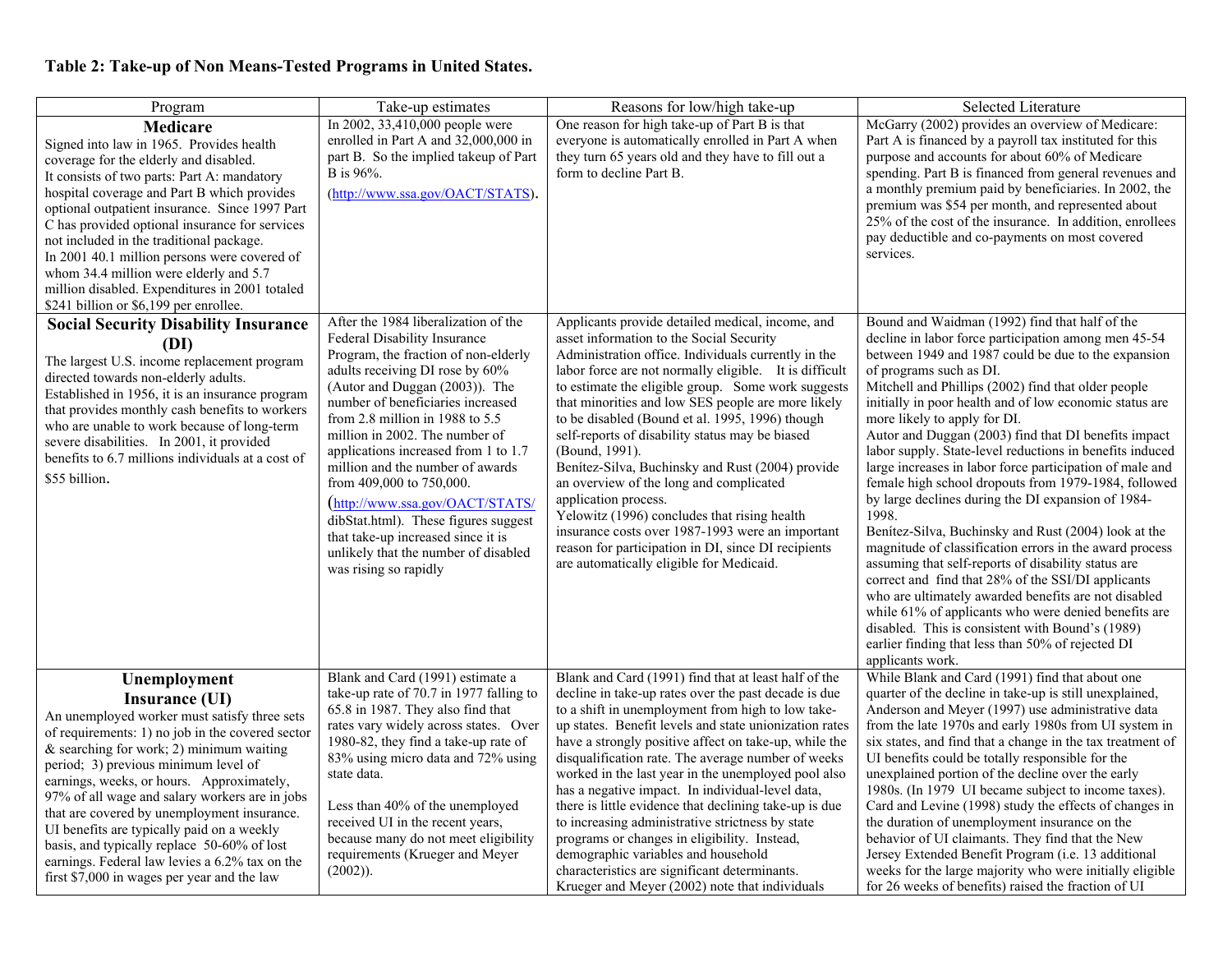| provides a credit of 5.4% to employers that pay<br>State taxes under an approved UI system. In<br>2002, the UI system paid out \$41.6 billion in<br>benefits, and took in \$21.4 in revenues<br>(http://workforcesecurity.doleta.gov/unemploy/<br>contents/data stats).                                                                                                                                                   |                                                                                                                                                                                                                                                                                                                                                                           | who are new entrants or reentrants to the labor<br>force, who have irregular work histories, or who<br>quit or are fired are typically ineligible.<br>Meyer (1995) surveys a series of experiments that<br>paid bonuses to people who left unemployment and<br>concludes that such economic incentives affect the<br>speed with which people leave UI.<br>Lemieux and MacLeod (2000) find that response to<br>a 1971 increase in the generosity of the Canadian<br>UI system increased with an individual's experience<br>of the system, leading to long-term increases in<br>unemployment as individuals who became<br>unemployed discovered their new entitlements. | claimant who exhausted their regular benefits by 1-3<br>percentage points. Moreover, for individuals who were<br>receiving UI when the extension was passed, the rate<br>of leaving UI fell by about 15%.<br>Anderson and Meyer (1997) estimate that a 10%<br>increase in the weekly benefit amount would increase<br>the take-up rate by 2-2.5 percentage points, while a<br>similar increase in the potential duration of the benefits<br>would increase take-up by .5-1 percentage points. A<br>tax increase that decreased the value of after-tax<br>benefits by 10% would lower take-up by 1-1.5<br>percentage points. Assuming take-up rates of .40-.60,<br>they estimate benefit elasticities between .33-.60.                                                                                                                                                                                                            |
|---------------------------------------------------------------------------------------------------------------------------------------------------------------------------------------------------------------------------------------------------------------------------------------------------------------------------------------------------------------------------------------------------------------------------|---------------------------------------------------------------------------------------------------------------------------------------------------------------------------------------------------------------------------------------------------------------------------------------------------------------------------------------------------------------------------|-----------------------------------------------------------------------------------------------------------------------------------------------------------------------------------------------------------------------------------------------------------------------------------------------------------------------------------------------------------------------------------------------------------------------------------------------------------------------------------------------------------------------------------------------------------------------------------------------------------------------------------------------------------------------|----------------------------------------------------------------------------------------------------------------------------------------------------------------------------------------------------------------------------------------------------------------------------------------------------------------------------------------------------------------------------------------------------------------------------------------------------------------------------------------------------------------------------------------------------------------------------------------------------------------------------------------------------------------------------------------------------------------------------------------------------------------------------------------------------------------------------------------------------------------------------------------------------------------------------------|
| <b>Workman's Compensation</b><br>(WC)<br>Each state runs their own program. Employers<br>are required to purchase insurance or self-<br>insure to provide a specific amount of cash<br>benefits, medical care, and in some cases<br>rehabilitation services to workers who are<br>disabled.<br>In 1985, this program covered 87% of the<br>workforce and paid out a total of 22.5 billion in<br>benefits (Krueger, 1990). | Krueger and Meyer (2002) state that<br>about 97% of the non-federal UI<br>covered labor force is covered, plus<br>all federal employees. However,<br>many workers ineligible for UI are<br>eligible for WC since workers are<br>eligible when they begin work. It is<br>difficult to estimate take-up, given<br>the difficulty in accurately<br>identifying the eligible. | Benefits are about twice those of UI and are not<br>taxable (hence the actual replacement rate may be<br>near one) (Krueger and Meyer (2002)).                                                                                                                                                                                                                                                                                                                                                                                                                                                                                                                        | Krueger (1990) finds that higher workers'<br>compensation benefits are associated with greater<br>participation in the case of men, and that the waiting<br>period has a substantial negative effect on<br>participation. In particular, a 10% increase in<br>temporary total benefits would lead to a 4.6-6.7<br>percentage increase in workers' compensation<br>recipiency overall.<br>Card and McCall (1995) ask if workers' compensation<br>is covering uninsured medical costs. They find that<br>workers without medical coverage are no more likely<br>to report a Monday injury than other workers; and<br>employers are no more likely to challenge a Monday<br>injury claim - even for workers who lack medical<br>insurance.<br>Krueger and Meyer (2002) summarize the empirical<br>evidence on WC and say that more generous WC is<br>associated with higher reported injury rates, but that<br>the effect is small. |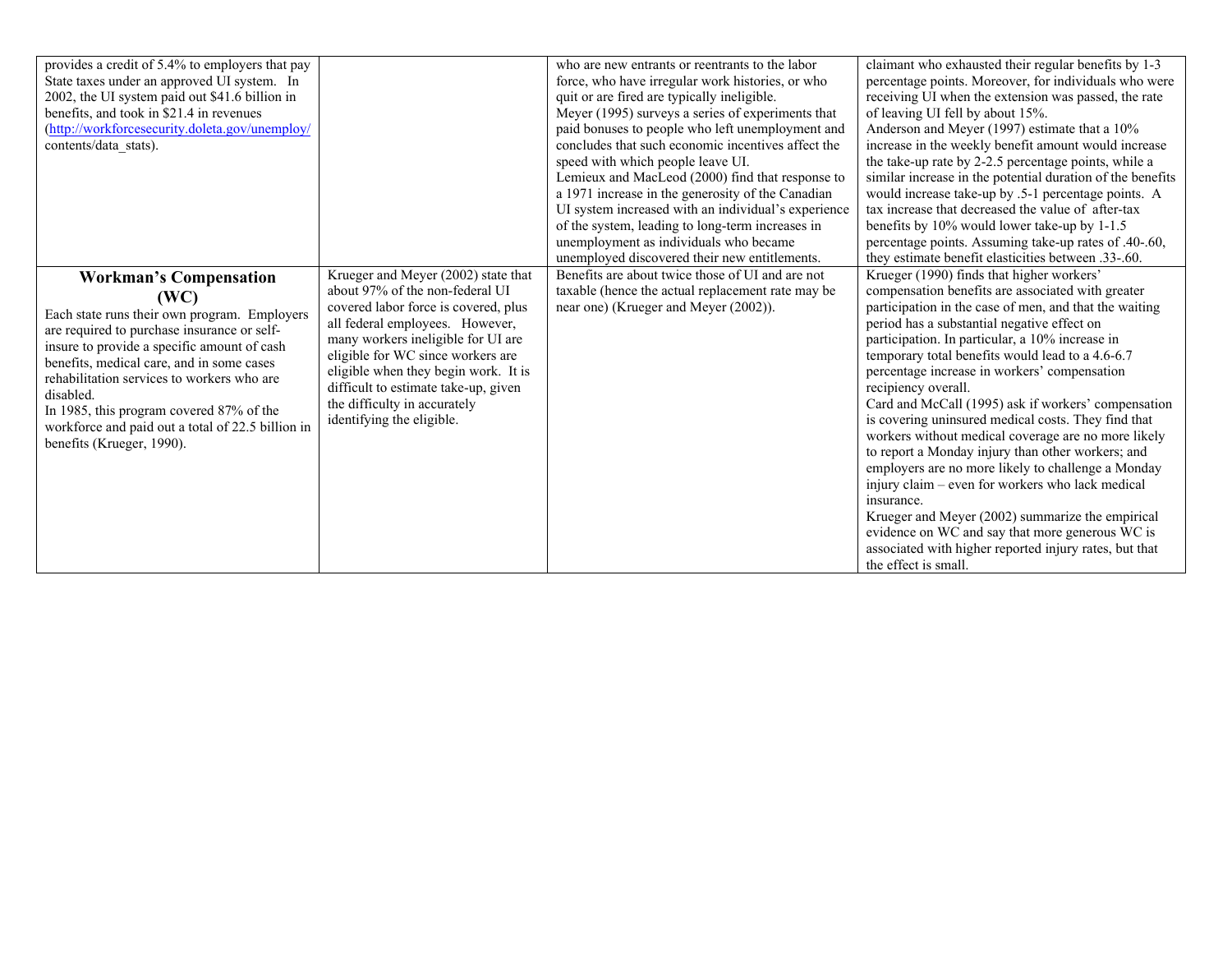# **Table 3: Take-up rates of Programs in the United Kingdom**

| Program                                                                                                                                                                                                                                                                                                                                                                                                                                                                                                                                                                                                                                                                                                                  | Takeup estimates                                                                                                                                                                                                                                                                                                                                                                                                                                                                                                   | Reasons for low/high takeup                                                                                                                                                                                                                                                                                                                 | Selected literature                                                                                                                                                                                                     |
|--------------------------------------------------------------------------------------------------------------------------------------------------------------------------------------------------------------------------------------------------------------------------------------------------------------------------------------------------------------------------------------------------------------------------------------------------------------------------------------------------------------------------------------------------------------------------------------------------------------------------------------------------------------------------------------------------------------------------|--------------------------------------------------------------------------------------------------------------------------------------------------------------------------------------------------------------------------------------------------------------------------------------------------------------------------------------------------------------------------------------------------------------------------------------------------------------------------------------------------------------------|---------------------------------------------------------------------------------------------------------------------------------------------------------------------------------------------------------------------------------------------------------------------------------------------------------------------------------------------|-------------------------------------------------------------------------------------------------------------------------------------------------------------------------------------------------------------------------|
| <b>Working Families' Tax Credit</b><br>A refundable tax credit for low-income<br>families with children and a adult who<br>works 16 hours a week or more. It began in<br>1999 as a replacement for the Family<br>Credit (introduced in the late 1980s). It is<br>more generous than FC in terms of<br>maximum benefits, the income level where<br>the phase out begins, and the phase-out rate.<br>Once granted, entitlement continued for six<br>months, regardless of whether the family's<br>financial circumstances changed. It<br>includes a new nonrefundable Childcare<br>Tax Credit. In addition, the<br>nonrefundable Children's Tax Credit<br>provides income support to low income<br>families with children. | Clark and McCrae (2001) find<br>that official estimates of take-up<br>of the Family Credit (72%) are<br>much higher than what they<br>simulate using the TAXBEN<br>model: 48%. Take-up rates vary<br>widely across groups: e.g. 67% of<br>single parents take-up compared<br>to 40% of couples. Take-up also<br>increases with the size of the<br>benefit.<br>Brewer et al (2002) estimate take-<br>up rates as over time: 77% in<br>1993/4 and 81% in 1998/9 for<br>lone parents $(66\%$ and 58% for<br>couples). | Because the credit operates<br>through the tax system, stigma<br>effects should be minimized<br>(Blundell (2002)).<br>Dorsett and Heady (1991) note<br>the close relationship between the<br>Family Credit and Housing<br>Benefit (see below). Finds that<br>HB entitlement is an important<br>determinant of take-up of both FC<br>and HB. | Clark and McCrae (2001) find that 26% of people who<br>received the benefit were not eligible. This may reflect the<br>fact that the entitlement period is six months regardless of<br>changes in family circumstances. |
| <b>Child Benefit</b><br>Began in 1945. A universal transfer<br>program for families with children. Fifteen<br>pounds (10) a week for the first<br>(subsequent) child. Normally paid to the<br>mother. When a child is born, the mother<br>receives the claim package at the hospital.                                                                                                                                                                                                                                                                                                                                                                                                                                    | Brewer (2000): Take-up of the<br>child benefit was almost 100% in<br>2000-2001.                                                                                                                                                                                                                                                                                                                                                                                                                                    |                                                                                                                                                                                                                                                                                                                                             | Brewer and Gregg (2001): There has been little change in<br>the Child Benefit over time.                                                                                                                                |
| <b>Income Support</b><br>Formerly called "Supplemental Benefit".<br>Means-tested benefits paid to the household<br>head in workless families, make up the<br>difference between income and a minimum<br>guarantee level.                                                                                                                                                                                                                                                                                                                                                                                                                                                                                                 | Brewer (2000): Income Support<br>take-up is estimated to be<br>around 80%.<br>Duclos (1995) take-up among<br>eligibles (in 1985) is $64\%$ , but<br>about 82.8% of the value of<br>the benefit is received. About<br>6% of recipients are ineligible.                                                                                                                                                                                                                                                              | Duclos (1995) finds that take-up<br>higher when the value of the<br>benefit is greater. Less than full<br>take-up reflects transactions costs.                                                                                                                                                                                              | Brewer and Gregg (2001): Income Support benefit rates<br>have greatly increased since 1998.                                                                                                                             |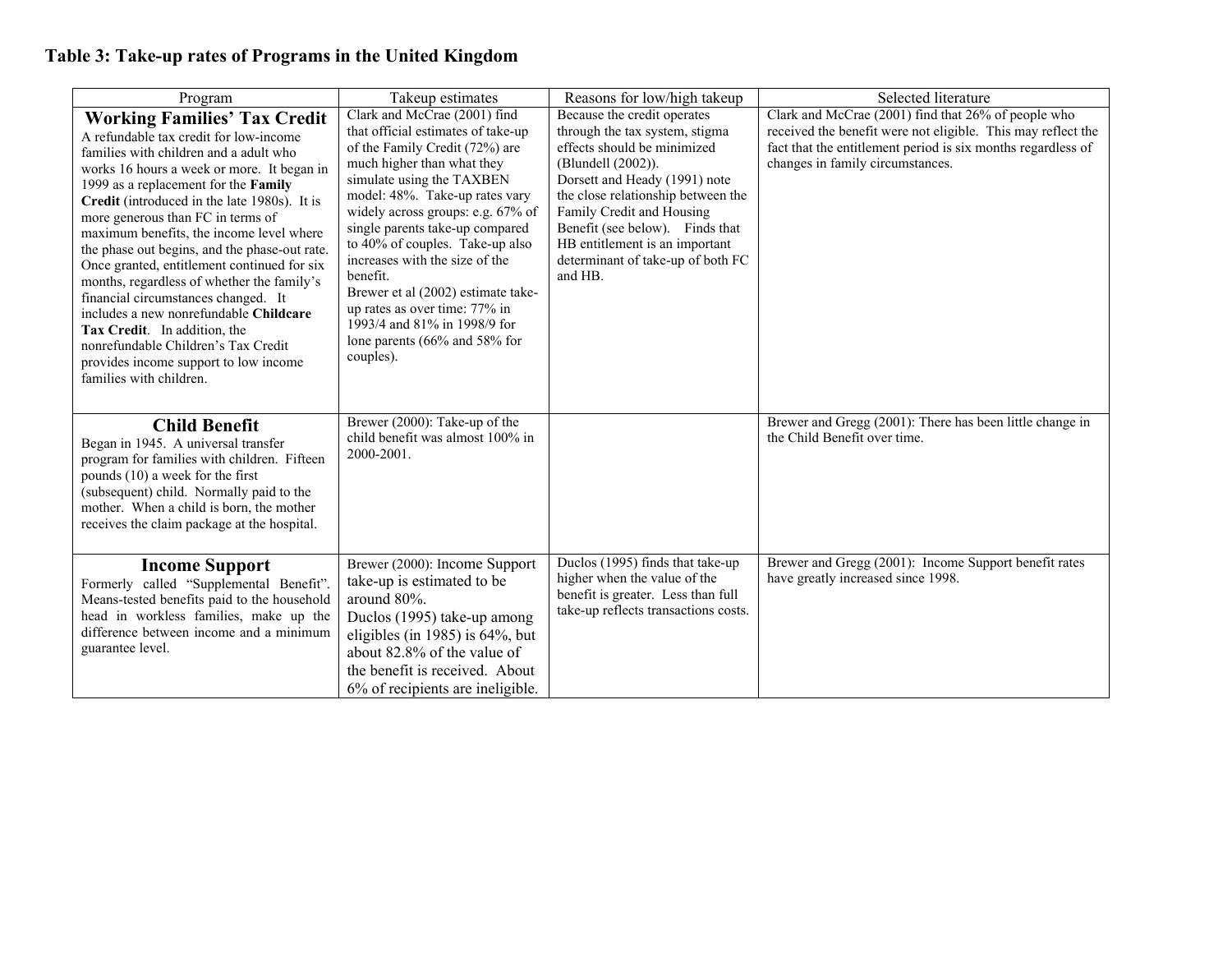| <b>Job Seeker's Allowance</b><br>Begun in 1995, it replaced income support<br>among the unemployed. Benefits are tied to<br>previous wages. Must be 18 or older and<br>have savings less than 8,000 pounds and be<br>working less than 17 hours per week.                                                                                                                                                                                                                                                                                                                                                                                                                                                                                                       |                                                                                                                                                                                                                                     | Recipients must abide by a "job<br>seekers agreement" or risk losing<br>benefits.                                                                                                                                                    |                                                                                                                                                                                                                                                                                                                                                                                                                                     |
|-----------------------------------------------------------------------------------------------------------------------------------------------------------------------------------------------------------------------------------------------------------------------------------------------------------------------------------------------------------------------------------------------------------------------------------------------------------------------------------------------------------------------------------------------------------------------------------------------------------------------------------------------------------------------------------------------------------------------------------------------------------------|-------------------------------------------------------------------------------------------------------------------------------------------------------------------------------------------------------------------------------------|--------------------------------------------------------------------------------------------------------------------------------------------------------------------------------------------------------------------------------------|-------------------------------------------------------------------------------------------------------------------------------------------------------------------------------------------------------------------------------------------------------------------------------------------------------------------------------------------------------------------------------------------------------------------------------------|
| <b>New Deal Programmes</b><br>Introduced in 1998. Means-tested programs<br>for the unemployed. For 18-50 year olds<br>include personal advisors, a gateway period<br>of 4 months then one of: training or<br>education, subsidized work, volunteer work,<br>public sector employment. Help with<br>childcare and travel costs. Less intensive<br>services offered to those over 50, lone<br>parents, and the disabled (Brewer et al.<br>$2002$ ).                                                                                                                                                                                                                                                                                                               | At the end of June 2003, there<br>were 91,380 youths 18-24<br>participating (Blundell, 2002).                                                                                                                                       | Participation is compulsory after<br>6 months for 18-24 year olds and<br>after 18 months for 25-50 year<br>olds. Eligible individual who<br>refuse to participate lose their<br>entitlement to benefits.                             |                                                                                                                                                                                                                                                                                                                                                                                                                                     |
| <b>Income Support for Pensioners</b><br>(now Minimum Income Guarantee)<br>provides the difference between ones<br>weekly income and a minimum benefit<br>level. MIG will be replaced in 2003 with a<br>new program called Pension Credit. It is<br>expected that roughly $\frac{1}{2}$ of elderly will be<br>eligible for PC (Hancock et al., 2003).                                                                                                                                                                                                                                                                                                                                                                                                            | Among those pensioners eligible<br>for income support in 2000-2001,<br>between 64% and 78% received<br>the benefit (Department of Social<br>Security, 2001)                                                                         | Forms are complex and those<br>eligible for small amounts may<br>not apply. Also, stigma may be<br>greater for income support than<br>other forms of support such as<br>Council Tax Benefit (Hancock et<br>al. 2003).                | Income support for pensioners rose considerably from<br>1997 to 2002: for example, by 31% for a single pensioner<br>under 75, and 25% for a pensioner couple where one is<br>aged 75 or over (Brewer et al, 2002).                                                                                                                                                                                                                  |
| <b>Programs for the Disabled</b><br><b>Incapacity Benefit:</b> A social insurance<br>program that pays fixed (high/low) benefits<br>to people unable to work. Requires medical<br>evidence.<br>The Severe disablement allowance and<br><b>Disability Living Allowance are non-</b><br>contributory, non means-tested programs<br>that also make small fixed payments.<br>Those unable to work may also be eligible<br>for income support.<br>Disability working allowance: eligibles<br>must be in paid work $\ge$ = 16 hours per week,<br>with an illness or disability which creates a<br>disadvantage in securing employment, have<br>savings of 16,000 pounds or less, and be in<br>receipt of a qualifying benefit such as<br>Disability Living Allowance. |                                                                                                                                                                                                                                     |                                                                                                                                                                                                                                      |                                                                                                                                                                                                                                                                                                                                                                                                                                     |
| <b>Housing Programs</b><br>Housing Benefit: A means tested payment<br>designed to subsidize the rent of those with<br>low incomes. It is paid by local<br>councils.<br><b>Council Tax Benefit: A means-tested</b><br>program that pays the council "rates" of                                                                                                                                                                                                                                                                                                                                                                                                                                                                                                   | Brewer et al (2002) estimates<br>take-up rates for housing benefits<br>of: 89% for pensioners, 99% for<br>non-pensioners with children and,<br>92% for non-pensioners without<br>children, in 1999/2000.<br>Department for Work and | Clark, Giles, and Hall (1999) note<br>that the Council Tax Benefit is<br>very complex which discourages<br>take-up. However, those entitled<br>to Income Support are<br>automatically entitled to HB and<br>CTB and forms are issued | Blundell et al. (1988) use the 1984 Family Household<br>Survey and find that there is positive relationship between<br>take-up and the level of entitlement. This support the view<br>that there may be significant costs (ignorance or stigma)<br>associated with claiming. Household characteristics affect<br>takeup rates. The effect of extra household income is to<br>reduce take-up significantly. Those in local authority |